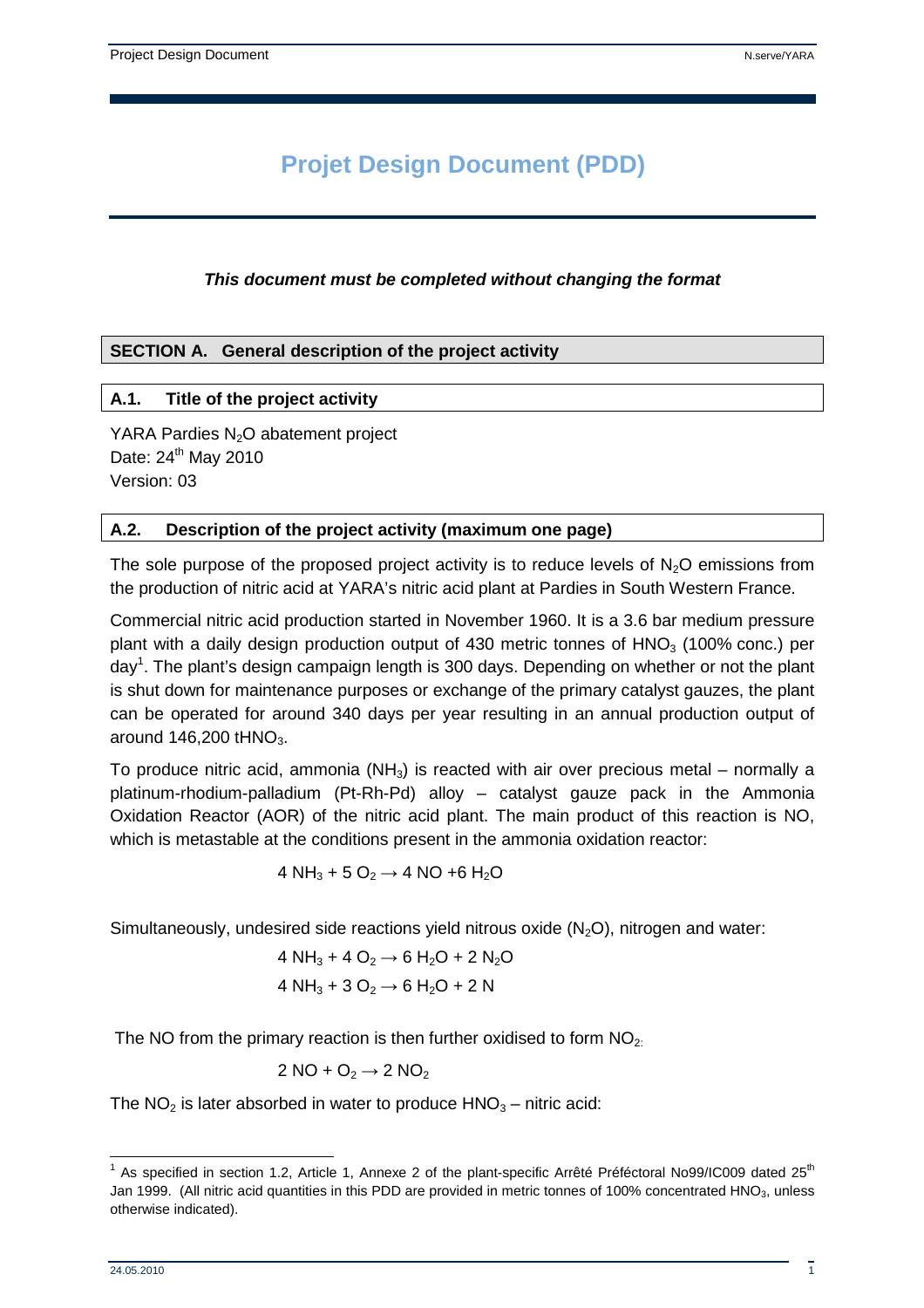$$
2 NO2 + H2O \rightarrow HNO3 + HNO2
$$

$$
3HNO2 \rightarrow HNO3 + NO + H2O
$$

 $N_2O$  is a potent greenhouse gas with a Global Warming Potential (GWP) of 310<sup>2</sup>. Without any N<sub>2</sub>O abatement technology, the plant would emit an average of 5.7 kgN<sub>2</sub>O / tHNO<sub>3</sub> which means that the operation of the plant without any  $N_2O$  abatement technology installed would entail the emission of around 258,335 tCO<sub>2</sub>e annually<sup>3</sup>.

The project activity involves the installation of two full batches of  $N_2O$  abatement technology: a pelleted catalyst that will be installed inside the two AORs, underneath the precious metal gauzes. It is expected that this catalyst will reduce about 95% of current  $N_2O$  emissions on average over its lifetime. The first version of the PDD made an extremely conservative preliminary estimation of the abatement efficiency, based on the minimum guaranteed abatement performance of the catalyst supplier. However, since a QAL-2 tested Automated Monitoring System (AMS) has been installed, the plant has been recording accurate measurements of its project N2O emissions. The QAL-2 uncertainty percentage has been added to the average ppm concentration for the sake of achieving a more conservative figure. The resulting average N2O concentration of the two lines (recorded as hourly average values over a period of two months) is around 33ppm, which confirms that the abatement efficiency is currently higher than 95%. This data has been checked by the responsible AIE.

The  $N<sub>2</sub>O$  abatement catalyst applied to the proposed project has been developed by YARA. Industrial trial runs for research and development of this catalyst have been taking place at YARA Pardies over the last few years. By now, the technology has been proven as an effective method of reducing  $N<sub>2</sub>O$  emissions and is now installed in many plants around the world in Clean Development Mechanism (CDM) and Joint Implementation (JI) projects. The research and development phase is therefore considered complete and the catalyst would either a) simply be removed, in the case where there are no further incentives to continue its operation or b) just enough catalyst would be installed in order to comply with any national or local regulatory  $N_2O$  limits. The project specific options will be discussed in sections A.4.2, B.4 and B.5.

For monitoring the  $N_2O$  emission levels, YARA Pardies will install and operate two Automated Monitoring Systems in accordance with EU standards<sup>4</sup>.

YARA Pardies adheres to ISO9001 management standards<sup>5</sup> and will implement procedures for monitoring, regular calibrations and QA/QC in line with the requirements of these standards.

 2 IPCC Second Assessment Report (1995); applicable according to UNFCCC-decision 2/CP.3, paragraph 3.

 $3$  N<sub>2</sub>O concentration in the stack before the installation of secondary catalyst has been measured since 1<sup>st</sup> January 2002 showing an average concentration equal to approximately 5.7kgN<sub>2</sub>O/tHNO<sub>3</sub>. This statement is based on an annual production output of 146,200 tHNO3 (430t/day for 340 days / year).

<sup>&</sup>lt;sup>4</sup> See sections B.7.2 and Annex 3 for detailed information.

<sup>&</sup>lt;sup>5</sup> All quality management documents are stored on the internal Pardies database and will be made available to the AIEs upon request.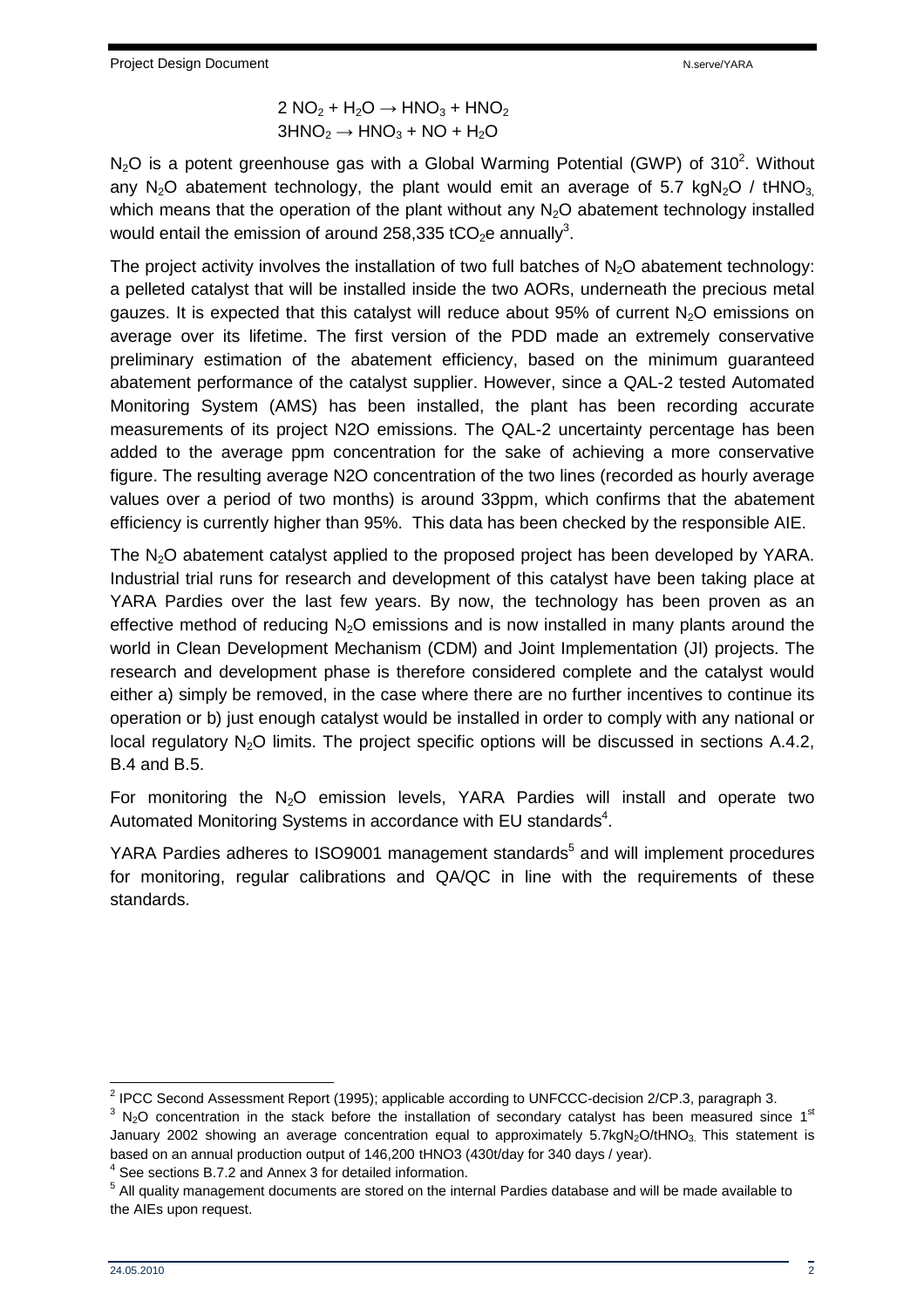#### **A.3. Project participants**

| Name of Party involved (*)<br>indicates a host<br>$($ (host)<br>Party) | Private and/or public entity(ies)<br>project participants (*)<br>(as applicable) | Kindly indicate if<br>the Party involved<br>wishes to be<br>considered as<br>project participant<br>(Yes/No) |
|------------------------------------------------------------------------|----------------------------------------------------------------------------------|--------------------------------------------------------------------------------------------------------------|
| France (host)                                                          | <b>YARA France SAS</b>                                                           | <b>No</b>                                                                                                    |
| Norway                                                                 | YARA<br>International<br>ASA,<br>Oslo<br>(Norway)                                | <b>No</b>                                                                                                    |
| Germany                                                                | Environmental<br>Services<br>N.serve<br>GmbH (Germany)                           | No.                                                                                                          |

This JI Project (Projet Domestique) will be developed as a party verified activity in accordance with UNFCCC decision 9/CMP.1, paragraph 23 by the host country France.

#### **A.4. Technical description of the project activity**

A.4.1. Location of project activity

>>

A.4.1.1. Host party (ies)

#### France

A.4.1.2. Region

Region: South West, Department: Pyrénées-Atlantiques

| . . |  |
|-----|--|
|     |  |

#### >>

Pardies

 A.4.1.4. Detail of physical location, including information allowing the unique identification of this project activity (one page maximum)

>>

The picture below illustrates the location of the plant.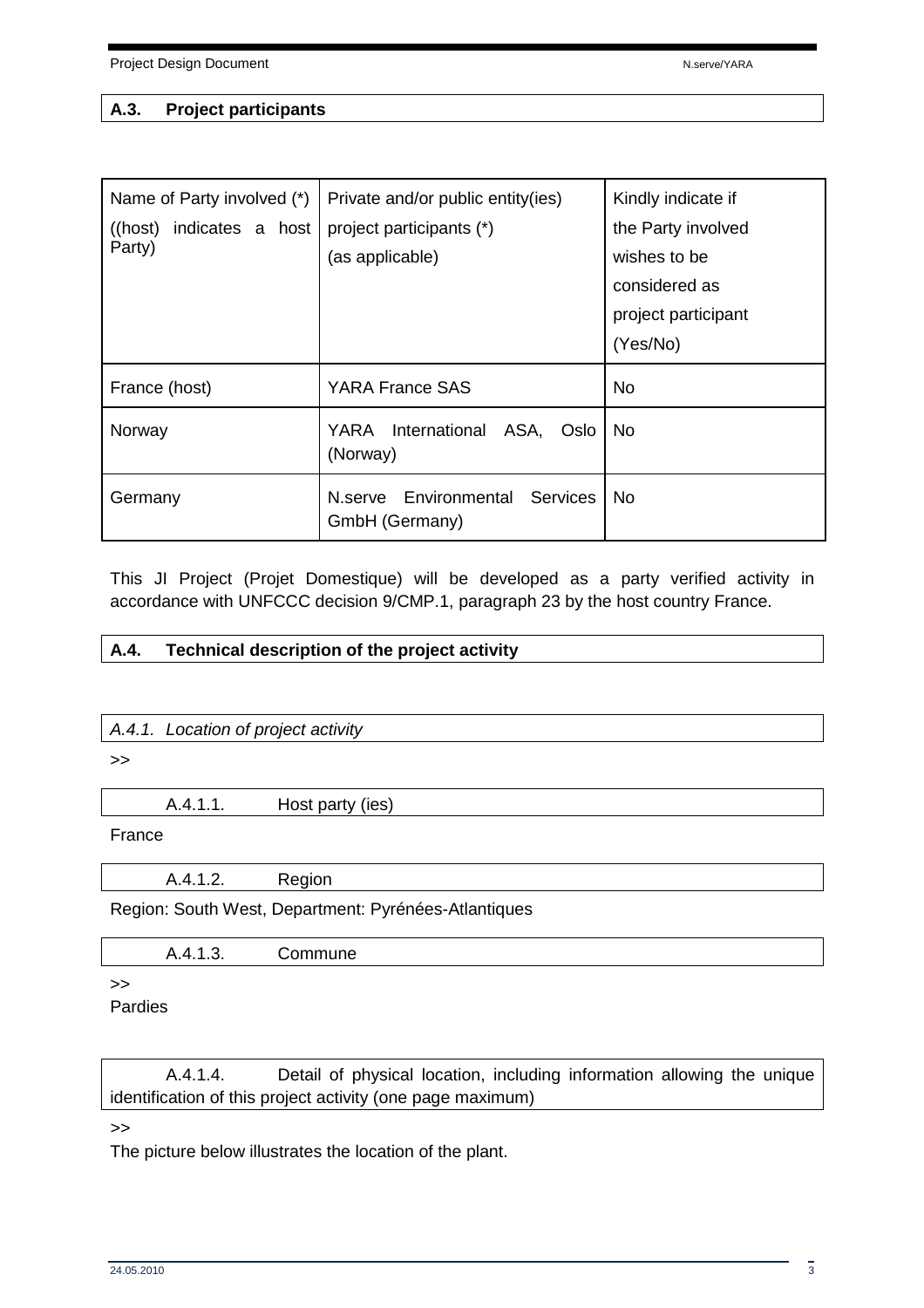

Figure 1: Location of YARA Pardies

| Coordinates:     |                             |
|------------------|-----------------------------|
| Ammonia burners: | 4322'21.32"N & 0'35'10.20"N |
| Tail gas stacks: | 4322'20.90"N & 0'35'10.08"W |

A.4.2. Technology (ies) to be employed, mesures, operations or actions to be undertaken within the framework of the project activity

>>

The main parts of the plant as currently set up are the two ammonia burners inside which the ammonia oxidation reaction takes place, the 11 absorption towers, where the gas mix from the burner is led through water in order to form nitric acid, and the two tail gas stacks through which the off-gasses are vented into the atmosphere. The production lines join after the two burners and lead into 3 absorption towers, which form the nitric acid production process at 63% concentration. Thereafter, the majority of the gas is lead through the 53% concentration process with its 6 absorption columns and the remainder is fed to the 100% Concentrated Nitric Acid (CNA) process, which has 2 further absorption columns. The 53% and CNA lines re-join afterwards and split again at a point before the final tail gas treatment, leading into two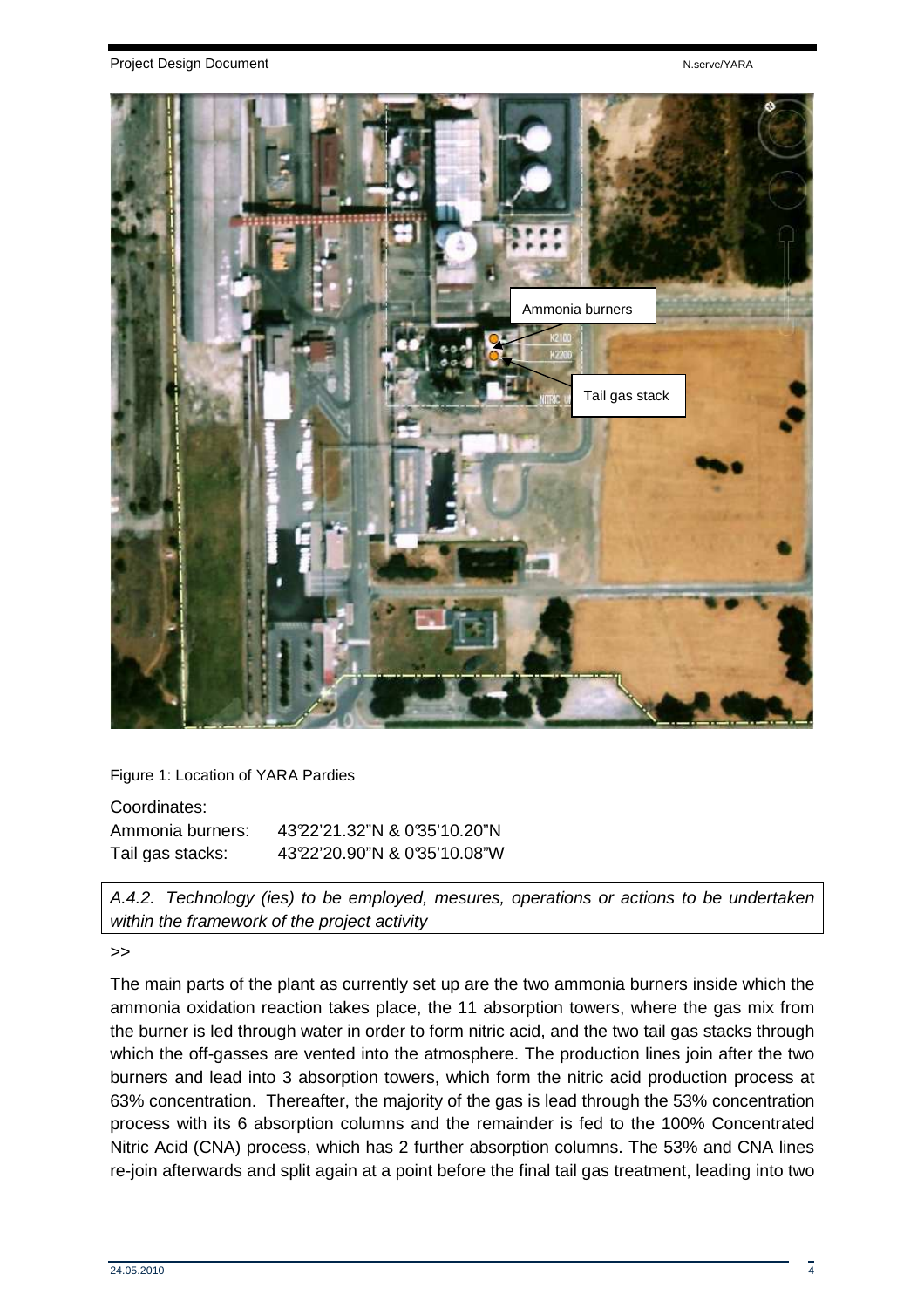SCR de-NOx reactors and two tail gas expander turbines. The final off-gasses are then emitted through two stacks.

The precious metal gauze pack  $-$  i.e. the primary catalyst required for the formation of NO  $$ has been manufactured by K.A Rasmussen AS located in Norway for a number of years. There is no plan to change the present gauze specifications for the duration of the project activity.

The project activity entails the installation of:

- $N<sub>2</sub>O$  abatement technology, which was installed in Pardies on an industrial trial level between 2002 and 2008. In January 2009 the two burners were half filled with new catalyst (760kg in each, making a total of 1,520kg) in order to be able to comply with the upcoming Arrêté Préfectoral that is likely to be applied in 2010 (see section B.4, 'Assessment of the present situation, the Status Quo' for more details on the application of the future Arrêté Préfectoral). At the shutdown in mid August 2009, the baskets underneath the primary catalyst in the ammonia oxidation reactors were filled to their maximum capacity with a total extra 1,600kg of catalyst (800kg per burner, which was sent from the Ambès plant) in order to undertake the project activity and achieve the maximum emissions reductions possible. ; and
- Specialised monitoring equipment installed at the tail gas stacks (detailed information on the AMS is contained in section B.7.2 and Annex 3).

## **Catalyst Technology**

A number of  $N<sub>2</sub>O$  abatement technologies have become commercially available in the past 3 years after several years of research, development and industrial testing. Since end of 2005, several CDM project activities employing various kinds of  $N<sub>2</sub>O$  abatement catalysts have been registered with the CDM Executive Board. But these activities are limited to plants located in developing nations.

The only national regulation limiting  $N_2O$  emissions in France is a compulsory limit applying to nitric acid production on French territory of  $7kgN<sub>2</sub>O/tHNO<sub>3</sub>$  for all plants commissioned after February 1998<sup>6</sup>. However, due to lack of incentives for voluntary reductions before 2008<sup>7</sup> and the general absence of more ambitious legal limits on industrial N<sub>2</sub>O emissions in nearly all the European Union member states, the vast majority of EU-based plant operators have so far not invested in  $N_2O$  abatement devices.

For the purpose of developing and testing its own catalyst system YARA58 Y 1 ®, YARA International ASA has been conducting industrial trial runs of the catalyst in several plants in France since 2005.

The plant operated by YARA Pardies has been part of the catalyst industrial trial programme. However, these trial runs are now considered complete and are no longer necessary.

 $\overline{\phantom{a}}$ 

 $^6$  See Section II « Pollution de l'air », article 30, sub-section 6 of the « Arrêté Ministériel du 02/02/98 relatif aux prélèvements et à la consommation d'eau ainsi qu'aux émissions de toute nature des installations classées pour la protection de l'environnement » http://www.ineris.fr/aida/?q=consult\_doc/consultation/2.250.190.28.8.2269

<sup>&</sup>lt;sup>7</sup> See decision 9/CMP.1, paragraph 5: "ERUs shall only be awarded for a Crediting Period after the beginning of 2008."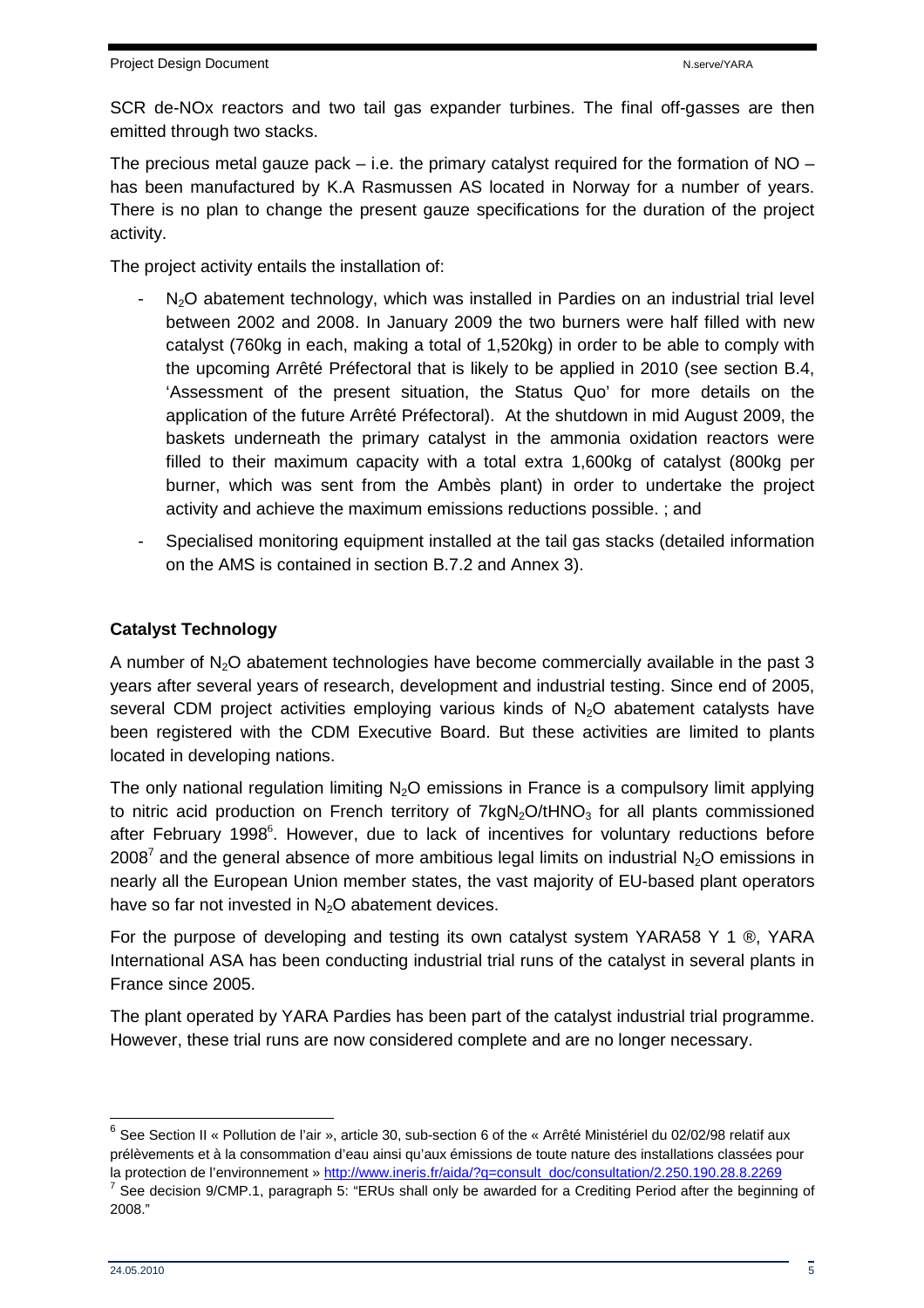In addition, due to potential operational problems associated with installing abatement catalyst, the YARA management decided not to fill the catalyst containment system to its maximum capacity during the research and testing phase and as such, the abatement efficiency of the catalyst was not optimised. The greater the bed depth of catalyst installed inside the burner, the more likely it will be that the plant encounters problems associated with pressure drop. This may affect the gas flow through the burner, potentially lowering nitric acid production yields. Additionally, the heavier the load of catalyst, the stronger must be its supporting containment structure and the more technical modifications will be needed to accommodate the increased load.

However, participation in the Projet Domestique offers a real incentive to continue operating the secondary catalyst after the industrial trials have come to an end and to achieve the maximum emissions reductions possible from this catalyst. Since a project-specific methodology for N2O reduction at nitric acid plants was finally approved by the government in July 2009, the baskets were therefore filled to their maximum capacity at the following plant shut-down in mid-August. The plant started operation with the full batches of catalyst on the  $20<sup>th</sup>$  August 2009.



Figure 2: Installation of secondary catalyst

YARA Pardies has installed the YARA 58 Y 1® catalyst system consisting of an additional base metal catalyst that is positioned below the standard precious metal gauze packs in the ammonia burners. Operation with the full batch of catalyst installed began in mid-August 2009.

A secondary catalyst reduces N<sub>2</sub>O levels in the gas mix resulting from the primary ammonia oxidation reaction. A wide range of metals (e.g. Cu, Fe, Mn, Co and Ni) have shown to be of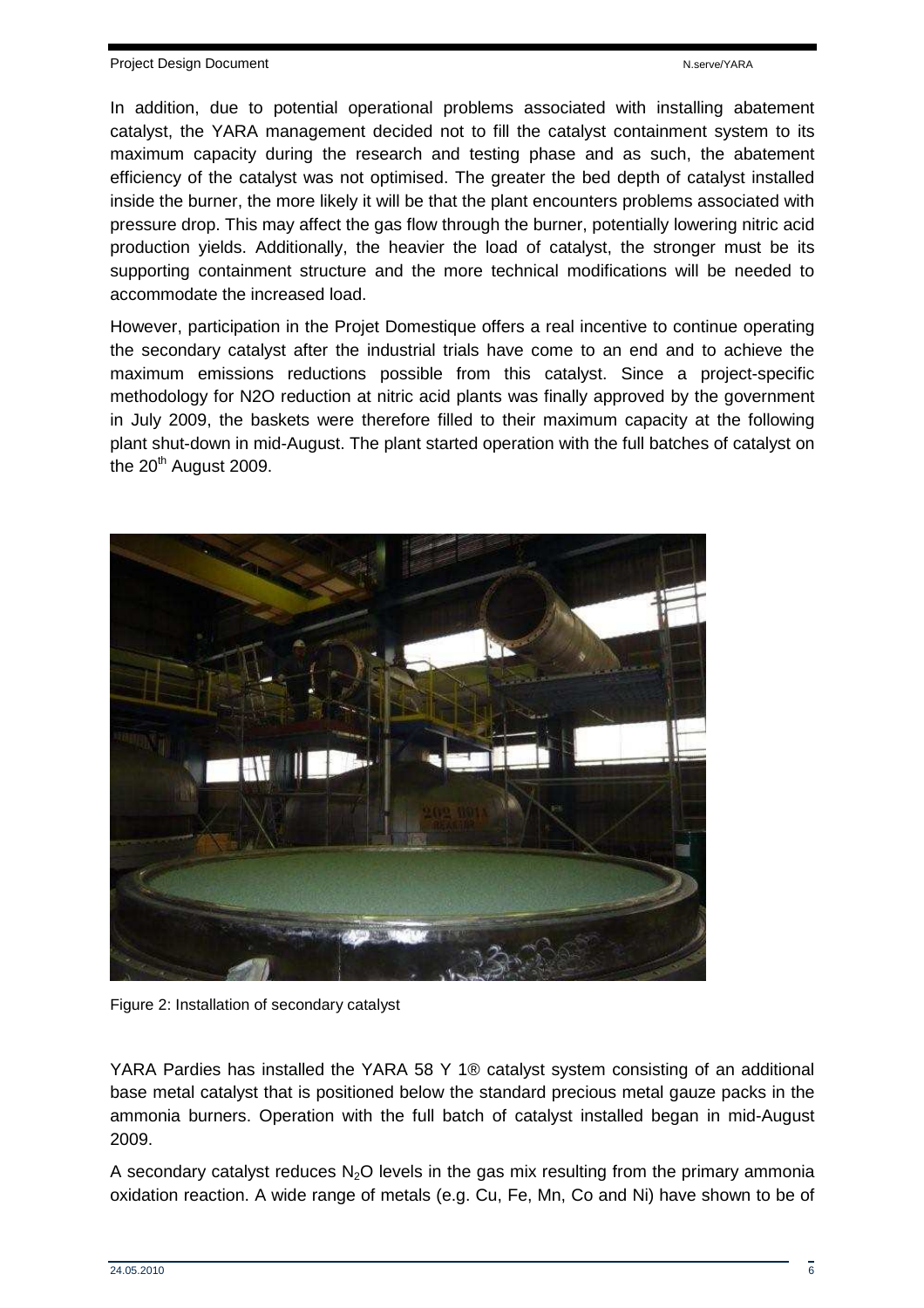varied efficiency in  $N_2O$  abatement catalysts. The YARA 58 Y 1<sup>®</sup> abatement catalyst is made of cylindrical pellets containing cobalt as an active ingredient. The abatement efficiency has been shown to be even greater than 95% in the following reaction:

$$
2\ N_2O \rightarrow 2N_2 + O_2
$$

If operated properly, the secondary catalyst system may significantly reduce  $N_2O$  emissions for up to three years before the catalyst material needs to be replaced.

The YARA 58 Y 1® abatement catalyst has been proven by industrial testing not to affect plant production levels<sup>8</sup>. Also, it does not contaminate the nitric acid produced in any way, neither with cobalt nor with any of the other catalyst materials<sup>9</sup>. No additional heat or other energy input is required, because the temperature levels present inside the ammonia oxidation reactor suffice to ensure the catalyst's optimum abatement efficiency. There are no additional greenhouse gases or other emissions generated by the reactions at the  $N_2O$ abatement catalyst.

#### **Basket modifications and Heat Shield design**

Most nitric acid plants have some sort of basket structure that gives structural support to the precious metal gauzes. The ammonia oxidation reactors in the YARA Pardies nitric acid plant normally operate at temperatures around 870ºC, which causes the basket assemblies to expand compared to when the plant is not operational (i.e. during installation of the catalyst).

This effect increases the basket diameter by 1.The ammonia oxidation reactors of the Pardies plant have a diameter of 3300 mm that therefore would expand by around 30 mm when in operation. To counter this occurrence, the baskets that support the catalyst installations and the gauze packs have had to be modified<sup>10</sup> to provide containment of the pelleted beds in a manner that prevents preferential gas flow at the circumference and to optimise the  $N<sub>2</sub>O$  abatement efficiency of the catalyst.

## **N2O abatement catalyst installation**

The secondary catalyst itself can be installed during a routine plant shut-down and gauze change. The pellets are poured into the support basket arrangements and levelled. The gauze packs are then installed above the levelled catalyst pellets.

After the end of its useful life, the catalyst will be refined, recycled or disposed of according to EU regulations, hence fulfilling sustainability standards. See section D.1 for more information.

ENERGY BREAD CONDENSITY CONTROL TREAD THE SUPPON THE SUPPON BREAD THE SUPPON SECTION And Control; Reference Document<br>The See the European IPPC Bureau publication "Integrated Pollution Prevention and Control; Reference Docu on Best Available Techniques for the Manufacture of Large Volume Inorganic Chemicals – Ammonia, Acids and Fertilizers (August 2007), page 124 therein. This source states that NO yields for the ammonia oxidation reaction remain largely unchanged when operating secondary N<sub>2</sub>O abatement catalysts.

 $9$  This has been proven in industrial testing. The underlying information is commercially sensitive and will be made available to the AIE mandated with the determination procedure upon request. General information on this question is contained in the European IPPC Bureau publication ..Integrated Pollution Prevention and Control; Reference Document on Best Available Techniques for the Manufacture of Large Volume Inorganic Chemicals – Ammonia, Acids and Fertilizers (August 2007), page 124 therein (available for downloading under http://eippcb.jrc.ec.europa.eu/pages/FActivities.htm)

 $10$  The modifications required to prevent preferential gas flow are of commercially sensitive nature. The AIE representative will be allowed to verify this information during the on-site visit.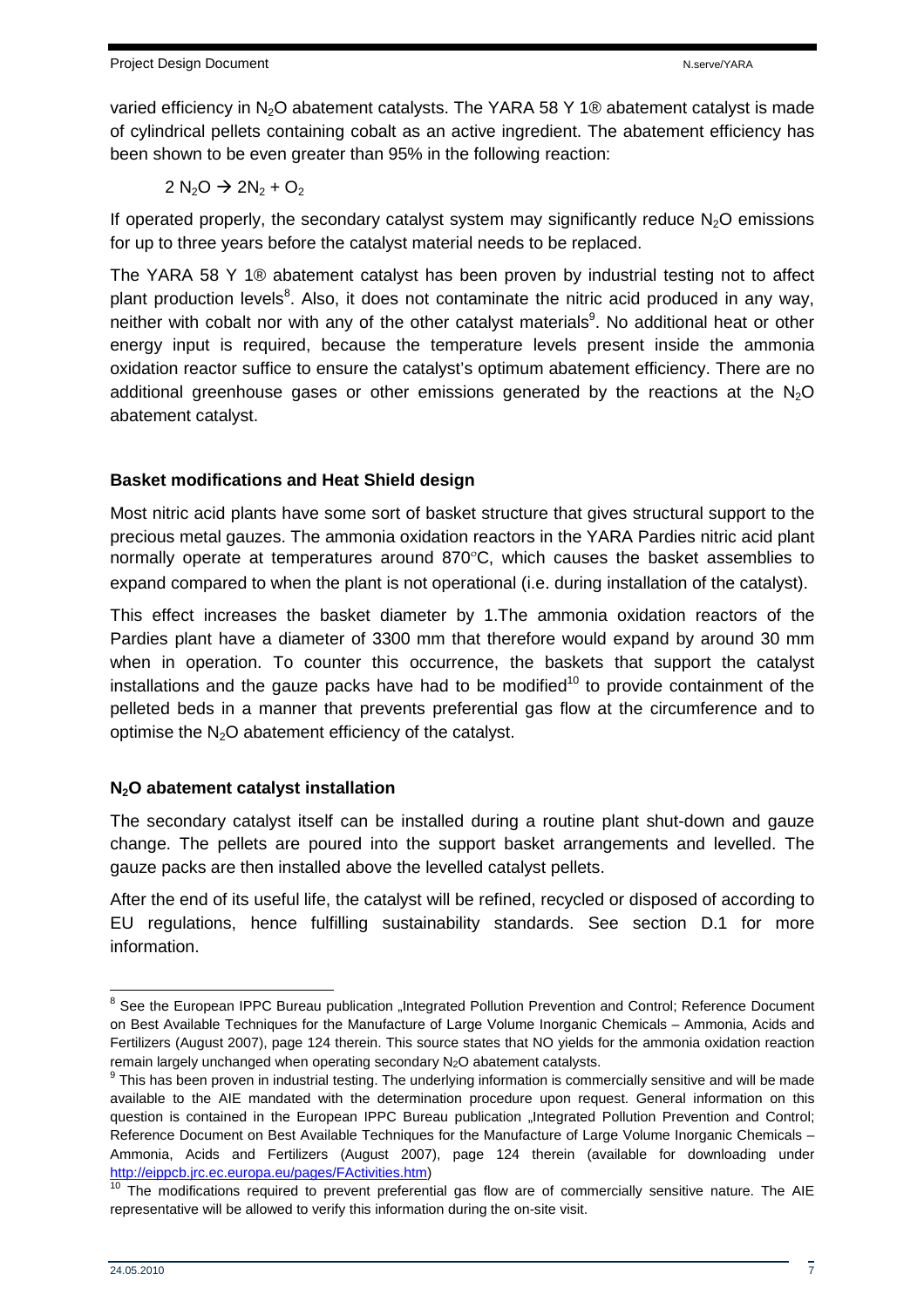YARA Pardies nitric acid plant operates at a pressure of around 3.6 bars inside the ammonia oxidation reactors. Through the introduction of the full batches of secondary catalyst into the ammonia reactors, a slight additional pressure drop (∆P) is expected to occur. This ∆P may lead to a slight reduction in ammonia conversion efficiency and hence a very small reduction in nitric acid output. In practice however, this loss of production is unlikely to be significant.

#### **Technology operation and safety issues**

As mentioned before, the secondary abatement technology has been tested in several industrial trials and has proven to be a reliable and environmentally safe method of reducing  $N_2O$ .

Once installed, the catalyst and the Automated Monitoring Systems (AMS) will be operated, maintained and supervised by the employees of YARA Pardies according to European industry standards<sup>11</sup>. Due to the long-term catalyst development phase, there is expert knowhow readily available within the YARA group. Therefore, YARA Pardies is very confident that the effective operation of the catalyst technology, the operation of the monitoring systems and the data collection, storage and processing can be managed in accordance with the Projet Domestique requirements. Adherence to the applicable standards will be ensured by thorough and regularly repeated training sessions for the YARA employees involved.

#### A.4.3. Estimated quantity of emissions reductions during the crediting period

>>

Table 1. Estimation of the emissions reductions to be issued to the project activity (calculated in section B), relative to the Benchmark emissions factor.

| Year                                                                                         | <b>Estimation of annual emissions reductions in</b><br>tonnes of CO <sub>2</sub> e |  |  |  |  |
|----------------------------------------------------------------------------------------------|------------------------------------------------------------------------------------|--|--|--|--|
| 2010 (Aug - Dec)                                                                             | 37,646                                                                             |  |  |  |  |
| 2011                                                                                         | 90,349                                                                             |  |  |  |  |
| 2012                                                                                         | 63,836                                                                             |  |  |  |  |
| Estimation of total emissions reductions over<br>the crediting period<br>(tonnes of $CO2e$ ) | 191,831                                                                            |  |  |  |  |
| Annual average emissions reductions                                                          | 63,944                                                                             |  |  |  |  |

\* Due to the likely inclusion of  $N_2O$  emissions emanating from nitric acid production into the EU ETS from 1<sup>st</sup> January 2013 onwards, the project may not be eligible to earn ERUs after that time or continuing the project under the JI may not be economically viable.

The French Designated Focal Point (Le Ministère de l'Écologie, de l'Énergie, du Développement Durable et de la Mer (MEEDDM)) has ruled that a universal 'benchmark emissions factor' ( $EF<sub>BM</sub>$ ) should be applied for all nitric acid plants eligible to undertake Projets Domestiques, regardless of their size, their technical characteristics and their past

<sup>&</sup>lt;sup>11</sup> See section B.7.2 below.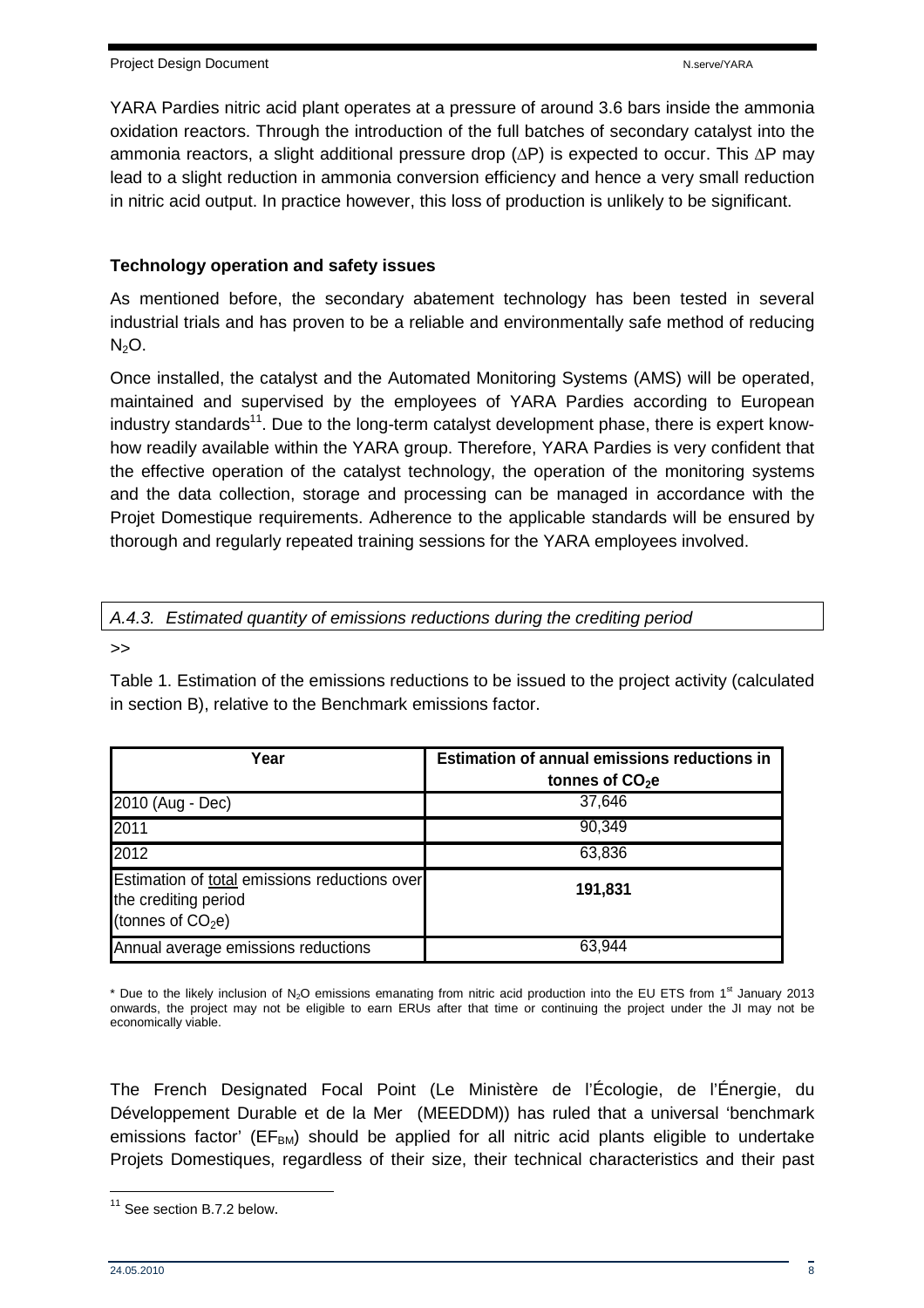and present emissions levels. A benchmark value of 2.5 kgN<sub>2</sub>O/tHNO<sub>3</sub> for the period until 31<sup>st</sup> December 2011 will be applied, followed by a value of 1.85 kgN<sub>2</sub>O/tHNO<sub>3</sub> for the period until 31<sup>st</sup> December 2012. This benchmark value has been taken into account in the summary table above, but the detail and its implications on the project's operation will be dealt with in section B. below.

#### **A.5. Approval of the project by the relevant parties**

>>

The project-specific methodology "Methodology for Projet Domestiques: Catalytic reduction of  $N_2$ O at nitric acid plants" was approved by the MEEDDM in July. As long as a project intends to fully comply with the requirements of this methodology, the MEEDDM does not issue a Letter of Endorsement (LoE). A final decision regarding approval of the Projet Domestique will be taken at the end of the official project approval procedures that will be initiated upon the submission of the full project dossier. If the decision is a positive one, the MEEDDM will issue a confirmation in the form of an official Letter of Approval (LoA).

The reference case benchmark emissions factors were specified following an official meeting between representatives of the French nitric acid industry and the French government on the  $10<sup>th</sup>$  April 2009 and are to be applied as follows:

| 2009     | 2010              | 2011  | 2012    |
|----------|-------------------|-------|---------|
| $2.5$ kg | 2.5 <sub>kq</sub> | 2.5kg | $85$ ka |

Table 2: Applicable projet domestique benchmark emission factors (kg  $N<sub>2</sub>O/tHNO<sub>3</sub>$ )

If any of the above values are subsequently revised during the course of the project activity, the project proponents explicitly reserve the right to apply such new benchmark values for the respective project periods.

#### **SECTION B. Reference case scenario and monitoring methodology**

#### **B.1. Title of the reference case and monitoring methodology to be applied to the project activity**

« Methodology for Projet Domestiques : Catalytic reduction of N2O at nitric acid plants »

**B.2. Justification of the choice of methodology and reasons for which it is applicable to the project activity** 

>>

#### **Regulatory framework**

The regulatory framework for implementing JI projects in France is influenced by several acts of law. The fundamental framework is provided by the Kyoto Protocol to the United Nations' Framework Convention on Climate Change ("UNFCCC") and subsequent decisions by UNFCCC-entities, most importantly the decisions of the Conference of the UNFCCC Parties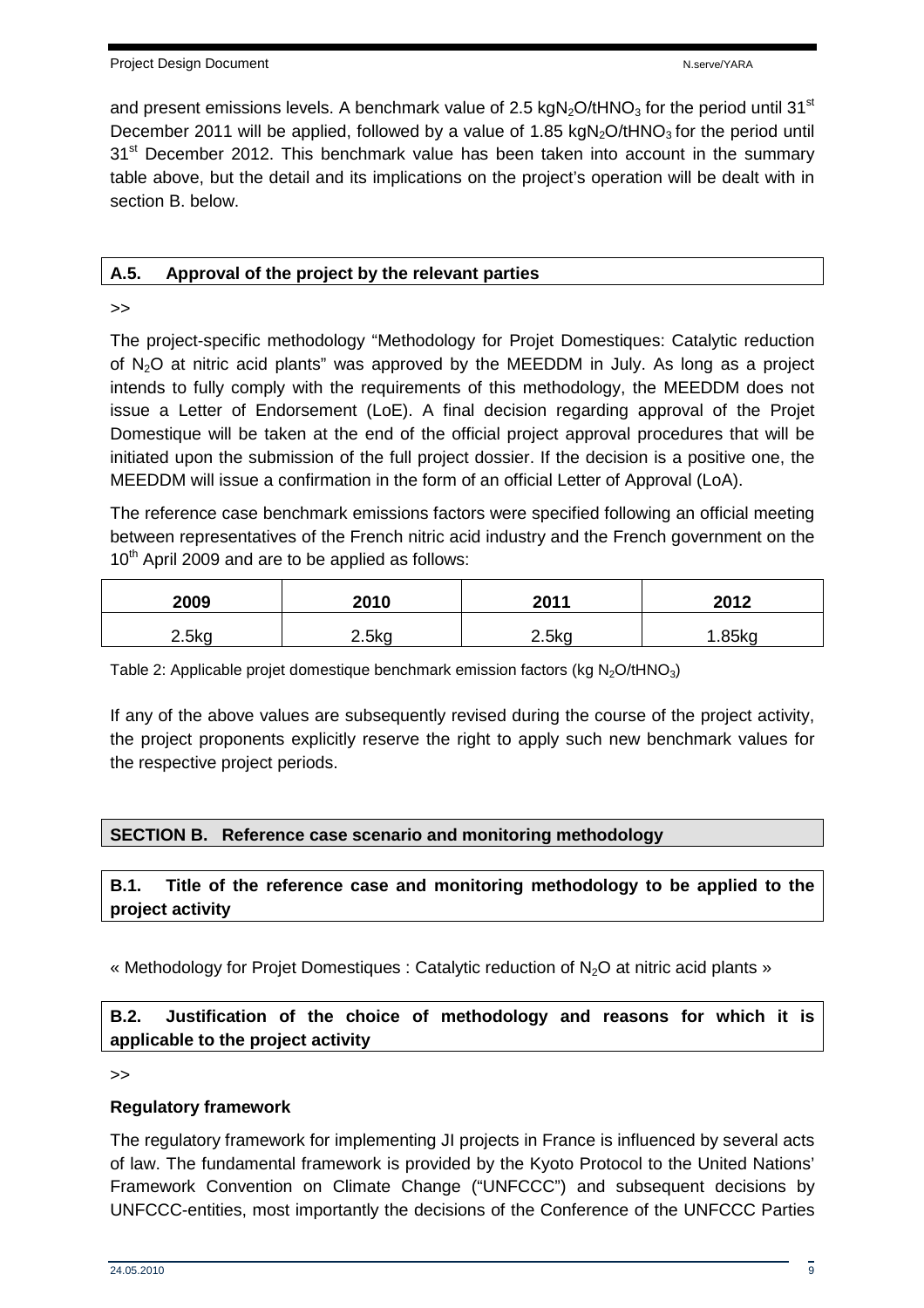serving as the Meeting of Parties to the Kyoto Protocol ("CMP") and the Joint Implementation Supervisory Committee ("JI SC").

In addition, there is the European Union legislation adapting the Kyoto JI framework for application in its member states such as the Emissions Trading Directive<sup>12</sup>, the Linking Directive<sup>13</sup> and various JI relevant decisions by EU bodies<sup>14</sup>. Besides acts of law of direct relevance, there are also Directives that have an indirect influence on JI implementation such as the IPPC Directive<sup>15</sup>.

EU Directives do not entail direct consequences on private entities located in the EU member states. In order to be enforceable on member state level, they generally have to be transformed into national legislation by the respective member state. These national transformation acts, as well as other national legislation, are the third layer of the regulatory framework relevant for JI project implementation. In France, the most relevant pieces of legislation are the 'Décret n° 2006-622 du 29 mai 2006'<sup>16</sup> for the application of articles L. 229-20 to L. 229-24 of the 'code de l'environnement', and the 'Arrêté du 2 mars 2007'<sup>17</sup> of the 'Ministère de l'écologie et du développement durable'.



Illustration: Three layers of jurisdiction relevant for the implementation and subsequent operation of  $N_2O$  nitric acid JI projects in France

## **Applicability of Methodology « Catalytic reduction of N2O at nitric acid plants»**

The methodology for the reduction of  $N_2O$  emissions at nitric acid plants in France ("Catalytic reduction of N<sub>2</sub>O at nitric acid plants") was finally approved by the MEEDDM in July and is applicable to project activities aiming to install either secondary or tertiary  $N<sub>2</sub>O$  abatement technology. The Pardies plant consists of two ammonia burners feeding into a total of 11

http://ec.europa.eu/environment/climat/emission/implementation\_en.htm 2004/101/EC, published on the internet under

http://www.legifrance.gouv.fr/affichTexteArticle.do;jsessionid=85B1492FA603258E5FA3B94465CA21C1.tpdjo07v \_2?cidTexte=JORFTEXT000000268218&idArticle=LEGIARTI000006251745&dateTexte=20060530&categorieLie  $n = \frac{1}{17}$ 

<sup>&</sup>lt;sup>12</sup> 2003/87/EC, published on the internet under

http://ec.europa.eu/environment/climat/emission/implementation\_en.htm  $14$  Such as the Double Counting decision 2006/780/EC, published on the internet under

http://ec.europa.eu/environment/climat/emission/pdf/l\_31620061116en00120017.pdf <sup>15</sup> 2008/1/EC, published on the internet under

http://ec.europa.eu/environment/air/pollutants/stationary/ippc/index.htm <sup>16</sup> Published on the internet under

Published on the internet under

http://www.legifrance.gouv.fr/affichTexte.do?cidTexte=JORFTEXT000000430873&dateTexte=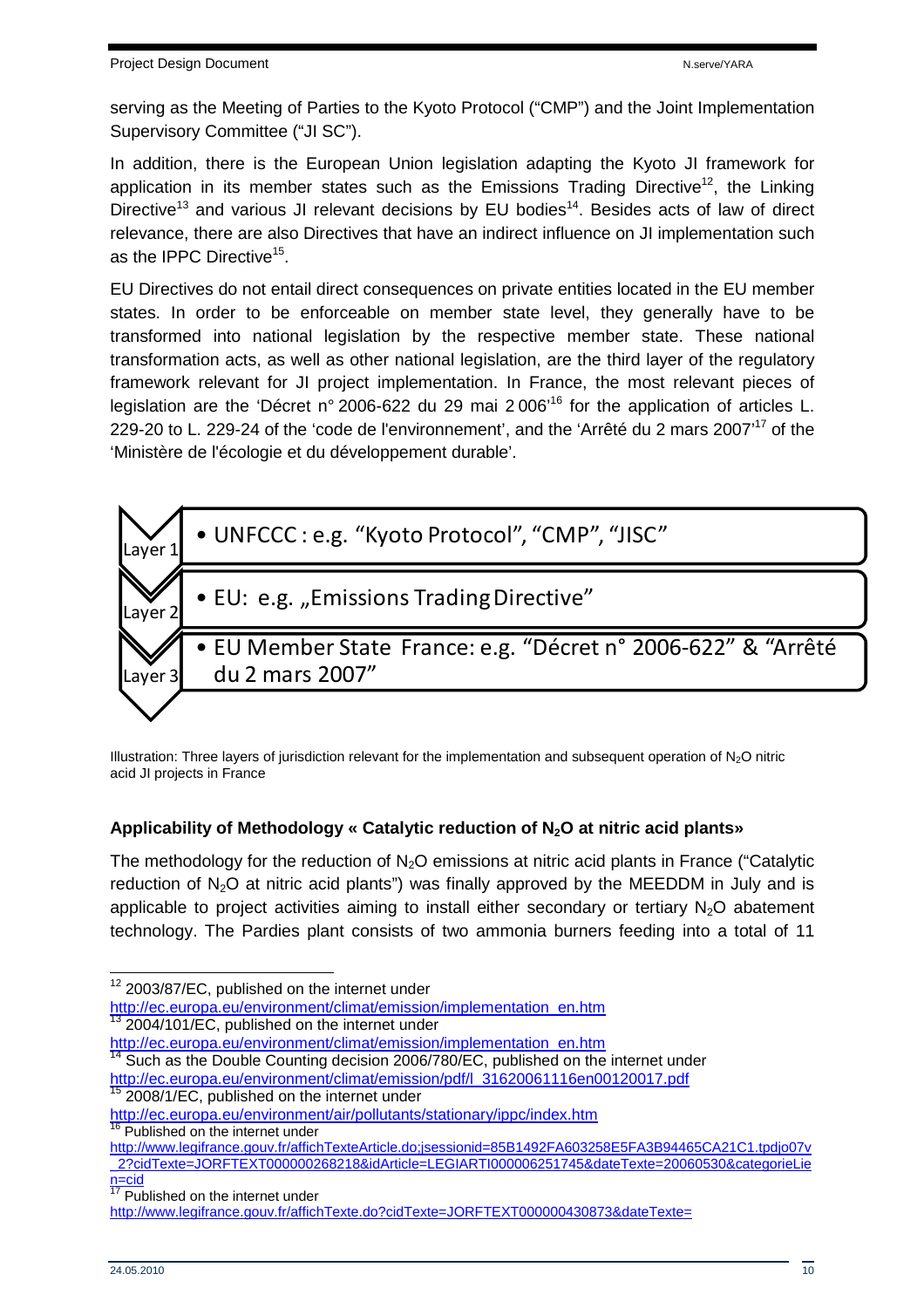absorption towers, the off-gasses of which are emitted through two stacks. The support baskets in the two ammonia reactors were filled to their maximum capacity with full batches of the secondary  $N_2O$  catalyst system during a plant shut-down in mid-August 2009; the abatement systems are installed underneath the primary catalyst gauzes. This corresponds to the defined scope of the methodology.

Also, the project activity does not lead to the shut-down of any  $N<sub>2</sub>O$  abatement devices already installed.

Moreover, the project activity will not increase  $NO<sub>x</sub>$  emissions. The secondary catalyst technology installed has no effect on  $NO<sub>x</sub>$  emission levels. This has been scrutinised in industrial testing over extended industrial process application<sup>18</sup>. In addition, the regular and compulsory  $NO<sub>x</sub>$  tests conducted by YARA under the supervision of the responsible local environmental authority would reveal any changes in  $NO<sub>x</sub>$  emission levels.

## **B.3. Description of GHG sources included in the project boundary**

>>

The project boundary entails all parts of the nitric acid plant in so far as they are needed for the nitric acid production process itself. With regard to the process sequence, the project boundary begins at the inlets to the ammonia burners and ends at the two tail gas stacks. Any form of  $NO<sub>x</sub>$ -abatement device shall also be regarded as being within the project boundary.

The flow charts below provide an overview on the plant's process design:

<sup>&</sup>lt;sup>18</sup> See the European IPPC Bureau publication "Integrated Pollution Prevention and Control; Reference Document on Best Available Techniques for the Manufacture of Large Volume Inorganic Chemicals – Ammonia, Acids and Fertilizers (August 2007), page 124 f. therein. This source states that NO yields for the ammonia oxidation reaction remain unchanged when operating secondary N<sub>2</sub>O abatement catalysts.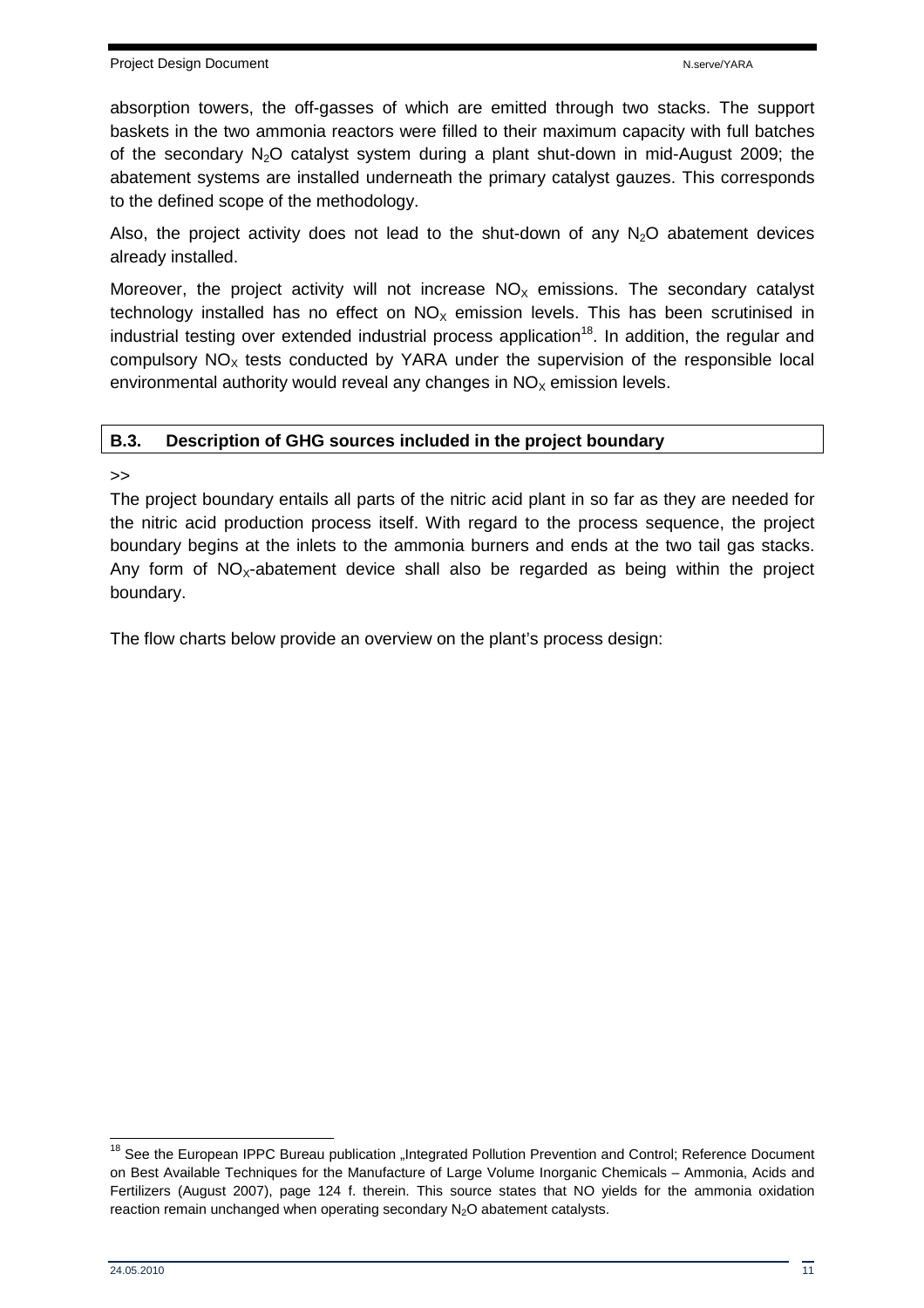

Illustration 1: Complete flow chart for the YARA Pardies nitric acid plant.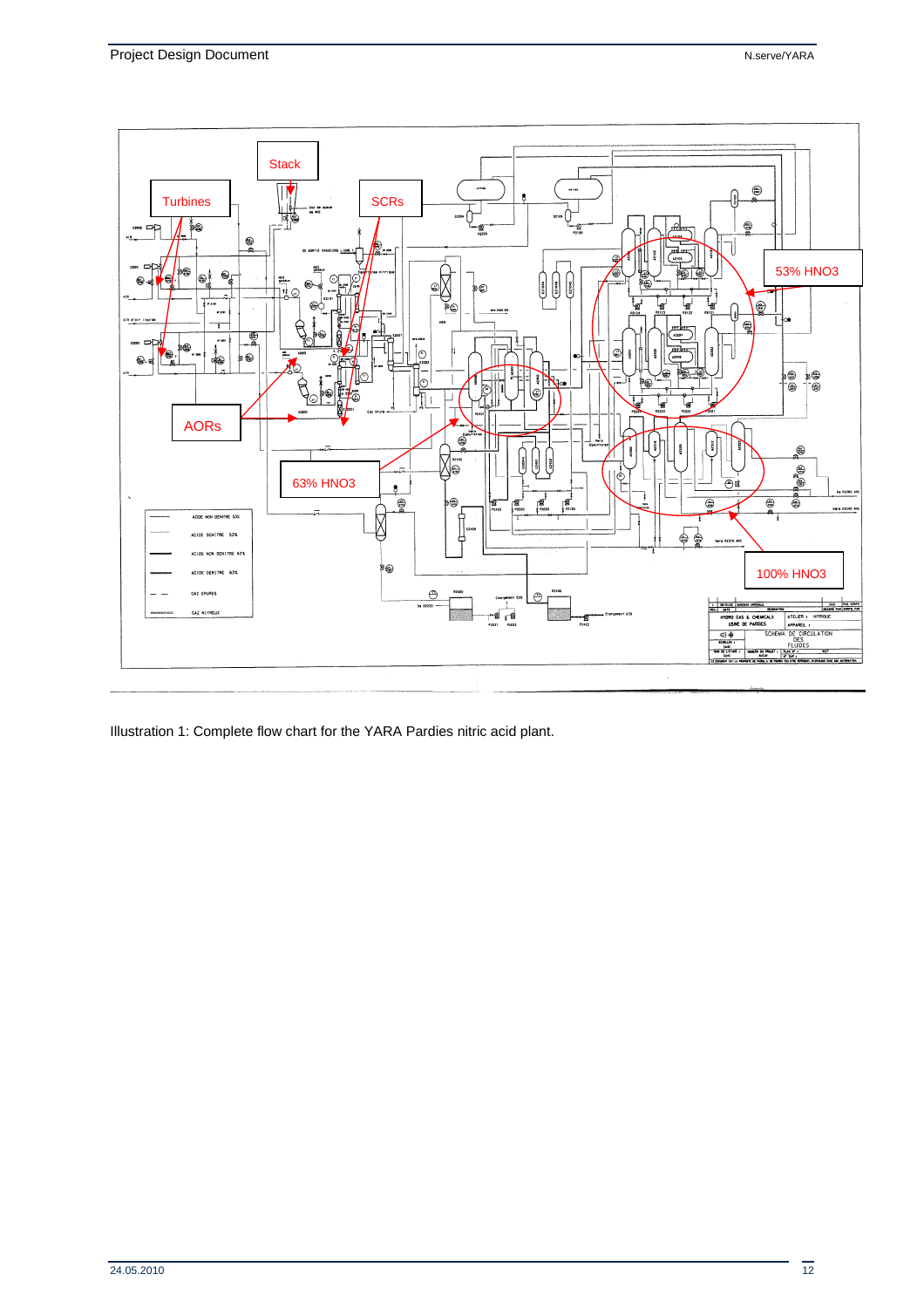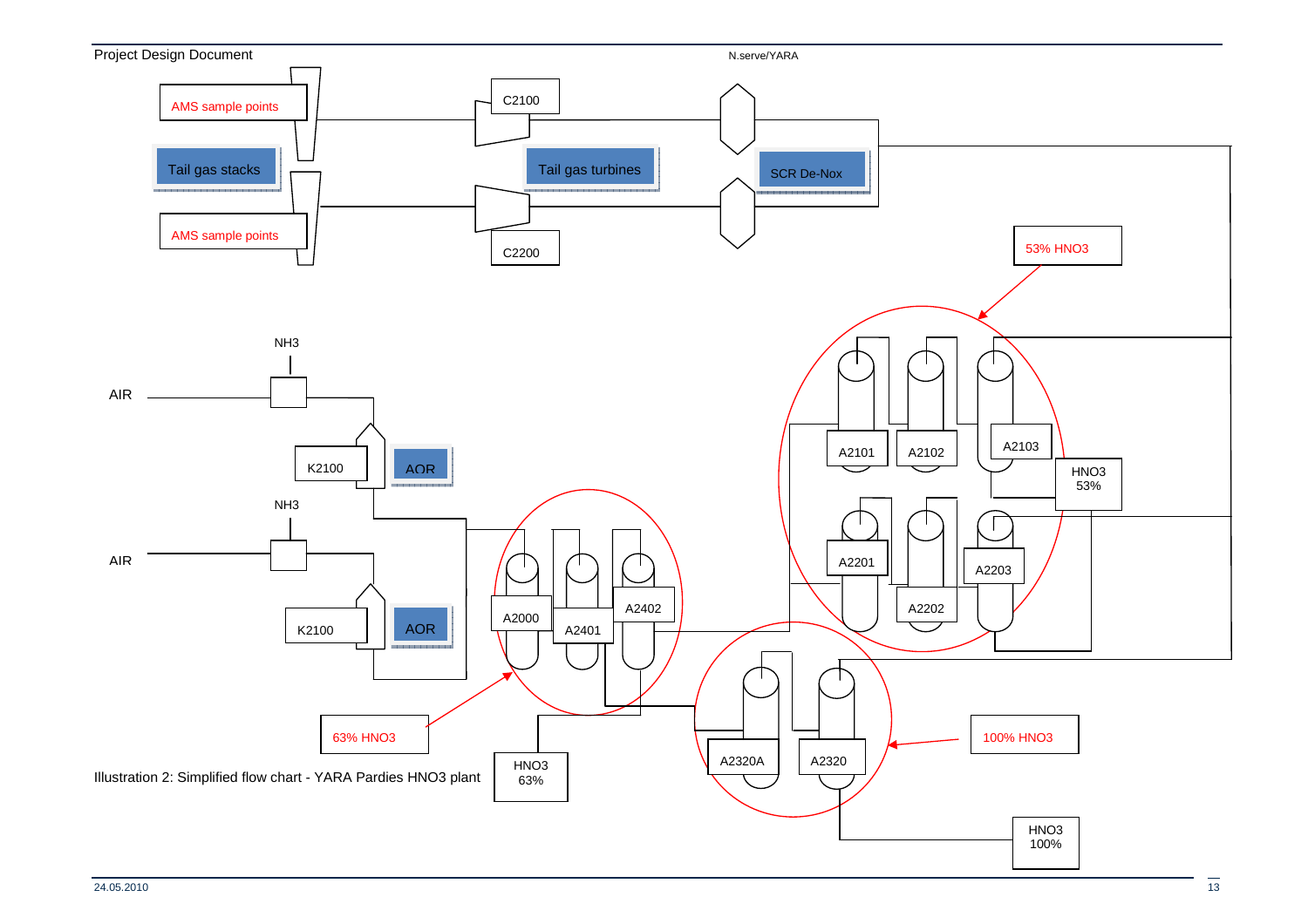The Selective Catalytic Reduction (SCR) units for the reduction of NOx emissions at YARA Pardies shall be regarded as being within the project boundary. This is because SCR technology does not reduce  $N_2O$  emission levels and thus the applicable benchmark value shall be unaffected.

|                | <b>Source</b>                           | Gas             | Included ?<br>(yes/no) | Justification /<br>explication                                        |  |  |  |  |
|----------------|-----------------------------------------|-----------------|------------------------|-----------------------------------------------------------------------|--|--|--|--|
| Reference Case |                                         | CO <sub>2</sub> | <b>No</b>              | The<br>project<br>does<br>lead to<br>not<br>any<br>emissions of CO2.  |  |  |  |  |
|                | <b>Benchmark</b><br>emissions<br>factor | CH <sub>4</sub> | <b>No</b>              | The<br>project<br>does<br>lead to<br>not<br>any<br>emissions of CH4.  |  |  |  |  |
|                |                                         | $N_2O$          | Yes                    |                                                                       |  |  |  |  |
|                |                                         | others          | N/A                    |                                                                       |  |  |  |  |
|                |                                         | CO <sub>2</sub> | <b>No</b>              | The<br>project<br>does<br>lead to<br>not<br>any<br>emissions of $CO2$ |  |  |  |  |
| Project        |                                         | CH <sub>4</sub> | <b>No</b>              | The project<br>does<br>lead to<br>not<br>any<br>emissions of $CH4$    |  |  |  |  |
|                |                                         | $N_2O$          | Yes                    |                                                                       |  |  |  |  |
|                |                                         | others          | N/A                    |                                                                       |  |  |  |  |

Table 3. Sources and gases included in the project boundary

#### **B.4. Identification and description of the reference case scenario (Business as usual scenario)**

>>

The selection of the business as usual scenario involves the identification of all possible reference case scenarios and the elimination of those that are not viable.

This analysis is carried out in three steps :

#### **Step 1. Identify the reference case scenarios that are technically feasible within the framework of the project activity:**

The reference scenario alternatives should include all possible options that are technically feasible to handle  $N_2O$  emissions. The principally debatable options defined by the methodology are: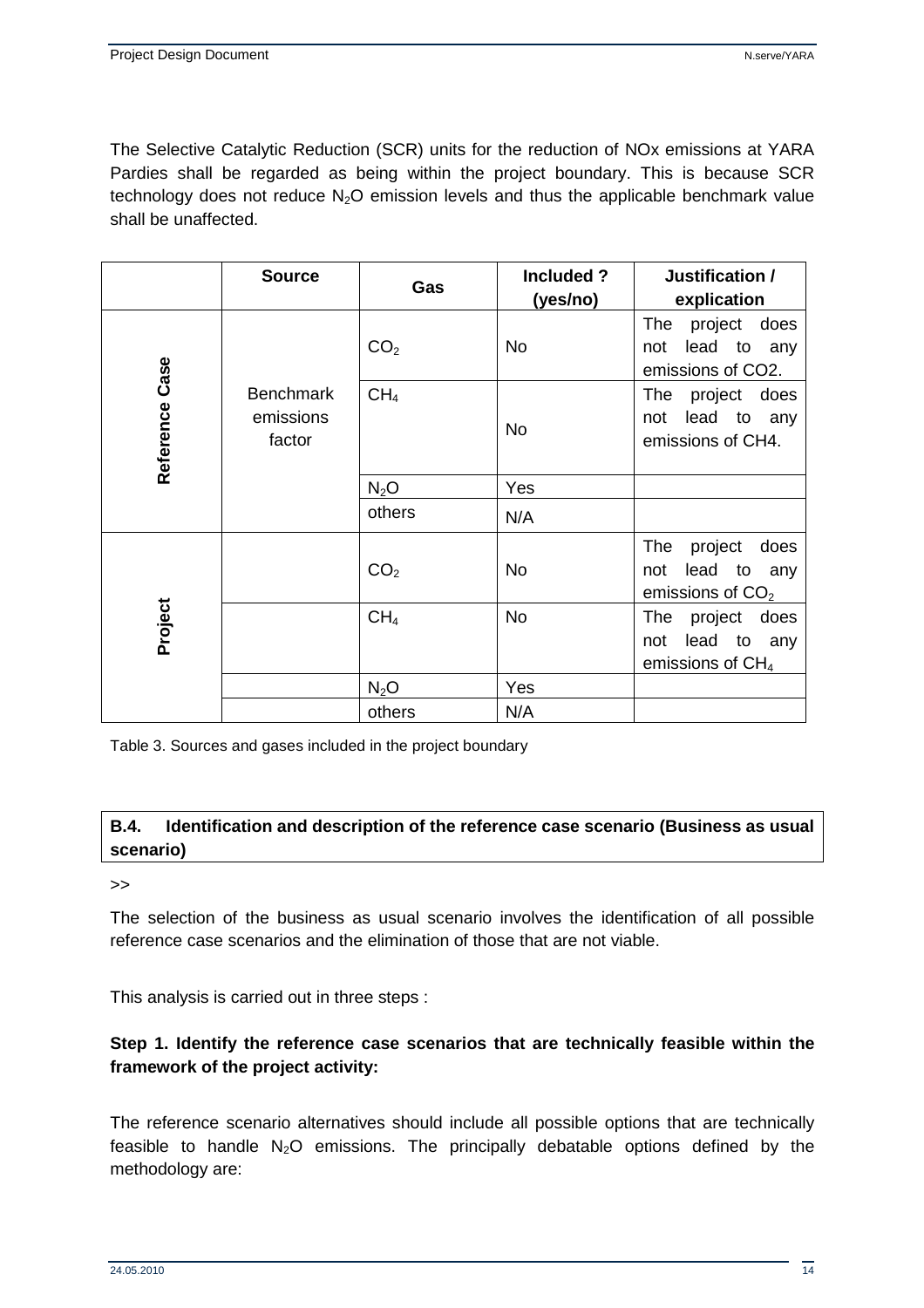- a) Continuation of the Status Quo. The continuation of the current situation, where:
	- i) there is no  $N<sub>2</sub>O$  destruction technology installed
	- $ii)$  an N<sub>2</sub>O abatement catalyst has already been partially installed for industrial trials, but the catalyst would have been removed at the end of these trials
	- iii) only sufficient catalyst is installed to ensure compliance with any applicable legal  $N_2O$  regulations.
- b) Alternative uses of  $N_2O$ , such as:
	- Recycling of  $N<sub>2</sub>O$  for feedstock
	- External use of  $N<sub>2</sub>O$
- c) Installation of a Non-Selective Catalytic Reduction unit (NSCR)
- d) Implementation of a primary, secondary or tertiary  $N_2O$  destruction technology in the absence of a 'Projet Domestique'

The analysis must include the implementation of the destruction technology in the absence of the registration of the project activity as a Projet Domestique.

#### **Assessment of the present situation, the "Status Quo"**

A certain amount of  $N_2O$  abatement catalyst has been installed in YARA Pardies for the past several years as part of an industrial research and development programme. However, since the catalyst is now already installed in many plants around the world in projects implemented under the CDM and JI and its performance has been adequately proven, this industrial testing is now considered complete and is no longer necessary.

Theoretically therefore, in the absence of any regulation limiting  $N<sub>2</sub>O$  emissions at its plant, Yara Pardies could simply have removed the installed  $N_2O$  abatement catalyst at the end of the research and development phase at the end of the previous production campaign. However, in December 2008, the local DRIRE (Directions Régionales de l'Industrie de la Recherche et de l'Environnement) informed the plant that a plant-specific 'arrêté préféctoral' would be introduced in the very near future, which would limit  $N_2O$  emissions at the Pardies plant. At the time of project implementation, the exact value and start date of this future 'arrêté préféctoral' (AP) was yet to be confirmed. However, the DRIRE had communicated to Pardies via email that they would recommend a value of 2.5kg  $N_2O/HNO_3$  as is applicable at the Yara Ambes plant. In view of the fact that a) an AP would almost certainly come into force in the very near future (even though the exact start date was unknown) and b) that plant shutdowns only occur very rarely at Pardies, since a standard production campaign is around 300 days, the reference case 'business as usual' scenario would therefore be to install just enough catalyst material to achieve compliance with the likely future 'arrêté préféctoral' value of 2.5kg  $N_2O/tHNO_3$ , but no more.

On  $4<sup>th</sup>$  May 2010, more than 8 months after the installation of the full batches of catalyst, a draft 'arrêté préféctoral' was presented to the Pardies plant for their comments. Article 2.1 of the draft paper proposes to apply a maximum  $N<sub>2</sub>O$  value of 2.5kg/tHNO3 until 30 June 2012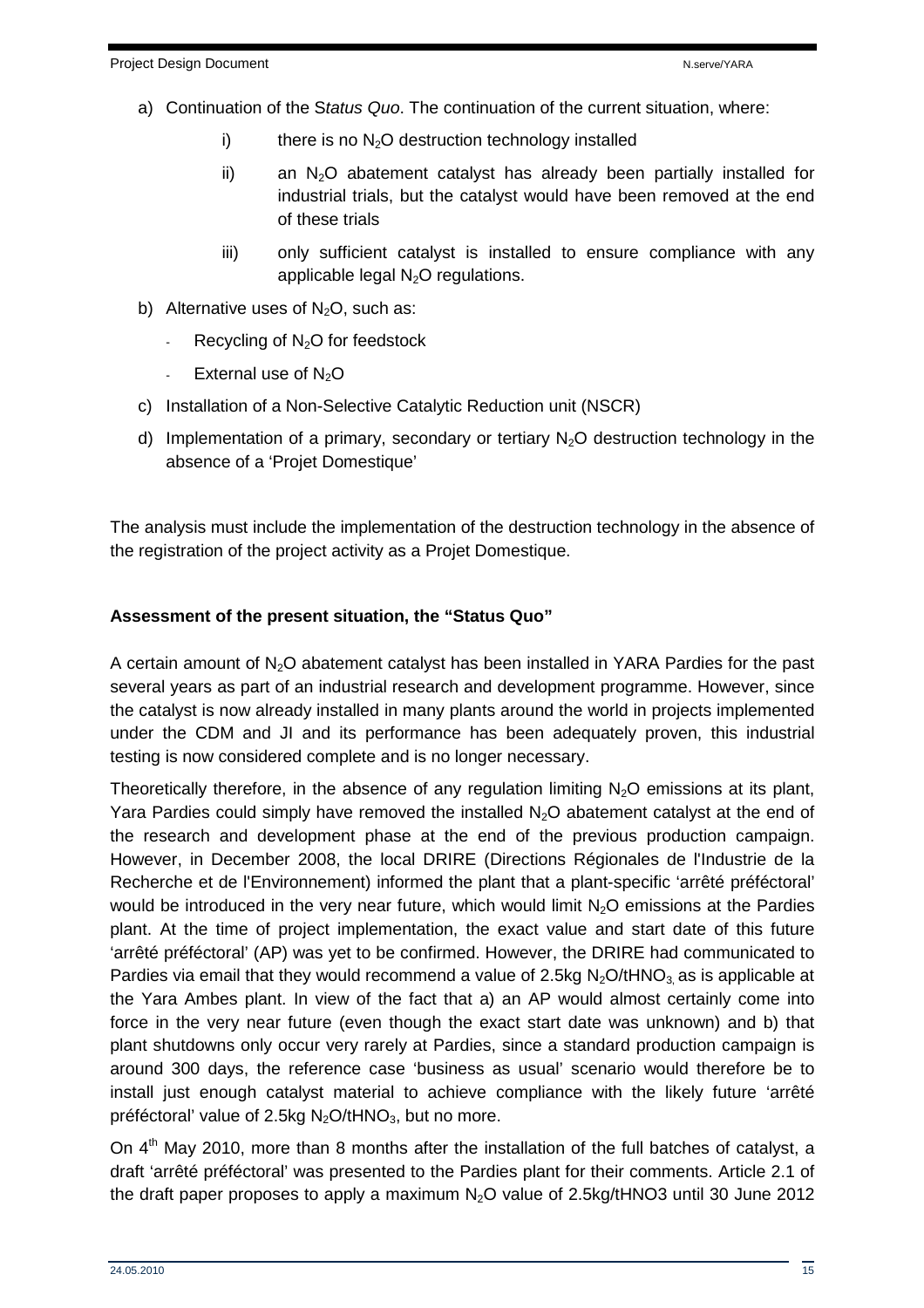and then a lower value of  $1.85$ kgN<sub>2</sub>O/ tHNO<sub>3</sub> from that point onwards. Since these suggested regulatory values are completely in line with the benchmark values set by the government for plants undertaking JI projects, the 'arrêté préféctoral' in its proposed current form would have no affect on the emissions reductions eligible to receive ERUs.

#### **Alternative uses of N2O**

The use of  $N_2O$  as a feedstock for the production of nitric acid is not feasible, because it is not possible to produce nitric acid from  $N<sub>2</sub>O$  at the quantities emitted during nitric acid production.

The use of  $N<sub>2</sub>O$  for external purposes is not practised anywhere in the world, as it is technically and economically unfeasible. The quantity of gas to be used as a source is enormous compared to the amount of nitrous oxide that could be recovered. The average  $N<sub>2</sub>O$  concentration in the tail gas of the Pardies plant during standard operation without any abatement catalyst would be around  $913$ ppmv<sup>19</sup>, which is considered far too low to economically recover and separate  $N<sub>2</sub>O$  from the tail gas.

Therefore, the baseline scenarios under b) are excluded from further assessment.

## **Step 2. Eliminate the reference scenario alternatives that do not comply with national or local regulations :**

Although there are currently no national or local regulations regarding  $N<sub>2</sub>O$  that are applicable to the Pardies nitric acid plant, a draft 'arrêté préféctoral' was presented to the plant for their comments on  $4<sup>th</sup>$  May 2010. Article 2.1 of the draft paper proposes to apply a maximum  $N_2O$  value of 2.5kg/tHNO3 until 30 June 2012 and then a lower value of 1.85 $kgN<sub>2</sub>O$  tHNO<sub>3</sub> from that point onwards. Since these suggested regulatory values are completely in line with the benchmark values set by the government for plants undertaking JI projects, the 'arrêté préféctoral' in its proposed current form would have no affect on the emissions reductions eligible to receive ERUs.

The limits proposed by the draft 'arrêté préféctoral' do not represent the maximum  $N<sub>2</sub>O$ reductions achievable. Using secondary catalyst technology,  $N_2O$  emissions could theoretically be lowered significantly below the stated values. However, to minimise the costs and potential impact on nitric acid production (as detailed above in step B.4), the reference case scenario would be for Yara to install only as much volume/weight of  $N_2O$  abatement catalyst as is necessary to ensure compliance with any applicable 'arrêté préféctoral'.

NO<sub>x</sub>-emissions are currently regulated by an 'arrêté préféctoral' (N°99/IC/009) issued in February 1998, which specifies a permitted level of 4.5kg  $NOx/tHNO<sub>3</sub>$ . The plant is comfortably in compliance with these requirements, since its average NOx emissions in the past year have been around 1.28kg NOx/tHNO $_3^{\rm 20}$ 

<sup>&</sup>lt;sup>19</sup> This estimate value is derived from the average N<sub>2</sub>O emissions readings taken at Pardies in the 3 months prior to catalyst installation.

 $20$  Average NOx emissions from January to December 2008, based on daily averages, were 205ppm  $(1.28$ kg/tHNO<sub>3</sub>)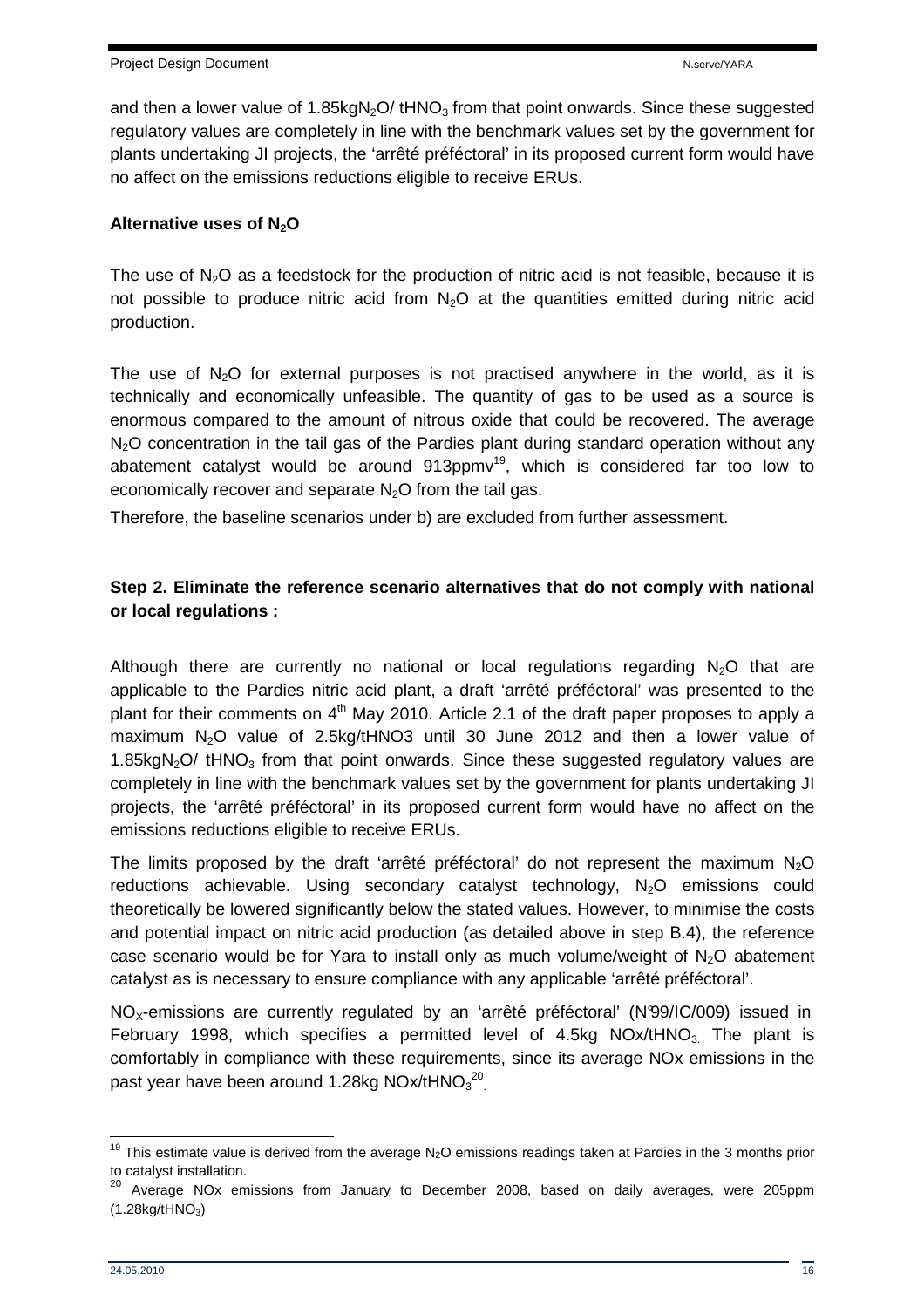YARA Pardies'  $NO<sub>x</sub>$  emissions have remained constant and in compliance with the regulatory limit also after the installation of the additional secondary catalyst. This is safeguarded by the fact that  $NO<sub>x</sub>$  emissions are regularly reported to the responsible local environmental authority<sup>21</sup>.

Accordingly, the NSCR scenario alternative could be triggered by  $NO<sub>x</sub>$  regulation. From this perspective, YARA Pardies could be forced to reduce  $N_2O$  in a reference scenario if  $NO_x$ regulation forced the plant operators to install NSCR technology.

However, the installation of a NSCR de-NO<sub>x</sub> catalyst unit is uneconomic, because YARA Pardies is already in compliance with the prevailing  $NO<sub>x</sub>$  regulations, thanks to its two existing SCR units. Also, NSCR units require additional natural gas or ammonia to achieve sufficient tail gas temperatures and thereby the right reducing environment inside the catalyst, leading to comparably high operational costs. The gas mix led through the absorption towers has been cooled down to a temperature level below that required for NSCR abatement catalysts to function<sup>22</sup>. Because of this, an NSCR abatement system would only work if the stack gas mix is re-heated.

If even lower  $NO<sub>x</sub>$  levels were to be introduced, the most economical option would be to upgrade the existing  $SCR NO<sub>x</sub>$  abatement units already installed at the plant. However, YARA Pardies is currently achieving  $NO<sub>x</sub>$ -emission levels significantly below the applicable limit so that such a scenario would be extremely unlikely.

As the SCR de-NO<sub>x</sub> catalyst devices are already very efficient, there would be no point in also installing NSCR, even if this technology were to be considered an alternative option<sup>23</sup>.

In consequence, all but two of the above scenarios, a) i and a) ii, are in compliance with all applicable laws and regulatory requirements. Therefore scenarios a) i and a) ii will be eliminated from further assessment since they would not comply with the local regulations on  $N<sub>2</sub>O$  limits that are to be introduced in the immediate future.

## **Step 3. Eliminate the reference scenario alternatives that would face prohibitive barriers (barrier analysis):**

On the basis of the remaining technically feasible alternatives that comply with local and national regulations, the project proponent must establish a complete list of the barriers that would prevent the implementation of the various alternatives in the absence of the Projet Domestique.

The identified barriers are:

a) Investment barriers;

 $\overline{\phantom{a}}$ <sup>21</sup> DRIRE: Directions Régionales de l'Industrie de la Recherche et de l'Environnement

 $^{22}$  NSCR abatement catalysts require a minimum gas mix temperature of at least 550°C in order to operate effectively; see the booklet no. 2 of the European Fertilizer Manufacturers Association (EFMA), published in the internet under

http://www.efma.org/EPUB/easnet.dll/ExecReq/Page?eas:template\_im=000BC2&eas:dat\_im=000EAE (page 17 therein) for further information.

<sup>&</sup>lt;sup>23</sup> For other disadvantages of NSCR technology see an EFMA-booklet published in the internet under http://www.efma.org/EPUB/easnet.dll/ExecReq/Page?eas:template\_im=000BC2&eas:dat\_im=000EAE (page 18 therein).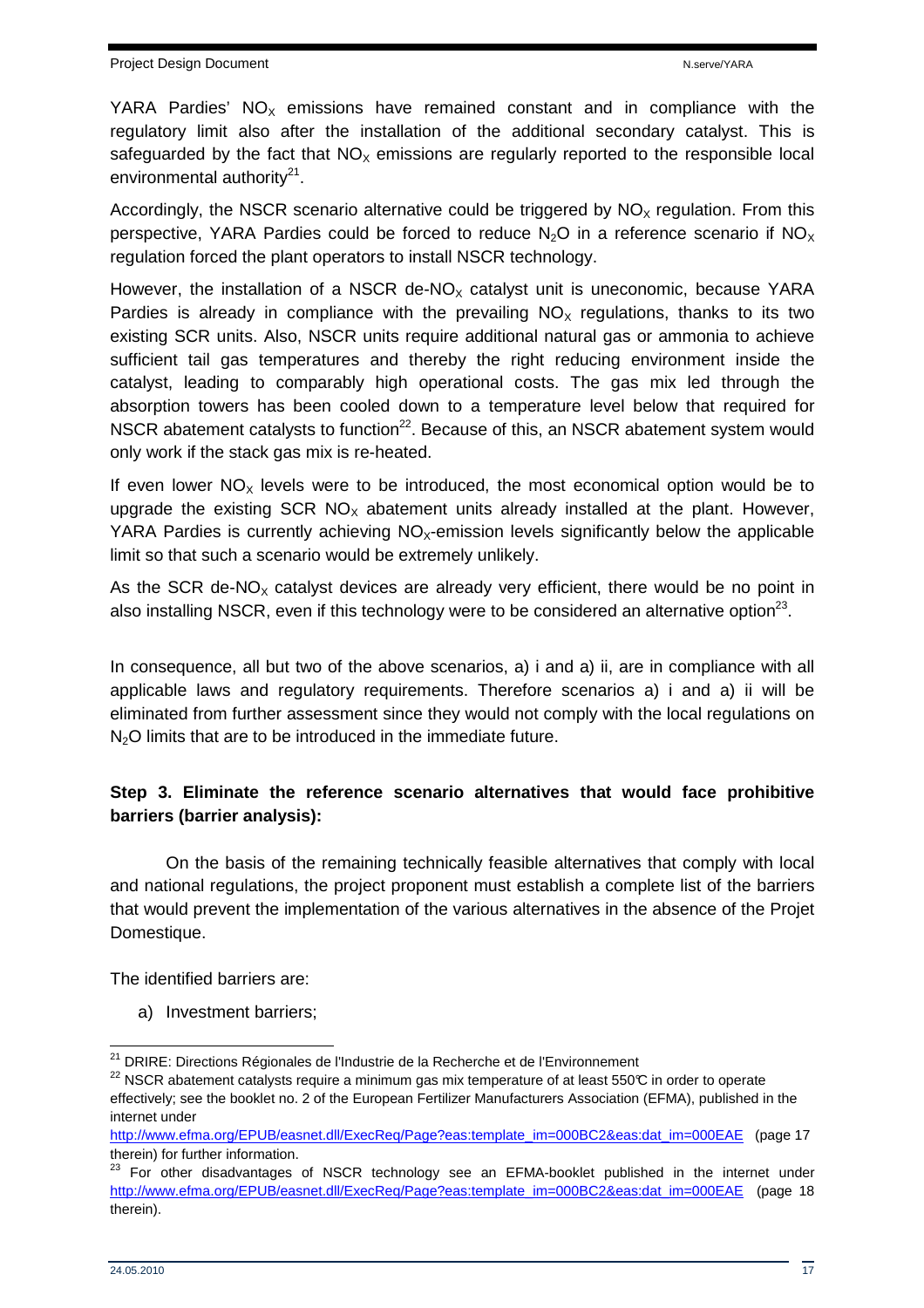- b) Technological barriers, including :
	- Technical and operational risks of the alternative scenarios;
	- Technical efficiency of the alternatives (i.e. destruction of  $N_2O$ , abatement efficiency);
	- Lack of qualified personnel;
	- Lack of infrastructure for implementing the technology;
- c) Common practice barriers, including :
	- Technology with which project developers are not familiar;
	- There is no other similar project in operation in the relevant geographical area;

#### **Investment barriers**

The investment barrier analysis asks which of the remaining scenario alternatives is likely to be prevented by the costs associated with it becoming reality. The assumption is that these scenarios would be unlikely to be the Business as Usual scenario.

None of the  $N<sub>2</sub>O$  destruction technology options (including NSCR) are expected to generate any significant financial or economic benefits other than JI related income. The  $N_2O$ destruction technology options do not create any marketable products or by-products. However, any operator willing to install and thereafter operate such technology generally faces significant investment and additional operating costs.

Therefore, plant operators would face significant investment requirements if they decided to install  $N_2O$  abatement (including NSCR) technology. See section B.4 step 2 for additional information on investment barriers facing NSCR technology. These barriers would only be considered as overcome if there were a legal obligation to reduce  $N_2O$  emissions.

As demonstrated under Step 2 above, there are no legal obligations that would require the elimination of any of the remaining scenarios.

Since catalyst material is expensive and potential operational problems may occur with increased catalyst loads, abating emissions to a level beyond that required for compliance with any legal N<sub>2</sub>O limits is only made economically viable by means of Projet Domestique revenues. However, while any reference scenario alternatives that include the implementation of  $N_2O$  abatement catalysts would entail considerable investment barriers, the application of a mandatory 'arrêté préféctoral' by the local DRIRE in the immediate future means that the "**Status quo**" should not be interpreted to face such barriers. This is because the requirement to invest in some form of  $N_2O$  abatement technology from the date of application of the 'arrêté préféctoral' (which is now expected sometime in 2010) is not connected to the proposed JI project activity.

For the purpose of this PDD, the "Status Quo" scenario is considered not to face any significant investment barriers.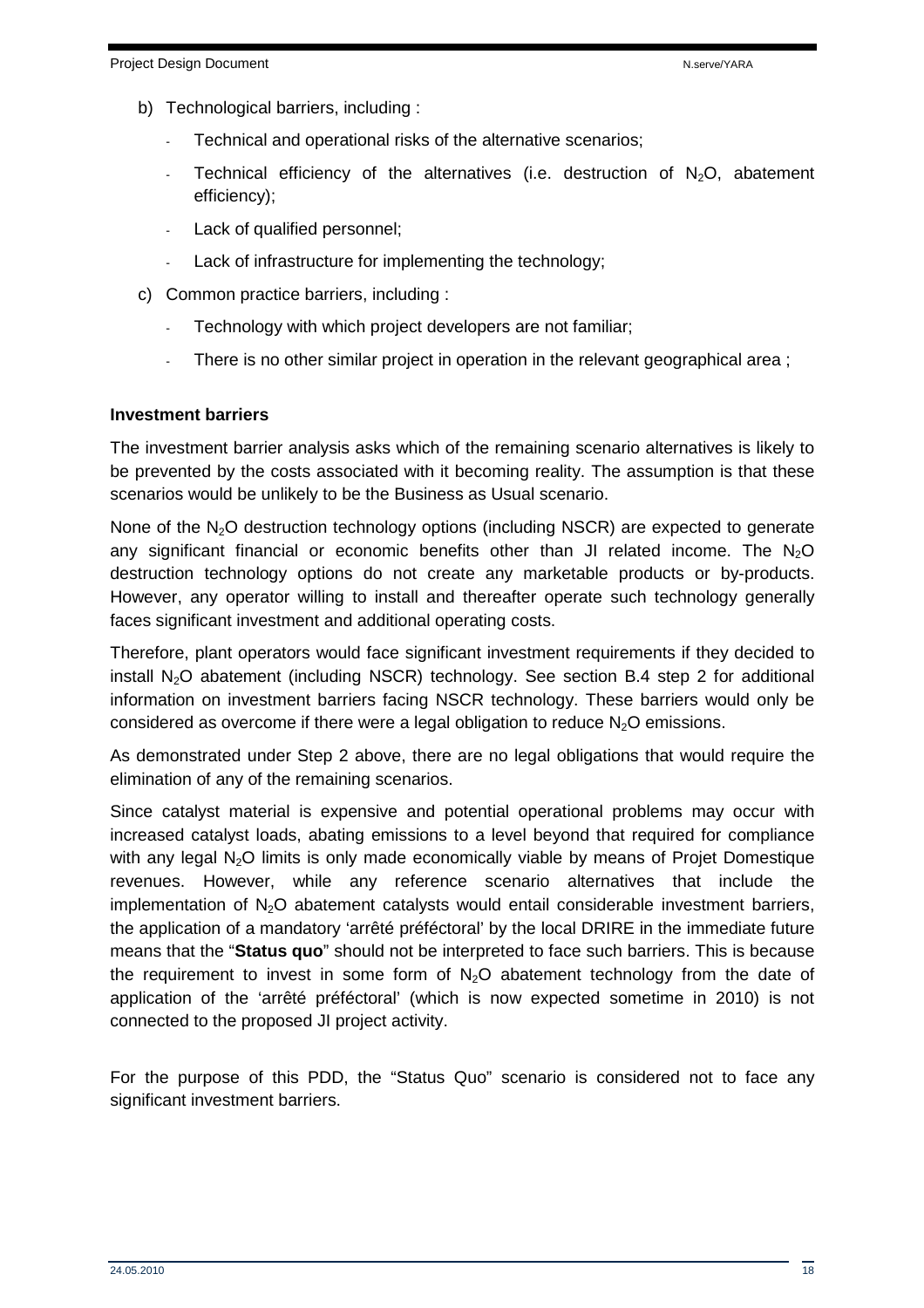#### **Technological barriers**

Neither of the two possible technological barriers listed above, 'lack of qualified personnel' and 'lack of infrastructure for implementing the technology' are applicable for this particular project. Firstly, Yara personnel do have experience of working with this catalyst due to the industrial trials that have taken place at Pardies, and secondly, sufficient infrastructure does exist to enable its implementation.

However, all of the available  $N<sub>2</sub>O$  abatement technologies have to be integrated in the nitric acid plant. Primary and secondary abatement technologies are installed inside the ammonia oxidation reactor where they may, if not correctly designed and installed, interfere with the nitric acid production process by causing a deterioration of product quality or a loss of production output. Tertiary measures require the installation of a complete reactor between the absorption column and the stack, as well as a re-heating system, which may cause significant downtime of the plant during construction and commissioning $^{24}$ .

These technical barriers can be demonstrated by the fact that the YARA management decided not to fill the catalyst containment system to its maximum capacity during the research and testing phase. The greater the bed depth of catalyst installed inside the burner, the more likely it will be that the plant encounters problems associated with pressure drop. This may affect the gas flow through the burner, potentially lowering nitric acid production yields. Additionally, the heavier the load of catalyst, the stronger must be its supporting containment structure and the more technical modifications will be needed to accommodate the increased load.

It is therefore unlikely that any plant operator would install such technologies on a voluntary basis without the incentive of any regulatory requirements (emissions caps) or financial benefits (such as revenues from the sale of ERUs).

However, due to the application of a mandatory 'arrêté préféctoral' by the local DRIRE at some point in 2010, the option of *not* installing some form of  $N<sub>2</sub>O$  abatement device cannot be considered if production is to be continued at Pardies. Consequently, the scenario alternative "Status quo" should be regarded as not facing any significant technological barriers.

## **Common practice barriers**

This test reconfirms the previous assessments: If the steps taken so far have led to the conclusion that one or more reference scenario alternatives meet investment related or technological barriers, these scenarios should be excluded. Of course, similar plants that gain ERU revenues by participating in the JI and thus can overcome the identified barriers by the additional financial means available are not to be taken into account.

So far, secondary catalyst technology has only been operated in some European countries on an industrial trial basis. Researching this technology made sense due to the prospective revenues obtainable under the Kyoto Protocol's Clean Development Mechanism (CDM) by employing it in nitric acid plants located in developing nations on a voluntary basis. Also, it is expected that  $N_2O$  emissions from nitric acid production may be included in the European

 $\overline{\phantom{a}}$  $24$  Also see footnotes 22 and 23 for further information and reference on NSCR technology.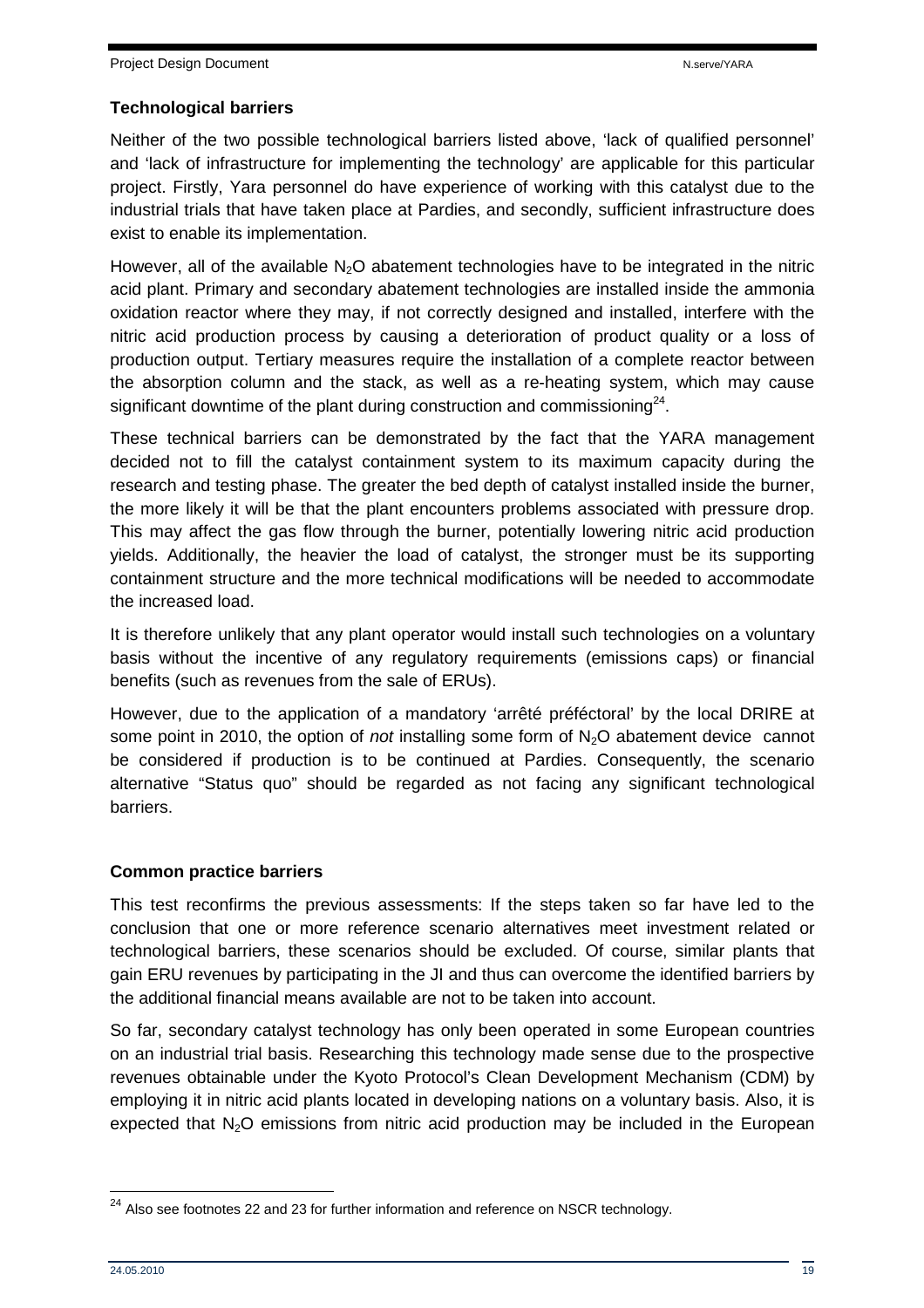Union Emissions Trading Scheme ("EU ETS")<sup>25</sup> or regulated otherwise. Both aspects theoretically could provide some incentive for developing  $N_2O$  abatement technology.

However, now that research and development has been completed and secondary catalyst technology is being employed successfully in many CDM and JI projects worldwide (which excludes the suggested barrier "technology with which project developers are not familiar"), plant operators would no longer be willing to incur the costs associated with the continued operation of such technology. In the case where plants are subject to  $N_2O$  regulations and the installation of some catalyst is therefore unavoidable, these plant operators would only be willing to incur costs associated with the operation of such technology in order to comply with these regulations – they would not be willing to incur the additional costs required to increase catalyst quantities and achieve the maximum abatement efficiency. Even for the very few French nitric acid producers for whom mandatory local  $N<sub>2</sub>O$  limits are applicable (currently only three), the only incentive remaining to achieve emissions reductions beyond those required by law is to take advantage of the incentives available under the Kyoto Protocol's Joint Implementation ("JI") mechanism. While this option has in principle been available since the beginning of 2008, EU member states took some time to develop a coherent policy approach on whether or not to allow JI participation in their respective territories, and if so, under which conditions.

The second argument raised above regarding the inclusion of nitric acid  $N<sub>2</sub>O$  emissions in the EU ETS is not likely to become relevant for France until January 2013. On 23<sup>rd</sup> January 2008 the EU Commission issued a proposal $^{26}$  upon reviewing the EU ETS that suggests that nitric acid  $N_2O$  should be covered in the scheme's third trading period, commencing -in 2013. While some EU member states have chosen to 'opt-in' their nitric acid sector into the EU  $ETS<sub>1</sub><sup>27</sup>$  thereby including the plants located on their territory already during the second trading period (2008 to 2012), such a decision is extremely unlikely for France after the government has decided to allow JI participation.

Recently, France has decided to principally allow JI participation (Projet Domestique) with regard to projects aiming to reduce  $N<sub>2</sub>O$  emissions from nitric acid production. In reaction to this decision, nitric acid producers in France are beginning to look at employing  $N_2O$ abatement technology in order to participate in the JI.

Such JI projects are currently being developed across the EU in Poland, Lithuania, Hungary, Bulgaria, France, Finland, Sweden and Germany.

 $\overline{\phantom{a}}$  $25$  On 23<sup>rd</sup> January 2008, the EU Commission published a communication on its post-2013 climate change strategy (see http://eur-lex.europa.eu/LexUriServ/LexUriServ.do?uri=COM:2005:0035:FIN:EN:PDF), which announces the determination to expand the EU ETS beyond its present scope, especially mentioning the inclusion of non-CO2 gasses into the system. This development is no news to the industry, because responding to Article 30 of the EU ETS Directive 2003/87/EC, the Commission had submitted a report to the European Parliament and the Council considering the inclusion of non-CO<sub>2</sub> GHGs into the EU ETS already in November 2006.

See the EU homepage under http://ec.europa.eu/environment/climat/emission/pdf/com2006\_676final\_en.pdf for this report which expressly considers extending the EU ETS into  $N_2O$  emissions (see page 6 therein).

<sup>&</sup>lt;sup>26</sup> See footnote 25

 $27$  Norway, the Netherlands, Austria and Italy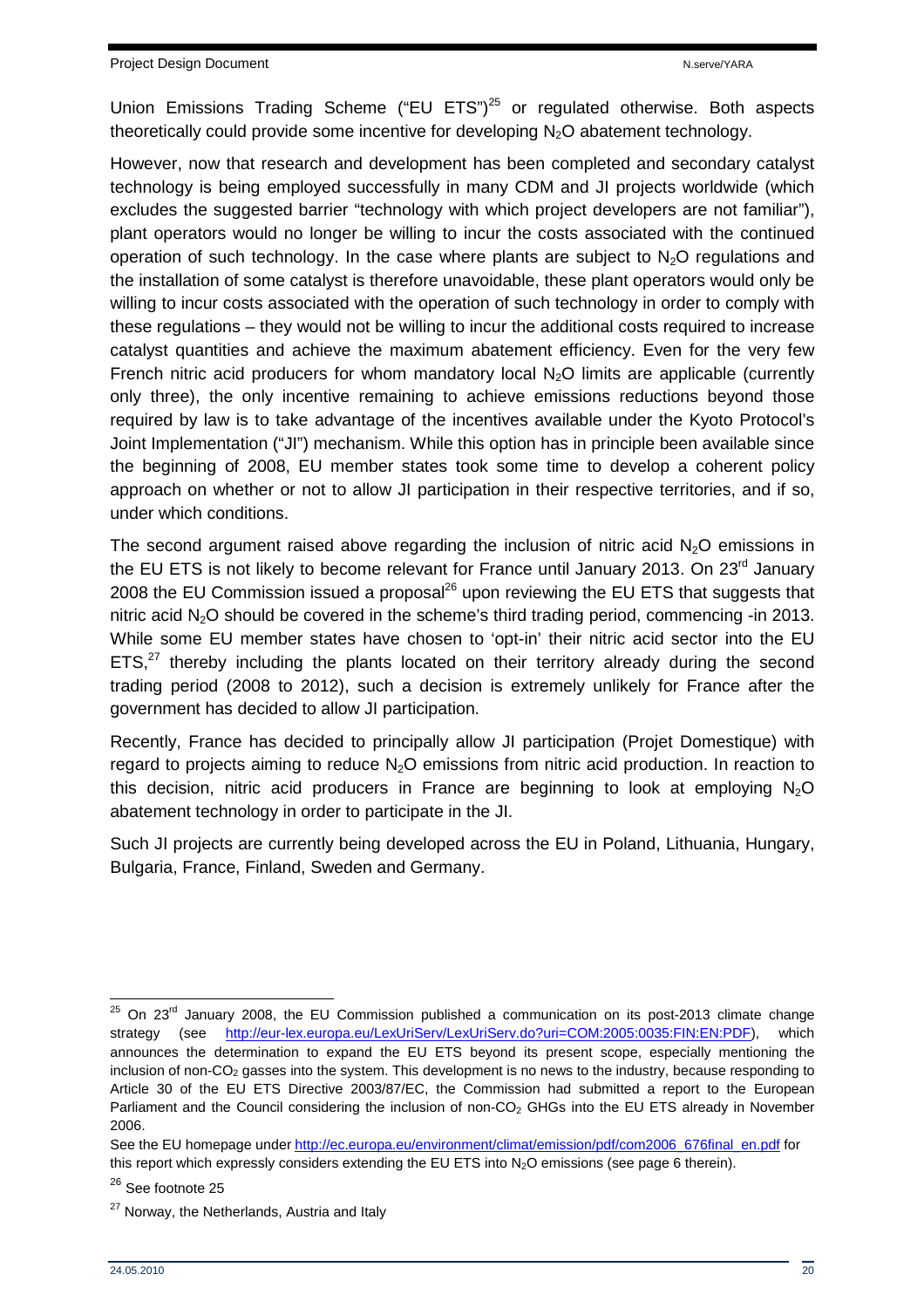#### **Conclusion**

The only reference scenario alternative that is not prevented by any one of the barriers and that is in full compliance with the prevailing laws and regulations in France is reference scenario 1a: the continuation of the current situation "Status Quo", where just enough  $N_2O$ reduction catalyst would be installed in order to ensure compliance with the plant-specific  $N<sub>2</sub>O$  regulatory limits that are likely to be introduced in the immediate future. The most likely scenario (according to a draft regulation proposed in May 2010) is that a level of 2.5kg  $N_2O$ /tHNO<sub>3</sub> will shortly be applied at Pardies, falling to 1.85kg N<sub>2</sub>O/tHNO<sub>3</sub> from 30<sup>th</sup> June 2012. Therefore, this is identified as the applicable reference scenario for the proposed project activity.

All other alternatives are eliminated.

In case of a change in environmental legislation (i.e. the introduction of more stringent  $NO<sub>x</sub>$ or  $N<sub>2</sub>O$ -regulations) that could lead to a change in the results of this assessment, the above procedures shall be repeated. The legal requirements regarding NOx and  $N_2O$  emissions levels will therefore be continuously monitored throughout the crediting period.

**B.5. Description of how the emissions reductions achieved as a result of the project activity are greater than those that would be achieved in the absence of the Projet Domestique (evaluation and demonstration of additionality)** 

#### >>

In order to demonstrate that the project is additional to business as usual, (i.e that the results of the project in terms of  $N<sub>2</sub>O$  emissions are different to those of the baseline scenario), the project proponent must show a step-by-step assessment, in accordance with Annex 3 of the "Arrêté du 2 Mars 2007" and described in the methodology "Catalytic reduction of  $N_2O$  at nitric acid plants"

#### **Identification of realistic alternative scenarios**

The first step consists of identifying the realistic alternatives to the proposed project. The project proponent must summarise the different options that remain available to him after completion of the baseline scenario selection analysis in Section B.4 above:

• Implementation of the project activity

The installation of two batches of secondary  $N<sub>2</sub>O$  abatement catalyst. The containment systems are filled to maximum capacity to try and achieve the greatest possible reduction of  $N_2O$  emissions.

• The implementation of alternative investments that result in a comparable production of goods or a comparable provision of services (if still applicable following completion of the baseline scenario selection analysis in Section B.4 above)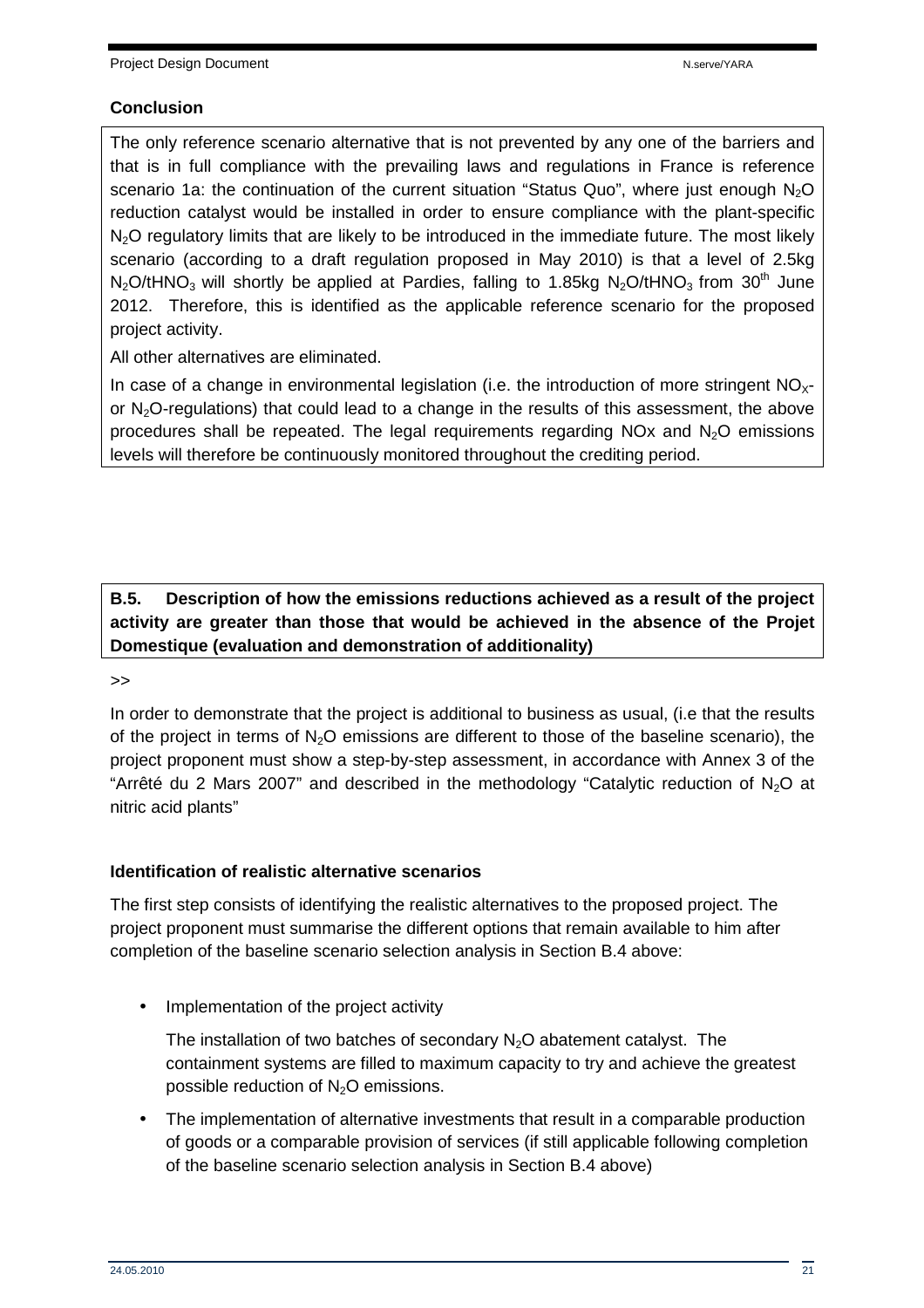This section is not applicable, since all other alternative investments have been eliminated in section B.4 above.

• Continuation of the situation prior to the implementation of the proposed project activity

Operation of plant with  $N_2O$  abatement catalyst only partially installed to just achieve compliance with the future plant-specific  $N_2O$  regulatory limit (which is most likely to be 2.5kg N<sub>2</sub>O/tHNO<sub>3</sub> until 30th June 2012 and 1.85kg N<sub>2</sub>O/tHNO<sub>3</sub> thereafter, as indicated in section B.4 above)

The proponent must then establish that the project activity could not be undertaken:

- Either because the economic incentives at the time of submission of the project dossier are insufficient to guarantee a return on investment as high as that resulting from the alternative investments (Step 2 of section 3.2 of the methodology "Catalytic reduction of  $N_2O$  at nitric acid plants");
- Or because only the receipt of Emission Reduction Units (ERUs) would allow the proponent to overcome the barriers that prevent the necessary investments being undertaken (step 3 of 3.2 of the methodology "Catalytic reduction of  $N_2O$  at nitric acid plants").

#### **The project proponent may chose to complete either Step 2 or Step 3**.

The project participants have chosen to complete step 3 of section 3.2 of the methodology "Catalytic reduction of  $N_2O$  at nitric acid plants" in order to demonstrate the project's additionality, since only the revenues from the sale of ERUs would encourage the implementation of the project activity. Step 2 of section 3.2 of the methodology "Catalytic reduction of  $N<sub>2</sub>O$  at nitric acid plants" is therefore not applicable.

## **Barrier analysis Step 3 of Section 3.2 of the methodology "Catalytic reduction of N2O at nitric acid plants")**

The barrier analysis in this section of the addtionality discussions is limited to a comparison of the identified Business as Usual scenario with the intended project activity. In the case where the proponents choose not to undertake Step 2 of section 3.2 of the methodology "Catalytic reduction of  $N_2O$  at nitric acid plants", they must complete a full and documented analysis of all types of barriers, demonstrating that they limit or prevent to a large extent the implementation of the project activity, notably ;

#### - Investment barriers :

The proposed project activity aims to install two full batches of secondary catalyst technology at the plant and to operate the catalyst throughout the crediting period. In order to assess the project emissions, two Automated Monitoring Systems (AMS) have to be installed and operated. Pardies's initial expenses included the delivery and handling of the catalyst, but they actually received the first batch of additional catalyst material itself free of charge from Ambès. However, top-ups of this catalyst material will be required every year for the duration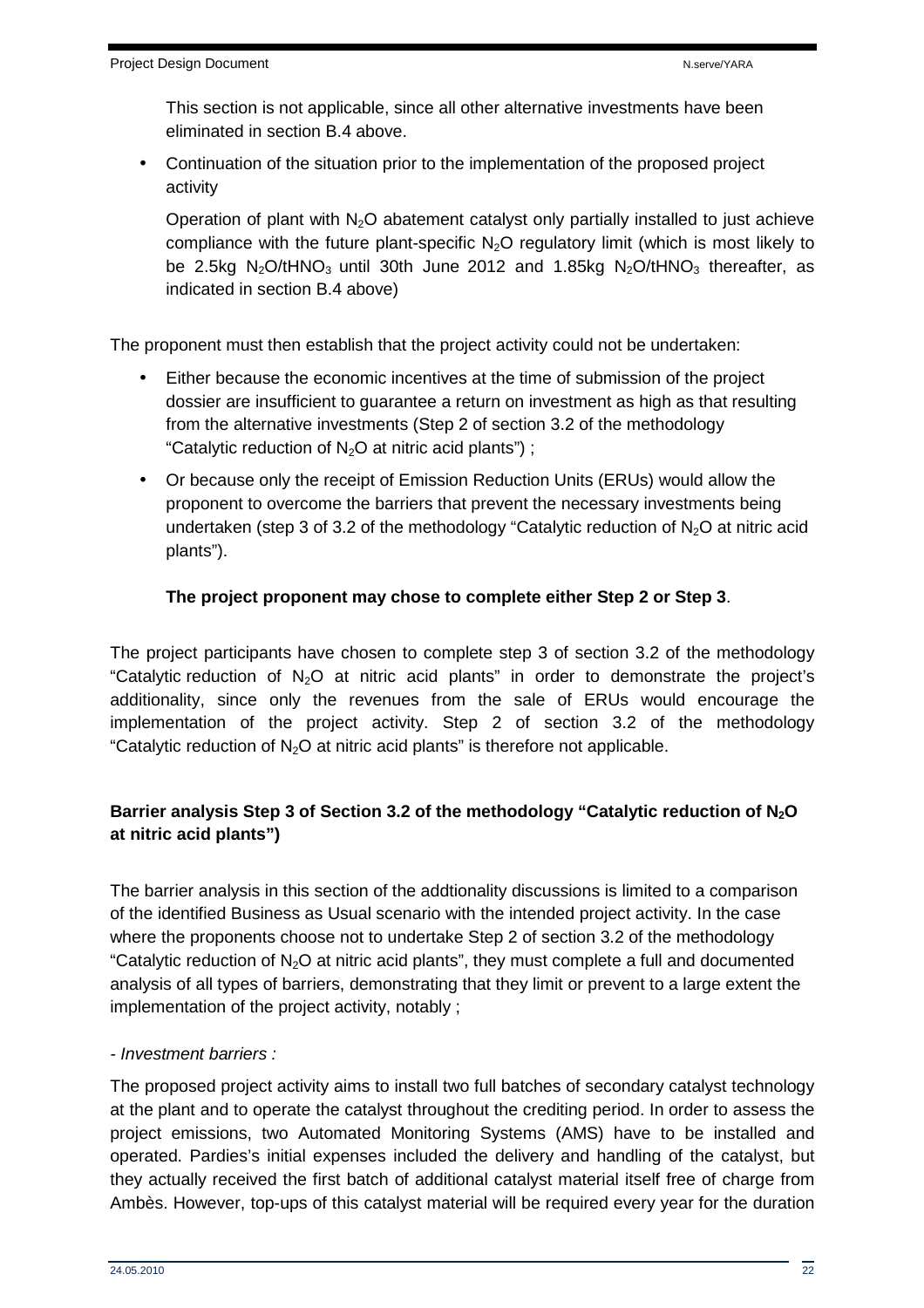of the project in order to maintain maximum abatement efficiency, at a cost of €100/kg. In addition to the increased investment for catalyst to achieve maximum abatement efficiency, YARA Pardies employees and management will have a significant additional work load to cope with in order to initiate the project activity and maintain it for the project's lifetime. Beginning with the necessary adjustments to the burner baskets to accommodate the additional catalyst, the required training for AMS operation has to be undertaken by the responsible staff, AMS calibration and other Projet Domestique-related audits have to be arranged, facilitated and paid for. Also, the catalyst pellets will have to be replaced more frequently if continuously low emissions are to be achieved, since the efficiency decreases during the catalyst's lifetime.

All these measures entail significant investment requirements. See table 1 in Annex 4 for full details of these investment requirements. All the costs shown in this table are specifically associated with the implementation of the project.

As previously assessed, Pardies currently has no need to make any further investment to decrease its N<sub>2</sub>O emissions beyond the likely 2.5kg N<sub>2</sub>O/tHNO<sub>3</sub> limit to be applied by the future plant-specific 'arrêté préféctoral'. Surplus emission reductions beyond this regulatory limit through installation of increased catalyst loads would be avoided in order to avoid extra costs.

None of the  $N<sub>2</sub>O$  destruction technology options (including NSCR) are expected to generate any significant financial or economic benefits other than JI related income. Stage 2 in section 4 of the methodology « Catalytic reduction of  $N_2O$  in nitric acid plants » states « in the particular case of nitric acid plants, the  $N_2O$  tax<sup>28</sup> does not provide any incentive for the project participants to install  $N<sub>2</sub>O$  reduction technology and does therefore not need to be considered in the financial assessment».

Only the revenues from ERU sales would therefore be sufficient to pay back the investment costs of the project activity. The registration of the project activity as a Projet Domestique is therefore the decisive factor for the realisation of the proposed project activity.

#### - Technological barriers:

During the phase of industrial testing of the catalyst, the YARA management decided not to fill the catalyst containment systems to their maximum capacity due to potential operational problems associated with installing increased loads of abatement catalyst. The greater the bed depth of catalyst installed inside the burners, the more likely it will be that the plant encounters problems associated with pressure drop. This may affect the gas flow through the burners, potentially lowering nitric acid production yields. Additionally, the heavier the loads of catalyst, the stronger must be their supporting containment structures and the more technical modifications will need to be made.

Therefore, revenues from the sale of ERUs provide the only incentive for the plant managers to confront these increased technical risks and install greater catalyst loads.

  $^{28}$  Payable in accordance with article 45 of the 'Loi de Finances 1999' and article 266 nonies of the 'Code des Douanes'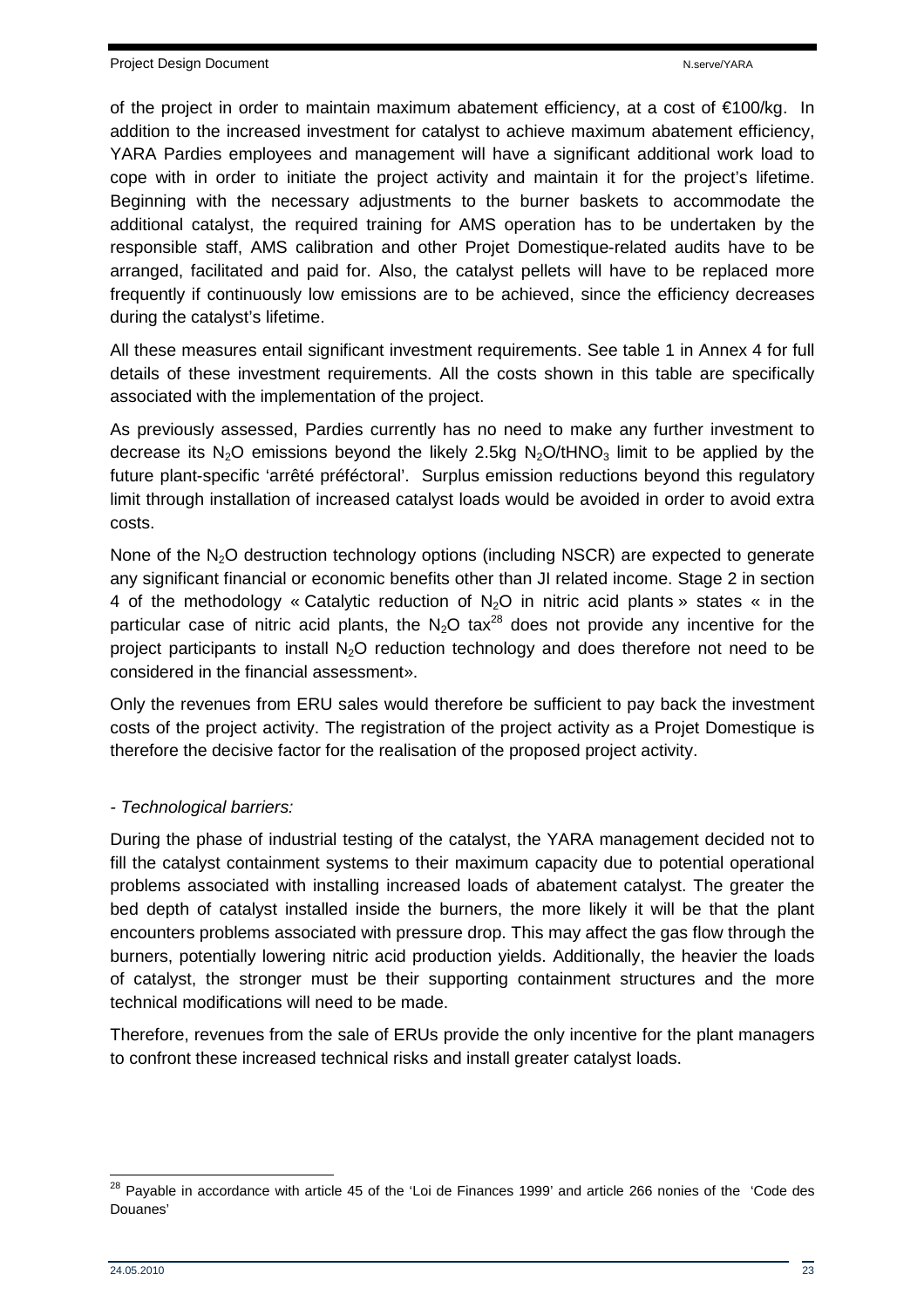- Common practice barriers:

Market studies (e.g. by EFMA, EU IPPC, US EPA, IPCC) show that  $N<sub>2</sub>O$  abatement technologies are not yet widely applied in the nitric acid industry even in Annex 1 countries, apart from in occasional industrial testing programmes. The main reason for this is a lack of regulation / incentive to reduce  $N<sub>2</sub>O$  emissions.

The research and development work done so far has been driven by a general expectation that industrialised countries – especially the EU, USA, Japan and Canada – may eventually introduce  $N_2O$  emission caps. EU legislation initiating such a limit is under way already and will probably be introduced in the near future $^{29}$ .

Before now, with the exception of the 3 plants that have taken part in industrial trials, the common practice in the country is to operate such facilities without any  $N<sub>2</sub>O$  abatement technology. This situation is now changing, since other nitric acid plant operators in the region are also planning to implement  $N_2O$  abatement technologies as project activities under Projet Domestique.

Therefore, the analysis of the common industrial practice indicates that the proposed project activity is additional to the reference scenario.

#### **Conclusion:**

Pardies currently has no need to make any further investment to decrease its  $N<sub>2</sub>O$  emissions beyond the likely 2.5kg  $N_2O/tHNO_3$  limit to be applied by the future plant-specific 'arrêté préféctoral' and below the 1.85kg  $N_2O/tHNO_3$  limit proposed for the period following 30th June 2012. Without the sale of the ERUs generated by the project activity there would be no incentive to justify the additional cost and technical risks associated with the implementation of the project activity. The project activity would not take place without the revenues from the sale of ERUs and therefore Projet Domestique registration is the decisive factor for the realisation of the proposed project activity.

The proposed Projet Domestique activity is additional, since it passes all the steps of the Additionality assessment.

## **B.6. Emission Reductions**

B.6.1. Explanation of methodological choices

>>

#### **Estimation of Verification Period specific project emissions**

The project emission factor is assessed based on measurements of  $N<sub>2</sub>O$  concentration in the stack gas (NCSG<sub>n</sub>) and gas volume flow in the stack (VSG<sub>n</sub>) conducted throughout any period of time for which the project proponents decide to undertake a Verification (the

 $\overline{\phantom{a}}$ <sup>29</sup> See footnote 27 for detailed information.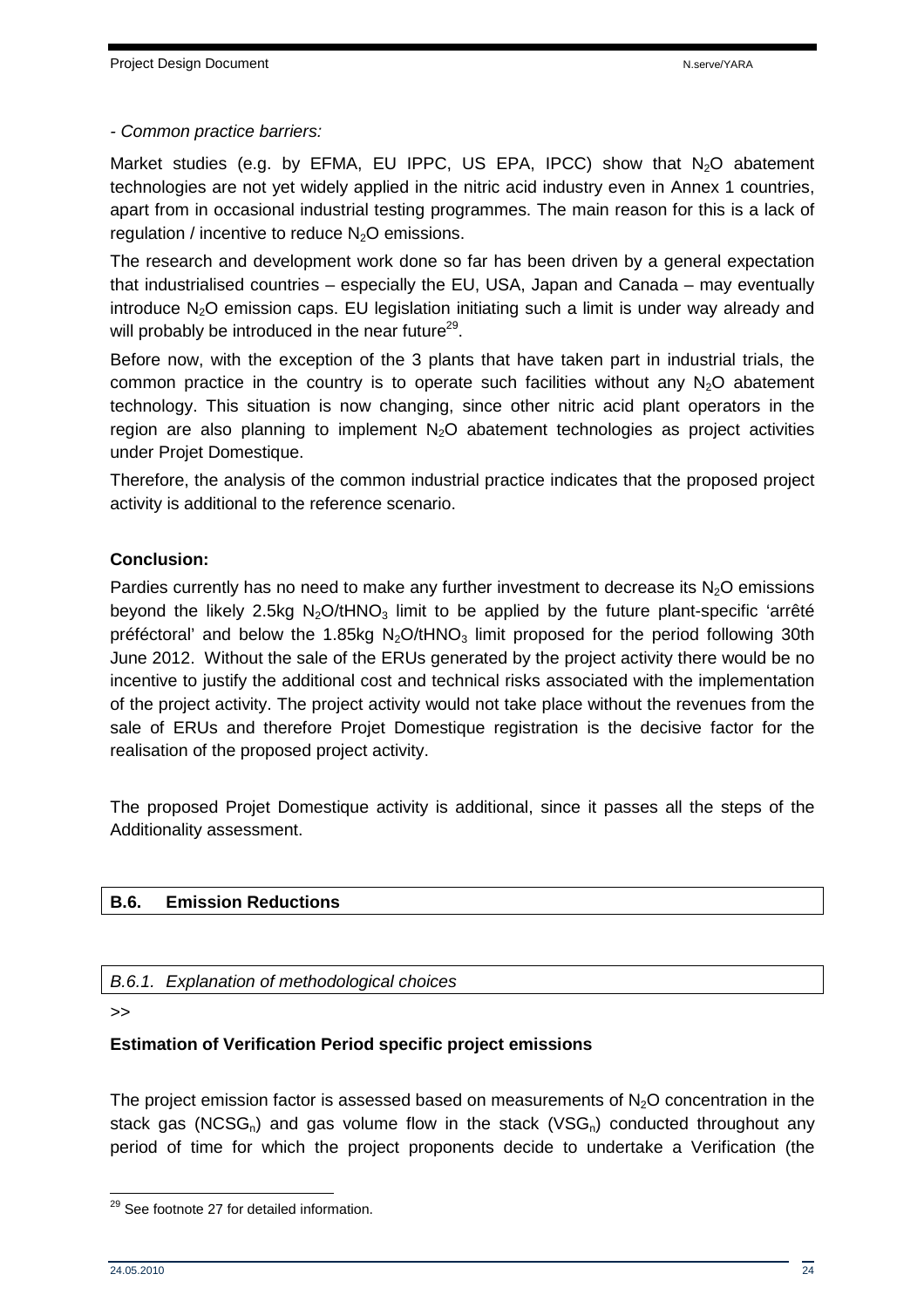"Verification Period"). Project proponents are free to decide what period of time they would like to define as a Verification Period as long as the following pre-requisites are met:

- The first Verification Period commences with the crediting period starting date.
- Any Verification Period after the first will start at the termination date of the previous Verification Period.
- No Verification Period may exceed the crediting period ending date.

Over the duration of the project activity,  $N<sub>2</sub>O$  concentration and gas volume flow in each of the two stacks of the nitric acid plant, as well as the total nitric acid production of the plant will be measured continuously and a **Project Emission Factor (EF<sub>n</sub>)** – given as kgN<sub>2</sub>O/tHNO<sub>3</sub> – can be established at any given time for any period of time.

Higher  $N<sub>2</sub>O$  emissions during the project's lifetime will lead to a reduced amount of ERUs issued. For this reason, the methodology "Catalytic Reduction of N2O at Nitric Acid Plants" has not provided measures against any abusive practices (contrary to CDM methodology AM0034). Project operators will be sufficiently incentivised to run their plants at emission levels as low as possible in order not to lose ERU-revenues. In case a plant is emitting more N<sub>2</sub>O than the Benchmark Emissions Factor, no additional environmental consequences are to be feared, as the only effect from this would be that the project activity will not generate any ERUs during such times<sup>30</sup> that will become available to carbon markets.

For these reasons, it is not relevant for which period of the plant's production cycle ERUs are claimed.

#### Measuring of  $N<sub>2</sub>O$  data sets for the calculation of project emissions

Throughout the project's crediting period,  $N_2O$  concentration (NCSG<sub>n</sub>) and volume flow in the stack gas ( $VSG<sub>n</sub>$ ) are to be monitored. The monitoring systems will provide separate hourly average values for NCSG<sub>n</sub> and VSG<sub>n</sub> based on continuous readings. These N<sub>2</sub>O data sets (consisting of NCSG<sub>n</sub> and VSG<sub>n</sub> average values for each operating hour) can be identified by means of a unique time / date key indicating when exactly the values were observed.

During the crediting period, the following additional data has to be monitored:

• The operating hours  $(OH_n)$  as recorded by the plant's process control system and the nitric acid production output  $(NAP_n)$  are required for calculating the project emissions.

Because the reference Benchmark Value (unlike the Emissions Factor Baseline  $EF_{BL}$  in AM0034) is not determined based on certain plant operating parameters, there is no need to monitor those plant operating parameters and establish the comparability of the two data sets by adjusting the  $EF<sub>BM</sub>$  for each Verification Period.

#### Measurement of NAP

The nitric acid at Pardies is produced in three separate concentrations:

 $\overline{a}$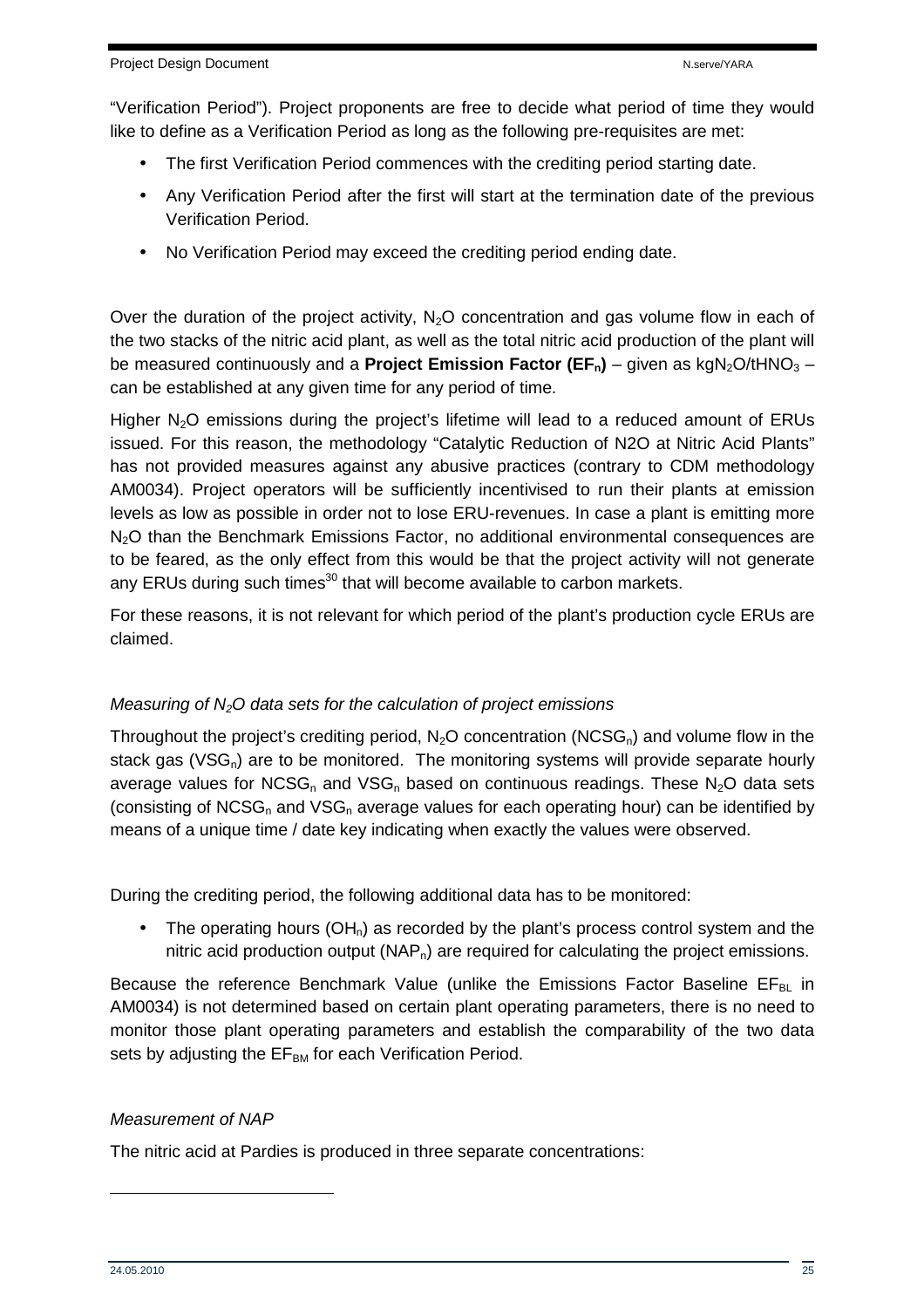- 53% concentration, which is used as a raw material for the production of Ammonium Nitrate on-site at Pardies
- 63% concentration, which is exported to customers
- 100% concentration, which is sold for nitration

The calculation of nitric acid produced at Pardies is based on three separate sources. The results are compared with one another to ensure consistency and detect any deviations:

- One Flexim mass flow meter is installed on each of the three concentration streams. The total  $HNO<sub>3</sub>$  production is then calculated for 100% concentration by multiplying the mass flow by the concentration of each stream.
- Stoichiometric calculation using the ammonia consumption of the AORs and the conversion and absorption efficiencies
- Variations in the nitric acid storage levels, considering the consumption and loading values for each product

#### Missing data

During downtime of the AMS or other interruption of measurement during part of one hour, the hourly average will be calculated based on the remaining values for the rest of the hour in question. If these remaining values account for less than 50% of the hourly data for one or more parameters, then this hour must be eliminated from the calculation. Each time it is impossible to calculate an hour of valid data, substitute values will be defined in accordance with the following rules:

#### i. Concentrations

In the case where it is impossible to obtain an hour of valid data for a parameter whose concentration is directly measured (GHG,  $O<sub>2</sub>$  etc), a substitute value (C\*subst) must be calculated for the hour in question, as follows:

 $C^*$ subst =  $C + \sigma C$ 

where:

C: arithmetic mean of the concentration of the relevant parameter

σC\_: Best estimate of the standard deviation of the concentration of the relevant parameter

The arithmetic mean and the standard deviation are calculated at the end of the relevant verification period on the basis of all emissions data measured during that period.

The calculation of the arithmetic mean and the standard deviation must be presented to the verifier.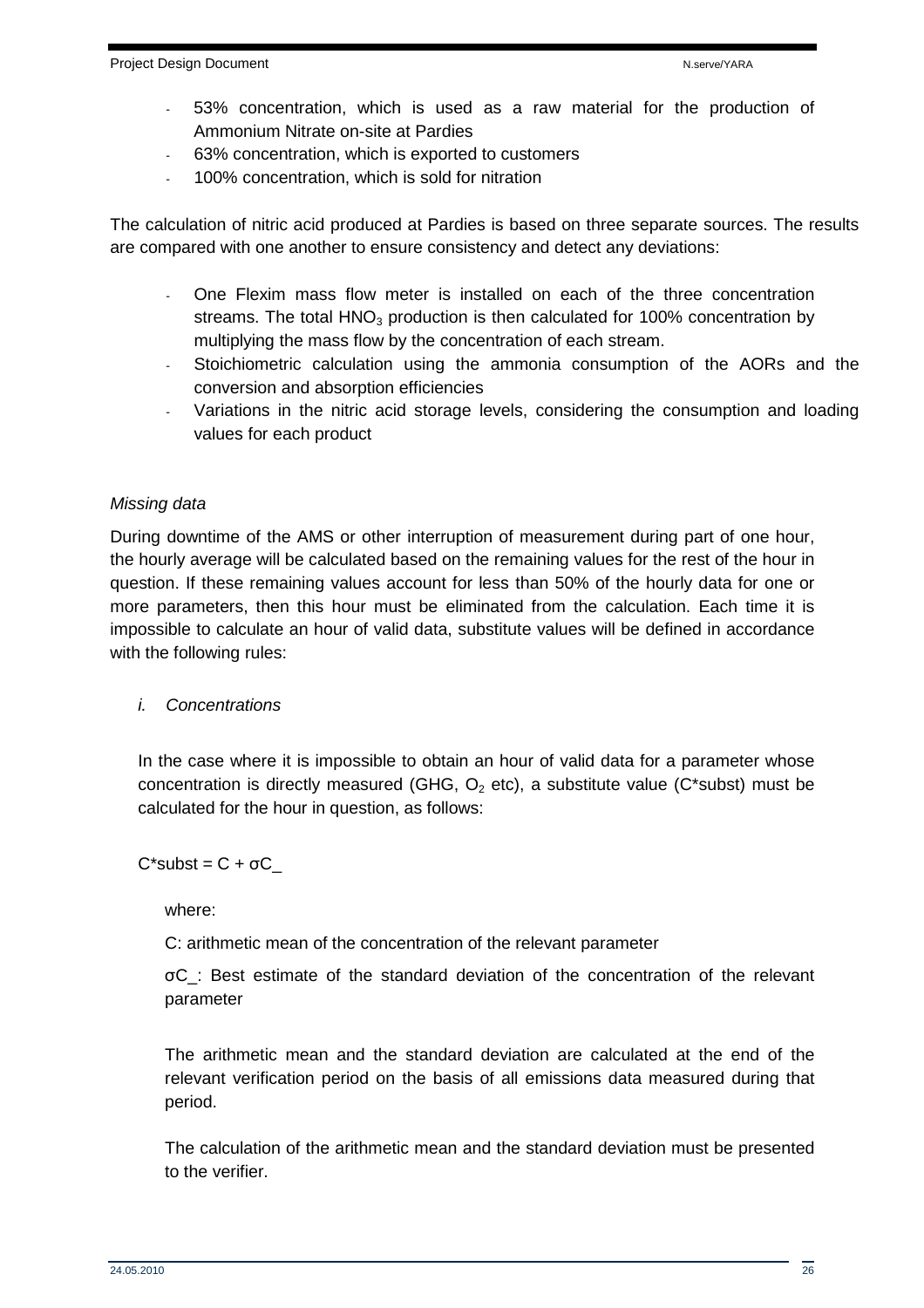#### ii. Other parameters

In the case where it is impossible to obtain an hour of valid data for a parameter whose concentration is not directly measured, substitute values must be calculated using a mass balance or energy balance calculation. Other measured parameters that are used in the calculation of the emissions will be used to validate the results. The mass balance or energy balance calculation, and the theories on which they are based, must be clearly explained and presented to the verifier at the same time as the calculated results.

#### Data processing in case of malfunction of the abatement system

In order to take into account problems that may occur with the catalyst, all gas volume flow and  $N_2O$  concentration values recorded during periods where the  $N_2O$  concentration exceeds a value (expressed in mg/Nm3) equivalent to 2.5 kgN<sub>2</sub>O/tHNO<sub>3</sub> (to be determined by the project proponent and identified during the verification) will be excluded from the calculation of the project emissions factor and no ERUs shall be claimed for the corresponding quantities of nitric acid produced during those operating hours.

Furthermore, if the missing data corresponds to a period of failure of the abatement technology, one should adopt the principle that the emissions have not been treated by the abatement technology during the whole of the hour in question and that substitute values have been calculated as a result.

#### Measurement during standard plant operation

Only those data sets collected during normal operation of the plant shall be used as a basis for determining the Verification Period specific project emissions. Most plants have one or more trip point values, normally defined by the manufacturer and specified in the plant's operating manuals. At Pardies, the plant's operational status can be determined by whether or not  $NH<sub>3</sub>$  is still flowing into the AOR. When the ammonia valve status signal indicates that the plant's ammonia valve is closed, the plant is considered to be off-line. In addition, the trip point values for oxidation temperature and ammonia to air flow ratio will be used for the purposes of a plausibility check. If one of these parameters is outside the range specified by the trip point values, the plant should automatically shut down.

Consequently, all NCSG and VSG data sets recorded at times when the plant was considered to be out of operation must automatically be excluded from the calculation of project  $N_2O$  emissions. The number of operating hours  $(OH_n)$  will be reduced accordingly. However, the number of tonnes of nitric acid produced  $(NAP<sub>n</sub>)$  will not be adjusted. This is because the  $HNO<sub>3</sub>$  flow measured in the period immediately following a plant trip represents the flow of the nitric acid that was remaining in the absorption column after the trip and was actually produced before the plant shutdown. This quantity of  $HNO<sub>3</sub>$  is therefore associated with a period when the plant was functioning within its normal operating parameters and must therefore be included in the calculation of NAP<sub>n</sub>.

For the avoidance of doubt, data sets containing values beyond the range of the specified trip point values are not to be regarded as AMS downtime readings (as defined above).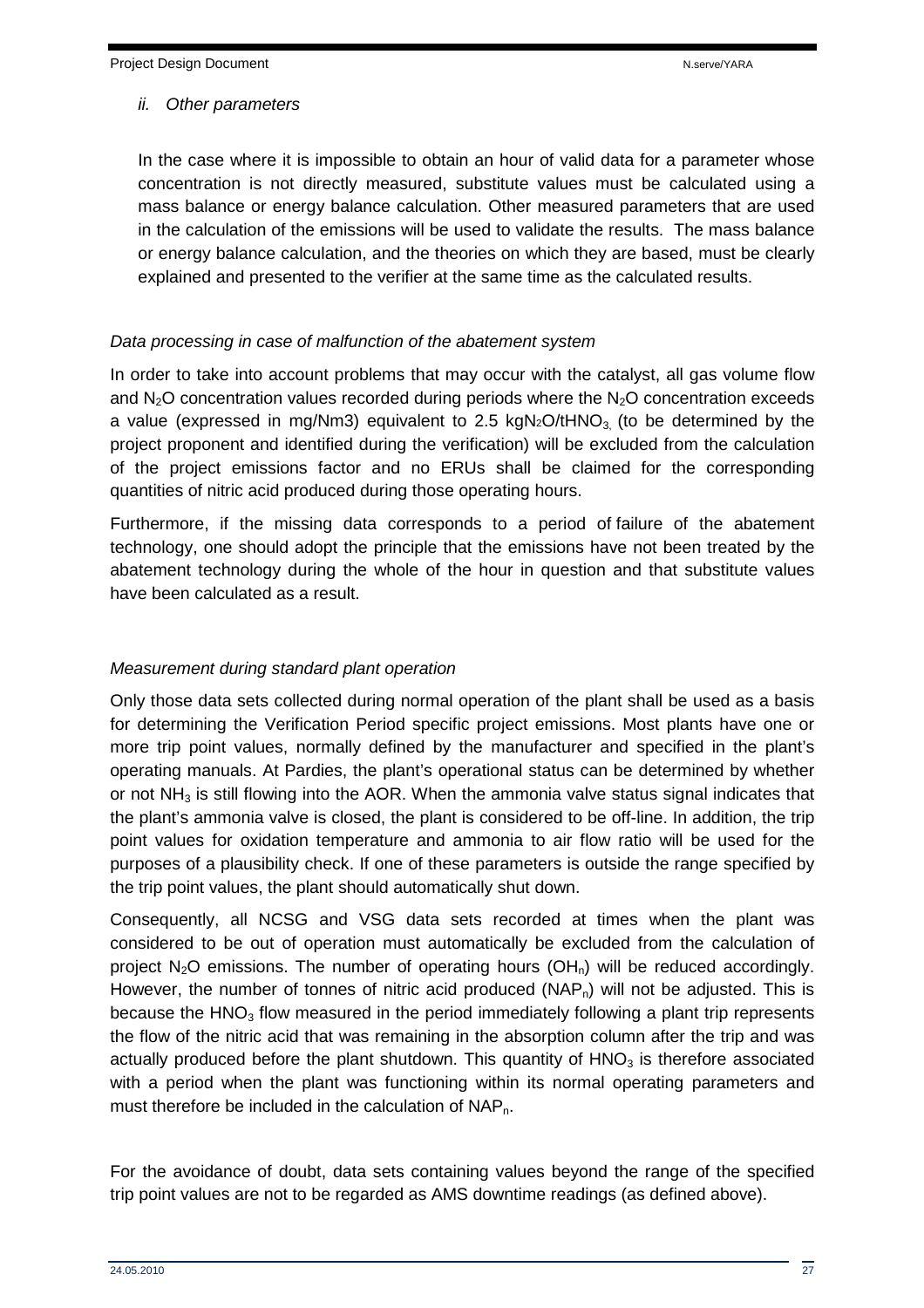#### Application of instrument correction factors / elimination of implausible values

The correction factors derived from the calibration curve of the QAL2 audits for all components of the AMS, as determined during the QAL2-tests in accordance with EN14181, must be applied onto both VSG and NCSG, unless these were already automatically applied to the raw data recorded by the data storage system at the plant.

For all  $N_2O$  data sets a plausibility check is conducted in accordance with current best practice monitoring standards. All data sets containing values that are implausible are eliminated.

Any implausible data (for example during plant shut-down or AMS downtime) and any extreme values are to be automatically eliminated using the following statistical procedure:

- (a) Calculate the sample mean (x);
- (b) Calculate the sample standard deviation(s);
- (c)Calculate the 95% confidence interval (equal to 1.96 times the standard deviation);
- (d) Eliminate all data that lie outside the 95% confidence interval;
- (e) Calculate the new sample mean from the remaining values

#### Permitted overall uncertainty

For each emission source, the permitted overall uncertainty of the average hourly annual emissions must be less than 7.5%. The next level, and the maximum allowed, is 10%, which can only be applied if it can be proven to the satisfaction of the competent authority that the application of the 7.5% level is technically impossible to achieve or that it would entail excessive costs.

If the total established uncertainty is higher than the permitted overall uncertainty, the project-specific emissions are to be increased by the difference between the established uncertainty value and the permitted overall uncertainty value.

Example:

Permitted overall uncertainty value: 7.5%

Established overall uncertainty value: 10%

The total N<sub>2</sub>O emissions during the Verification Period are increased by 2.5% (10% - 7.5%)

#### **Calculation of the EFn-value**

The total mass of N<sub>2</sub>O emissions in a Verification Period (PE<sub>n</sub>) is the product of the remaining valid NCSG<sub>n</sub> and VSG<sub>n</sub>-values multiplied by  $OH<sub>n</sub>$  for each of the two lines.

The following equation is applied to the readings from each of the two AMS:

 $PE_n$  (line 1)= VSG<sub>n</sub> \*NCSG<sub>n</sub> \* OH<sub>n</sub> \* 10<sup>-6</sup> (kgN<sub>2</sub>O)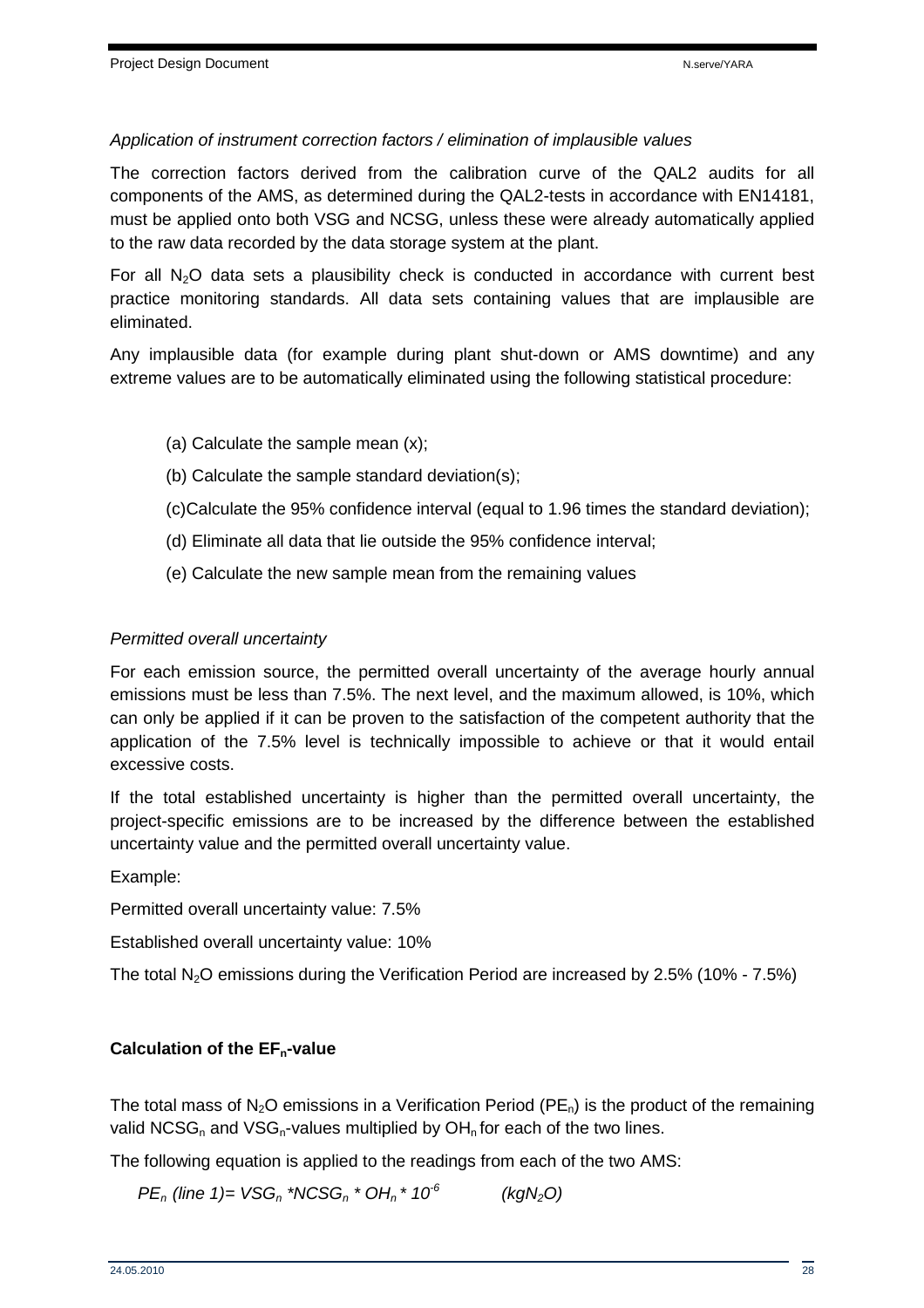+

$$
PE_n (line 2) = VSG_n * NCSG_n * OH_n * 10^6 \qquad (kgN_2O)
$$

Once the total mass of  $N_2O$  emissions produced during the verification period has been calculated for each line using the equation above, the resulting figures are then added together to derive 'PE<sub>n</sub> total' and divided by the total output of 100% concentrated nitric acid of the plant for that period. This results in the plant-specific project emissions factor, representing the average  $N_2O$  emissions per tonne of nitric acid over the respective Verification Period. The average  $N_2O$  emissions per metric ton of 100% concentrated nitric acid for the Verification Period ( $PE_n$ ) shall then be calculated as follows:

$$
EF_n = (PE_n \text{ total} / \text{NAP}_n) \qquad (kgN_2O/tHNO_3)
$$

where:

| Variable        | <b>Definition</b>                                                                                                          |
|-----------------|----------------------------------------------------------------------------------------------------------------------------|
| PE <sub>n</sub> | total $N_2O$ emissions during the specific Verification Period ( $kgN_2O$ )                                                |
| $EF_n$          | Emissions factor used to calculate the emissions from the defined Verification<br>Period n $(kgN_2O/tHNO_3)$               |
| $NCSG_n$        | Mean concentration of $N_2O$ in the tail gas stream during the Verification Period<br>(mgN <sub>2</sub> O/m <sup>3</sup> ) |
| OH <sub>n</sub> | Operating hours of the plant during the Verification Period (h)                                                            |
| $VSG_n$         | Mean tail gas volume flow rate during the Verification Period $(m^3/h)$                                                    |
| $NAP_n$         | Nitric acid production during the Verification Period (tHNO <sub>3</sub> )                                                 |

#### Allocation of ERUs

The **emission reductions based on which ERUs will be issued** for the project activity are determined by deducting the project-specific emission factor from the Benchmark Value and multiplying the result by the production output of 100% concentrated nitric acid over the period for which ERUs are to be claimed and the GWP of  $N_2O$ , as shown in the calculation below. In addition, the Arrêté of 2 March 2007 states: "the total amount of issued Emission Reduction Units equates to 90% of the GHG emissions effectively avoided due to the implementation of the project activity".

 $ERU = (EF_{BM} - EF_n)/1000 \times NAP_n \times GWP_{N20} \times 0.9$  (tCO<sub>2</sub>e)

Where:

| Variable  | <b>Definition</b>                                                                                |
|-----------|--------------------------------------------------------------------------------------------------|
| $ERU =$   | Emission reductions awardable to the project for the Verification Period<br>(tCO <sub>2</sub> e) |
| $NAP_n =$ | Nitric acid production for the Verification Period n ( $tHNO3$ ).                                |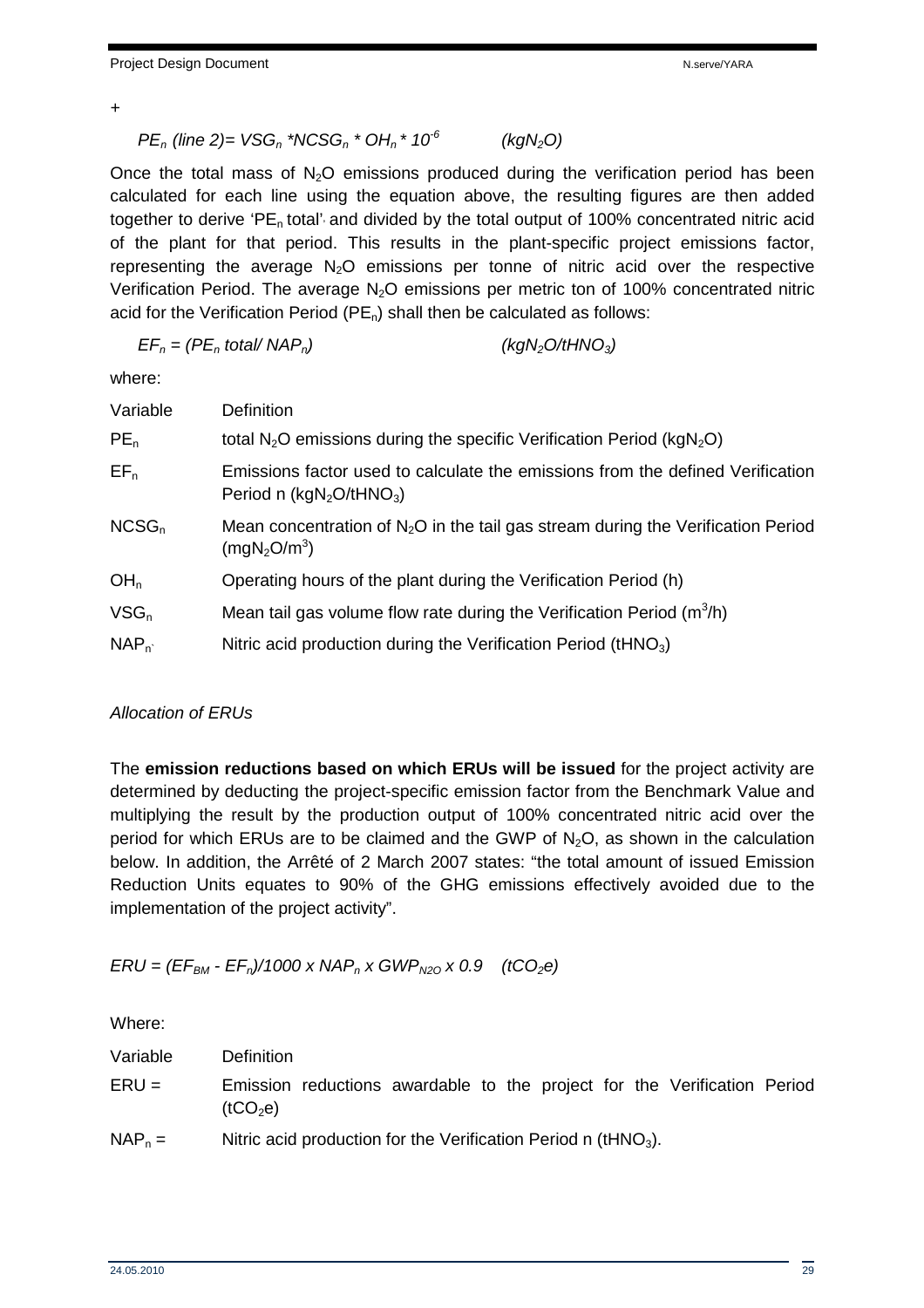- $EF<sub>BM</sub> =$  Emissions Factor Benchmark according to host country approval  $(kgN<sub>2</sub>O/tHNO<sub>3</sub>)$ ; see section A.5 (last paragraph) of the PDD for further information.
- $EF_n =$  Emissions factor used to calculate the emissions from the defined Verification Period n ( $kgN<sub>2</sub>O/tHNO<sub>3</sub>$ ).
- $GWP<sub>N2O</sub> =$  Global Warming Potential: 310 tCO<sub>2</sub>e/tN<sub>2</sub>O

In accordance with the methodology, no leakage calculation is required, because the technology used is a secondary catalyst, not a tertiary. As such, neither ammonia nor hydrocarbons are used as reducing agents / for co-firing in the operation of the catalyst technology installed.

|  | B.6.2. Data and parameters determined prior to validation |  |  |
|--|-----------------------------------------------------------|--|--|
|  |                                                           |  |  |

#### >>

The below tabular format follows the format specified in the France-specific PDD template, issued by the French DFP.

| <b>Data / Parameter</b> | Global Warming Potential of N2O                                           |
|-------------------------|---------------------------------------------------------------------------|
| Symbol                  | GWP <sub>N2O</sub>                                                        |
| Unit                    | tCO <sub>2</sub> e/tN <sub>2</sub> O                                      |
| Source                  | Climate Change 1995, The Science of Climate Change:                       |
|                         | Summary for Policymakers and Technical Summary of the Working             |
|                         | Group I Report, page 22.                                                  |
| Applicable value        | 310                                                                       |
| Justification of choice | To comply with the requirements of the Kyoto Protocol                     |
| of value                |                                                                           |
| Comments                | 310 until 31 <sup>st</sup> December 2012 and 298 from $1st$ January 2013. |
|                         | Subject to revisions in accordance with Art. 5 Kyoto Protocol.            |

Table 4. Default factors

| Data / Parameter        | Specific reference value (benchmark emissions factor) that will be applied to<br>calculate the emissions reductions from a specific Verification Period |
|-------------------------|---------------------------------------------------------------------------------------------------------------------------------------------------------|
| Symbol                  | $E\mathcal{F}_{BM}$                                                                                                                                     |
| <b>Unit</b>             | kgN <sub>2</sub> O/tHNO <sub>3</sub>                                                                                                                    |
| Source                  | Determined according to French government decision (MEEDDM)                                                                                             |
| Applicable value        | 2.5kg $N_2O/HNO_3$ until end 2011 and 1.85kg thereafter until end 2012                                                                                  |
| Justification of choice | Decision taken by the MEEDDM in April 2009                                                                                                              |
| of value                |                                                                                                                                                         |
| Comments                | To be determined for each verification period in accordance with the host                                                                               |
|                         | country decision. See section A.5 (last paragraph) of the PDD for additional                                                                            |
|                         | information.                                                                                                                                            |
|                         | Project proponents reserve the right to change the applicable values in the case                                                                        |
|                         | where they may be subsequently revised by the MEEDAT.                                                                                                   |

| Data / Parameter |  |  |  |  |  | Emissions cap for $N_2O$ from nitric acid production set by government/local |
|------------------|--|--|--|--|--|------------------------------------------------------------------------------|
|                  |  |  |  |  |  |                                                                              |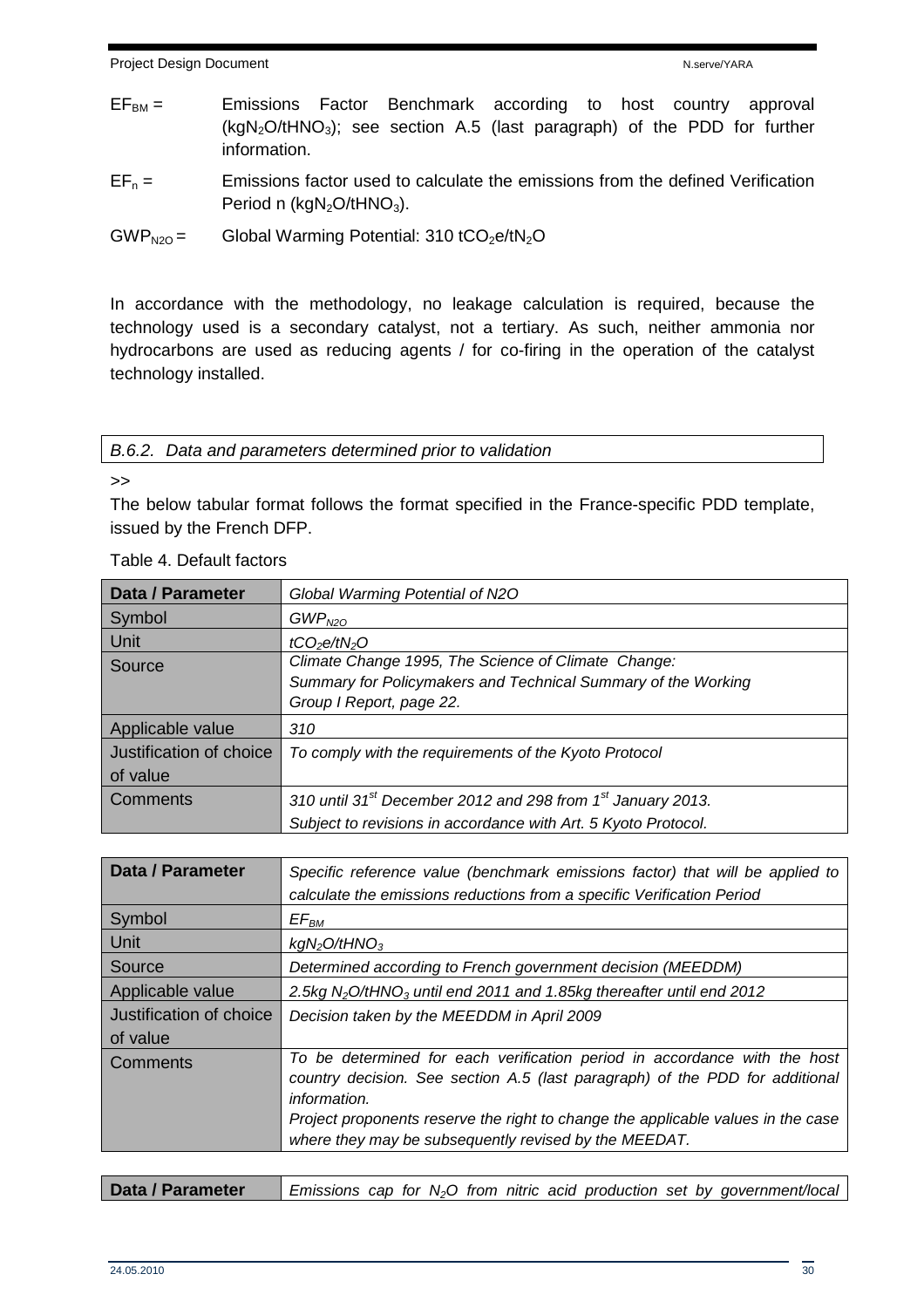Project Design Document National According to the National According National According National According National According National According National According National According National According National According N

|                         | regulation                                                                             |
|-------------------------|----------------------------------------------------------------------------------------|
| Symbol                  | $EF_{req}$                                                                             |
| Unit                    | $kgN_2O/HNO_3$ (converted, if necessary)                                               |
| Source                  | Pardies plant-specific 'arrêté préféctoral', to be issued by the DRIRE sometime        |
|                         | in 2010                                                                                |
| Applicable value        | Expected 2.5kg until 30 <sup>th</sup> June 2012 and 1.85kg thereafter (as explained in |
|                         | Section B.3 above)                                                                     |
| Justification of choice | Mandatory applicable limit                                                             |
| of value                |                                                                                        |
| Comments                | Continuous surveillance throughout crediting period.                                   |

Table 5. Data and parameters determined prior to validation

| Data / Parameter  | Maximum Ammonia Oxidation Temperature - trip point value |
|-------------------|----------------------------------------------------------|
| Symbol            | $OT_{max}$                                               |
|                   |                                                          |
| Unit              | °C                                                       |
| Source            | Plant operating manuals                                  |
| Applied value     | 890                                                      |
| Description of    | Value taken from plant operating manuals                 |
| methods used to   |                                                          |
| obtain this value |                                                          |
| (measurements,    |                                                          |
| calculations,     |                                                          |
| procedures etc)   |                                                          |
| Comments          |                                                          |

| <b>Data / Parameter</b> | Maximum Ammonia to Air Ratio - trip point value |
|-------------------------|-------------------------------------------------|
| Symbol                  | AIFR <sub>max</sub>                             |
|                         |                                                 |
| Unit                    | %                                               |
| Source                  | <b>Plant operating manuals</b>                  |
| Applied value           | 11.9                                            |
| Description of          | Value taken from plant operating manuals        |
| methods used to         |                                                 |
| obtain this value       |                                                 |
| (measurements,          |                                                 |
| calculations,           |                                                 |
| procedures etc)         |                                                 |
| Comments                |                                                 |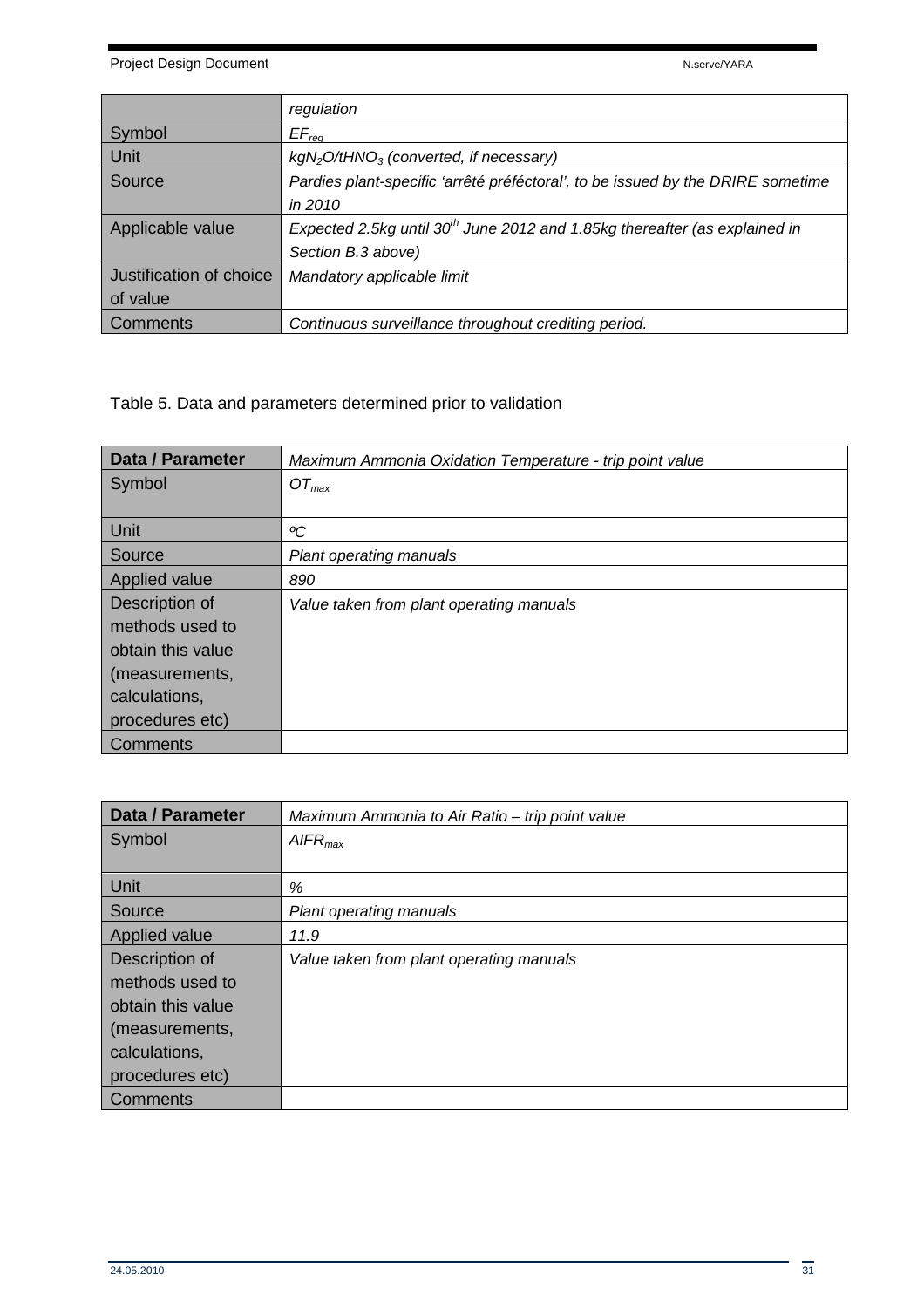#### B.6.3. Ex ante calculation of emission reductions

#### >>

Emission reductions achievable by the proposed project activity will be dependent on the amounts of nitric acid produced. In accordance with the methodology "Catalytic reduction of N<sub>2</sub>O at nitric acid plants", emission reductions are determined pro unit of product measured in metric tonnes of 100% concentrated nitric acid produced.

YARA Pardies has budgeted for the following production amounts:

| Year             | Budgeted production (tHNO <sub>3</sub> ) |
|------------------|------------------------------------------|
| 2010 (Aug - Dec) | 60.917                                   |
| 2011             | 146.200                                  |
| 2012             | 146.200                                  |
| Following years  | 146.200                                  |

Table 6: Budgeted nitric acid production

Based on these production figures, one can make assumptions on how much  $N_2O$  would be emitted into the atmosphere during the project activity. As described in section A.5 above, a benchmark value will be applied for calculating the ERUs to be awarded for the project. The project proponents will only receive ERUs for the difference between the applicable benchmark value and the emission levels of the project activity.

Estimated project emissions (compared to operation without  $N_2O$  catalyst)

Accordingly, the **following assumptions** apply to the establishment of the emissions reductions:

- The project activity will become eligible to receive ERUs on receipt of the official government LoA (or two months following submission of project dossier, whichever is the earlier). Final approval is expected by the end of July 2010 and so the official date of project commencement is estimated to be 1<sup>st</sup> August 2010.
- YARA Pardies produces the amounts of nitric acid according to the production budget provided above, each year's production being equally distributed throughout the period;
- Factual emissions from the plant without any abatement catalyst would be 5.7kg $N_2$ O/tHNO $_3^{31}$ ;
- The secondary catalyst employed performs with an abatement efficiency of 95% throughout the project's lifetime (resulting in project emissions of 0.285kg  $N_2O$ /tHNO<sub>3</sub>). This estimate is based on data measured at the plant with the new, QAL2-tested Automated Monitoring System (AMS). The QAL 2 uncertainty percentage was then added to the average ppm concentration for the sake of achieving a more conservative estimate. This data has been checked by the

 $\overline{a}$ <sup>31</sup> See footnote 3 for more detailed information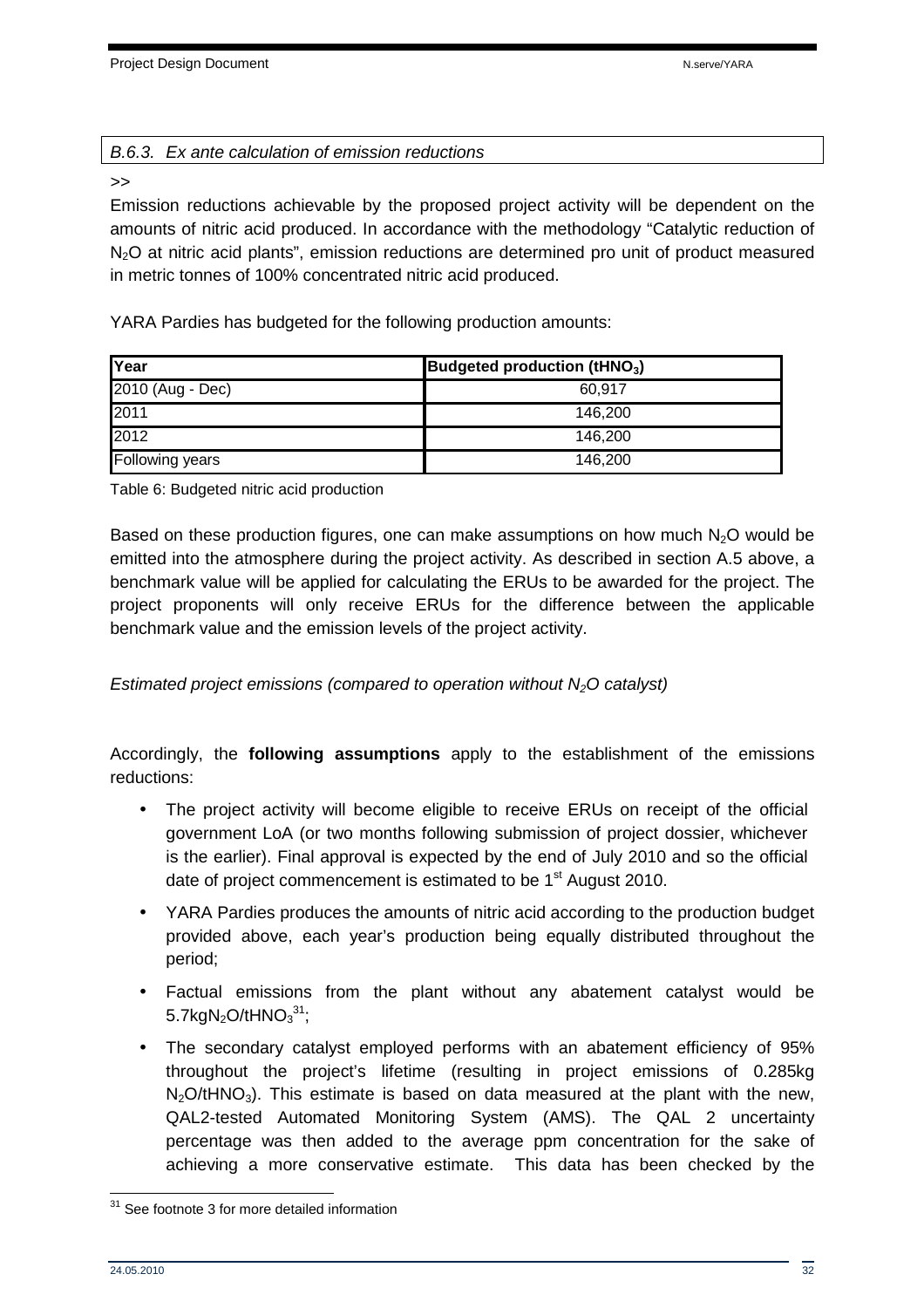responsible AIE and shows that the abatement efficiency is currently higher than 95%.

Using the above assumptions, the following emissions are estimated for the Project Activity:

| <b>Crediting Period Year</b> | <b>Project Emissions (tCO<sub>2</sub>e)</b> |
|------------------------------|---------------------------------------------|
| 2010 (Aug - Dec)             | 5,382.0                                     |
| 2011                         | 12,916.8                                    |
| 2012                         | 12,916.8                                    |
| <b>TOTAL (until 2012)</b>    | 31,216                                      |

Table 7 (part A): Project emissions until 2012

| <b>Crediting Period Year</b>                 | <b>Project Emissions (tCO<sub>2</sub>e)</b> |
|----------------------------------------------|---------------------------------------------|
| 2013                                         | 12,416.8                                    |
| 2014                                         | 12,416.8                                    |
| 2015                                         | 12,416.8                                    |
| 2016                                         | 12,416.8                                    |
| 2017                                         | 12,416.8                                    |
| 2018                                         | 12,416.8                                    |
| 2019                                         | 12,416.8                                    |
| <b>TOTAL (over 10 year crediting period)</b> | 118,133                                     |
| Average (over 10 year crediting period)      | 11,813                                      |

Table 7 (part B): Project emissions from 2013 onwards.

\* Due to the likely inclusion of N<sub>2</sub>O emissions from nitric acid production into the EU ETS from 1<sup>st</sup> January 2013 onwards, the project may not be eligible to earn ERUs after that time, or continuing the project under the JI may not be economically viable. Also, from 2013 onwards a GWP of 298 for N2O as defined by the IPCC Third Assessment Report will be applied. This is why this PDD differentiates between prospective emission reductions achieved until 31<sup>st</sup> December 2012 and emissions reductions generated from 1<sup>st</sup> January 2013 onwards.

#### Reference Scenario (benchmark) emissions

Since a Benchmark Value must be applied to the project<sup>32</sup>, calculated reference emissions are represented through the value 2.5 kgN<sub>2</sub>O/tHNO<sub>3</sub> until end of December 2011 and the value 1.85kg kgN<sub>2</sub>O/tHNO<sub>3</sub> from the 1<sup>st</sup> January until end of December 2012.

The benchmark value that would be applicable from  $1<sup>st</sup>$  January 2013, in the case where a project would still be feasible, is unknown. In order to ensure a conservative estimate of the number of emissions reductions achievable during the crediting period, we will assume a tentative benchmark level of 1.5kg. This future level is purely speculative. It is more appropriate than any other figure, simply for the reason that 1.5kg was mentioned by the MEEDDM during discussions in April 2009 as an example of a possible limit for  $N_2O$ emissions from 2013.

 $32$  See section A.5 (last paragraph) of the PDD for additional information.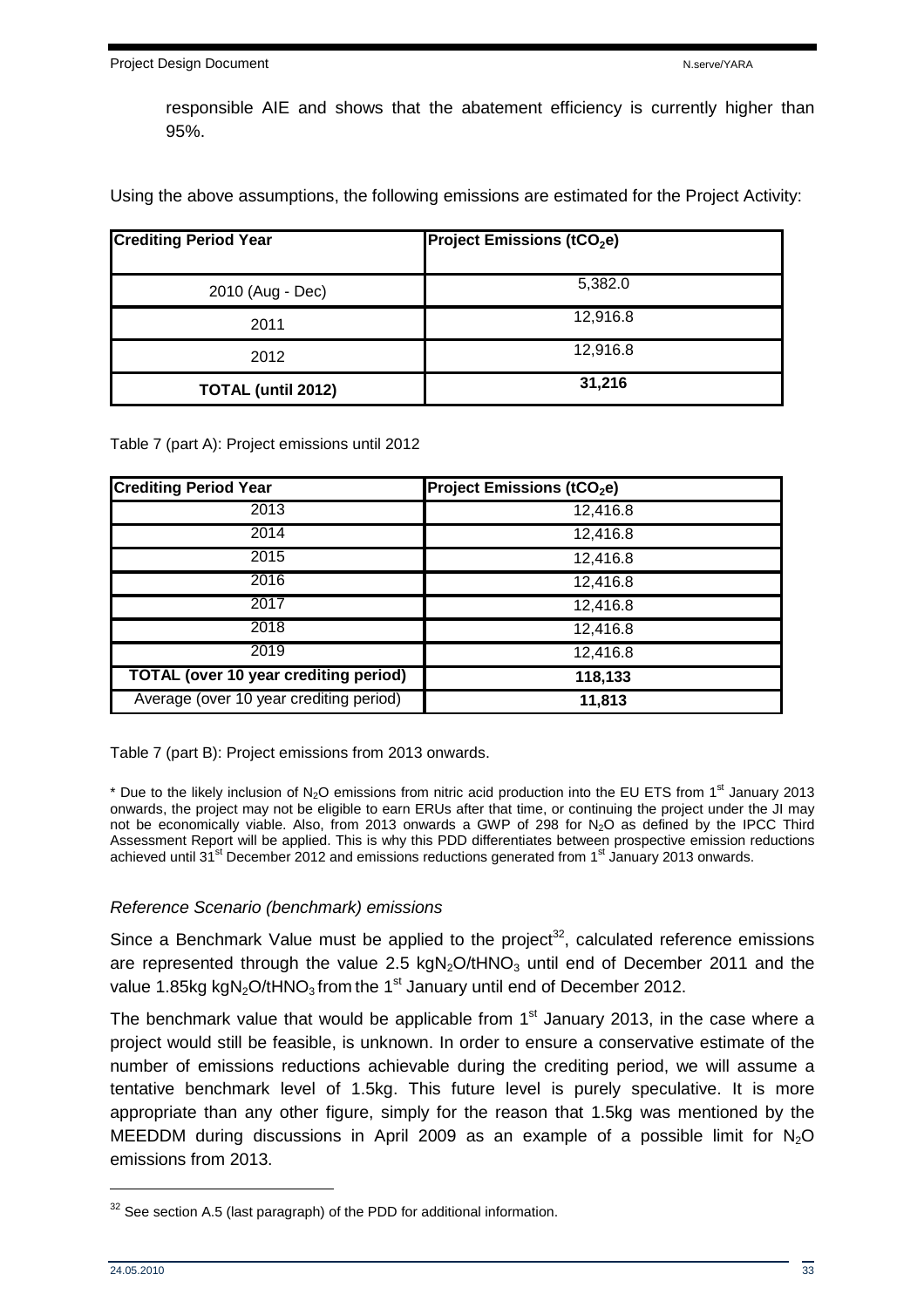| <b>Crediting Period Year</b> | Benchmark Scenario Emissions (tCO <sub>2</sub> e) |
|------------------------------|---------------------------------------------------|
| 2010 (Aug - Dec)             | 47.210.4                                          |
| 2011                         | 113.305.0                                         |
| 2012                         | 83.845.7                                          |
| <b>TOTAL (until 2012)</b>    | 244.361                                           |

Table 8 (part A): Reference scenario (benchmark) emissions until 2012

| <b>Crediting Period Year</b>                 | Benchmark Scenario Emissions (tCO <sub>2</sub> e) |
|----------------------------------------------|---------------------------------------------------|
| 2013                                         | 65,351                                            |
| 2014                                         | 65,351                                            |
| 2015                                         | 65,351                                            |
| 2016                                         | 65,351                                            |
| 2017                                         | 65,351                                            |
| 2018                                         | 65,351                                            |
| 2019                                         | 65,351                                            |
| <b>TOTAL (over 10 year crediting period)</b> | 701,821                                           |
| Average (over 10 year crediting period)      | 70,182                                            |

Table 8 (part B): Hypothetic reference scenario (benchmark) emissions from 2013 onwards.

\* Due to the likely inclusion of N<sub>2</sub>O emissions from nitric acid production into the EU ETS from 1<sup>st</sup> January 2013 onwards, the project may not be eligible to earn ERUs after that time, or continuing the project under the JI may not be economically viable. Also, from 2013 onwards a GWP of 298 for N<sub>2</sub>O as defined by the IPCC Third Assessment Report will be applied. This is why this PDD differentiates between prospective emission reductions achieved until 31<sup>st</sup> December 2012 and emissions reductions generated from 1<sup>st</sup> January 2013 onwards.

B.6.4. Summary of ex ante estimate of emission reductions

>>

| Year                                | <b>Estimate of</b><br>project<br>activity    | <b>Estimate of Benchmark</b><br>scenario emissions | Leakage<br>estimate             | 10% gvt<br><b>ERU</b><br>deduction | <b>Estimate of final</b><br>emission<br>reductions |
|-------------------------------------|----------------------------------------------|----------------------------------------------------|---------------------------------|------------------------------------|----------------------------------------------------|
|                                     | emissions<br>(tonnes of<br>CO <sub>2</sub> e | (tonnes of $CO2e$ )                                | (tonnes of<br>CO <sub>2</sub> e | (tonnes of<br>CO <sub>2</sub> e    | (tonnes of $CO2e$ )                                |
| 2010 (Aug - Dec)                    | 5,382.0                                      | 47,210.4                                           | N/A                             | 4,182.8                            | 37,646                                             |
| 2011                                | 12,916.8                                     | 113,305.0                                          | N/A                             | 10,038.8                           | 90,349                                             |
| 2012                                | 12,916.8                                     | 83,845.7                                           | N/A                             | 7,092.9                            | 63,836                                             |
| <b>Total</b><br>(tonnes of $CO2e$ ) | 31,216                                       | 244,361                                            |                                 | 21,314.6                           | 191,831                                            |

Table 9. Summary of estimation of emission reductions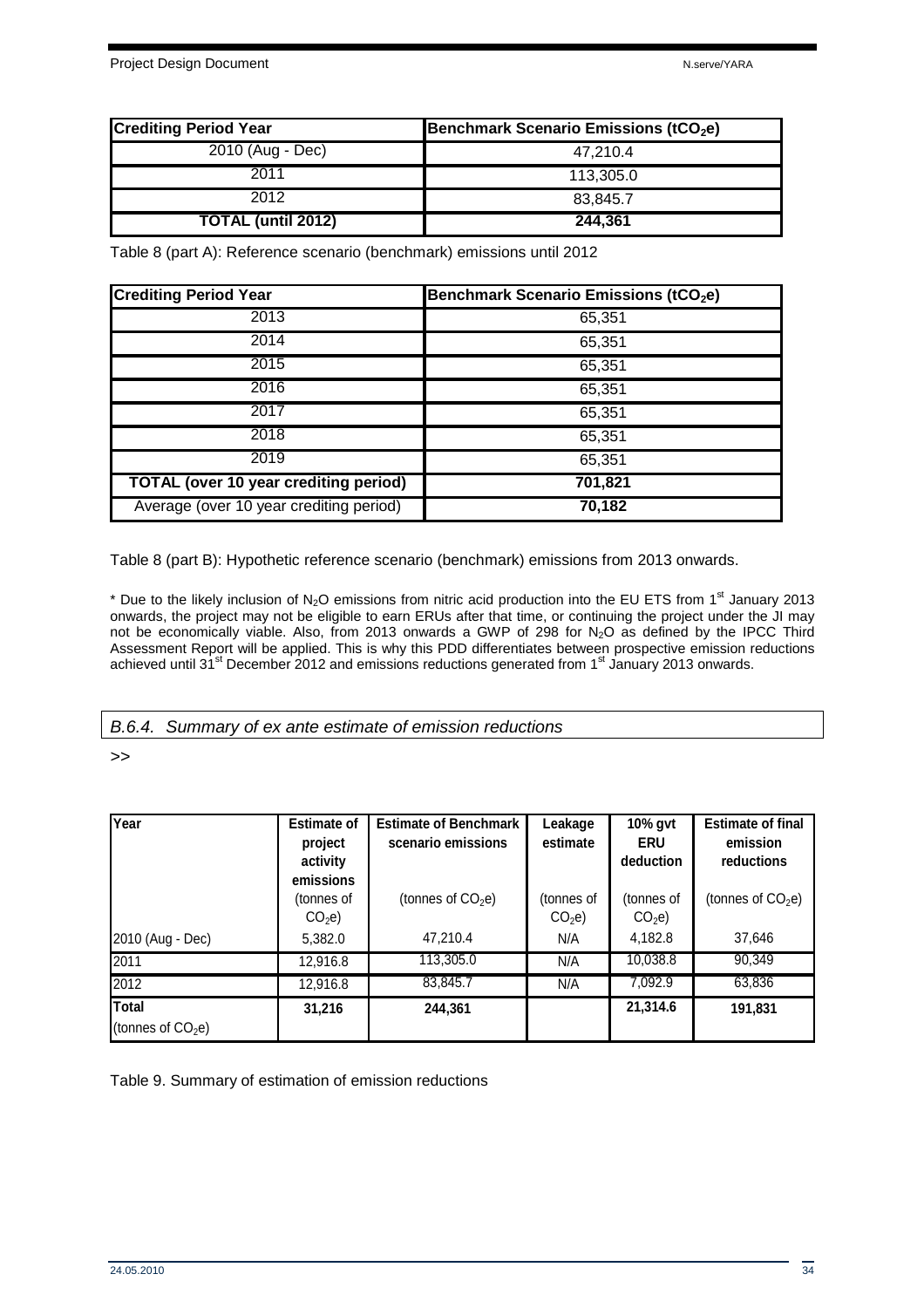## **B.7. Application of the monitoring methodology and description of monitoring plan**

#### B.7.1. Measured data and parameters

>>

Table 10. Data and parameters measured during the project activity

| Data / Parameter<br>P.1                                                      | Average $N2O$ concentration in the tail gas during project Verification Period<br>n.                                       |
|------------------------------------------------------------------------------|----------------------------------------------------------------------------------------------------------------------------|
| Symbol                                                                       | $NCSG_n$                                                                                                                   |
| Unit                                                                         | $mgN2O/Nm3$ (converted from ppm if necessary)                                                                              |
| Source                                                                       | Dr. Födisch MCA 04 Continuous Emissions $N_2O$ Analysers (part of AMS)                                                     |
| Measurement<br>Frequency                                                     | Hourly average value based on continuous monitoring                                                                        |
| Value applied for<br>emissions reductions<br>calculations in<br>section B.6. | Not applicable. All ex ante emission reduction calculations in this PDD are<br>based on estimated figures.                 |
| Applied<br>measurement<br>procedures                                         | Automatic continuous measurement with MCA 04 hot extractive analysers                                                      |
| Applied quality<br>assurance and<br>control procedures                       | AMS is subject to regular checking and calibrations that will take place<br>according to vendor specifications and EN14181 |
| Comments                                                                     |                                                                                                                            |

| Data / Parameter<br>P.2                                                      | Average Volume flow rate of the tail gas during project Verification Period n.                                                                                                                                           |
|------------------------------------------------------------------------------|--------------------------------------------------------------------------------------------------------------------------------------------------------------------------------------------------------------------------|
| Symbol                                                                       | $VSG_n$                                                                                                                                                                                                                  |
| Unit                                                                         | $Nm^3/h$                                                                                                                                                                                                                 |
| Source                                                                       | Dr. Födisch FMD 99 gas volume flow meters (part of AMS)                                                                                                                                                                  |
| Measurement<br>Frequency                                                     | Hourly average value based on a continuous monitoring                                                                                                                                                                    |
| Value applied for<br>emissions reductions<br>calculations in<br>section B.6. | Not applicable. All ex ante emission reduction calculations in this PDD are<br>based on estimated figures.                                                                                                               |
| Applied<br>measurement<br>procedures                                         | Monitored continuously with FMD 99 pressure-differential flow meters                                                                                                                                                     |
| Applied quality<br>assurance and<br>control procedures                       | AMS is subject to regular checking and calibrations that will take place<br>according to vendor specifications and EN14181                                                                                               |
| Comments                                                                     | The data output from the tail gas flow meter will be processed using the<br>plant's Aspentech 'Info Plus 21' data collection and storage system.<br>Corrected for standard conditions (273,15 K, 1013, 25 hPa) using TSG |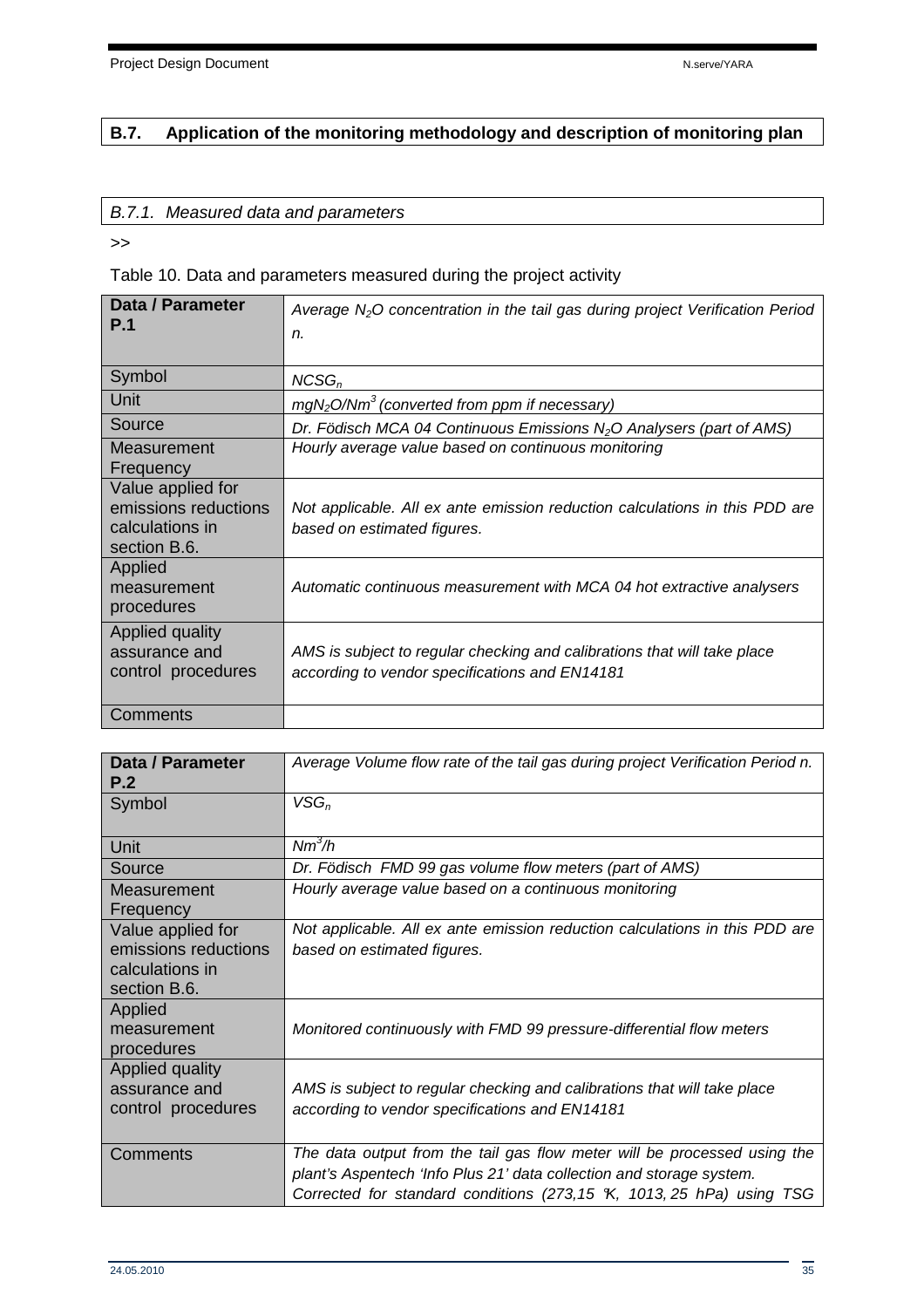## (P.10) and PSG (P.11) data.

| <b>Data / Parameter</b><br>P.3                                               | $N2O$ emissions during project Verification Period for each line n.                                        |
|------------------------------------------------------------------------------|------------------------------------------------------------------------------------------------------------|
| Symbol                                                                       | $PE_n$                                                                                                     |
| Unit                                                                         | kgN <sub>2</sub> O                                                                                         |
| Source                                                                       | Calculation from measured data                                                                             |
| Measurement                                                                  | Calculated after Verification Period has been defined by the project                                       |
| Frequency                                                                    | proponents                                                                                                 |
| Value applied for<br>emissions reductions<br>calculations in<br>section B.6. | Not applicable. All ex ante emission reduction calculations in this PDD are<br>based on estimated figures. |
| Applied<br>measurement<br>procedures                                         | Not applicable, calculated value as per the following formula:<br>$PEn = VSG * NCSG * OH* 10-6$            |
| Applied quality<br>assurance and<br>control procedures                       | Not applicable                                                                                             |
| Comments                                                                     |                                                                                                            |

| Data / Parameter<br>P.4                                                      | Total operating hours of Verification Period for each line                                                   |
|------------------------------------------------------------------------------|--------------------------------------------------------------------------------------------------------------|
| Symbol                                                                       | OH <sub>n</sub>                                                                                              |
| Unit                                                                         | Hours                                                                                                        |
| Source                                                                       | Production Log - taking into account: plant status signal, NH3 valve status<br>signal, trip point parameters |
| Measurement<br>Frequency                                                     | Continuous                                                                                                   |
| Value applied for<br>emissions reductions<br>calculations in<br>section B.6. | Not applicable. All ex ante emission reduction calculations in this PDD are<br>based on estimated figures.   |
| Applied<br>measurement<br>procedures                                         | Plant manager records the hours of full operation of each line of the plant on<br>continuous basis.          |
| Applied quality<br>assurance and<br>control procedures                       | Not applicable                                                                                               |
| Comments                                                                     | May be amended according to trip point values (see section B.6.1 above).                                     |

| <b>Data / Parameter</b> | Metric tonnes of 100% concentrated nitric acid during any Verification |
|-------------------------|------------------------------------------------------------------------|
| P.5                     | Period                                                                 |
| Symbol                  | $NAP_n$                                                                |
| <b>Unit</b>             | tHNO <sub>3</sub>                                                      |
| Source                  | Measurements from three sources :                                      |
|                         | Flexim Mass flow meters for each concentration stream<br>$\sim$        |
|                         | Stoichiometric mass balance calculation<br>$\blacksquare$              |
|                         | Nitric acid storage levels<br>$\sim$                                   |
|                         |                                                                        |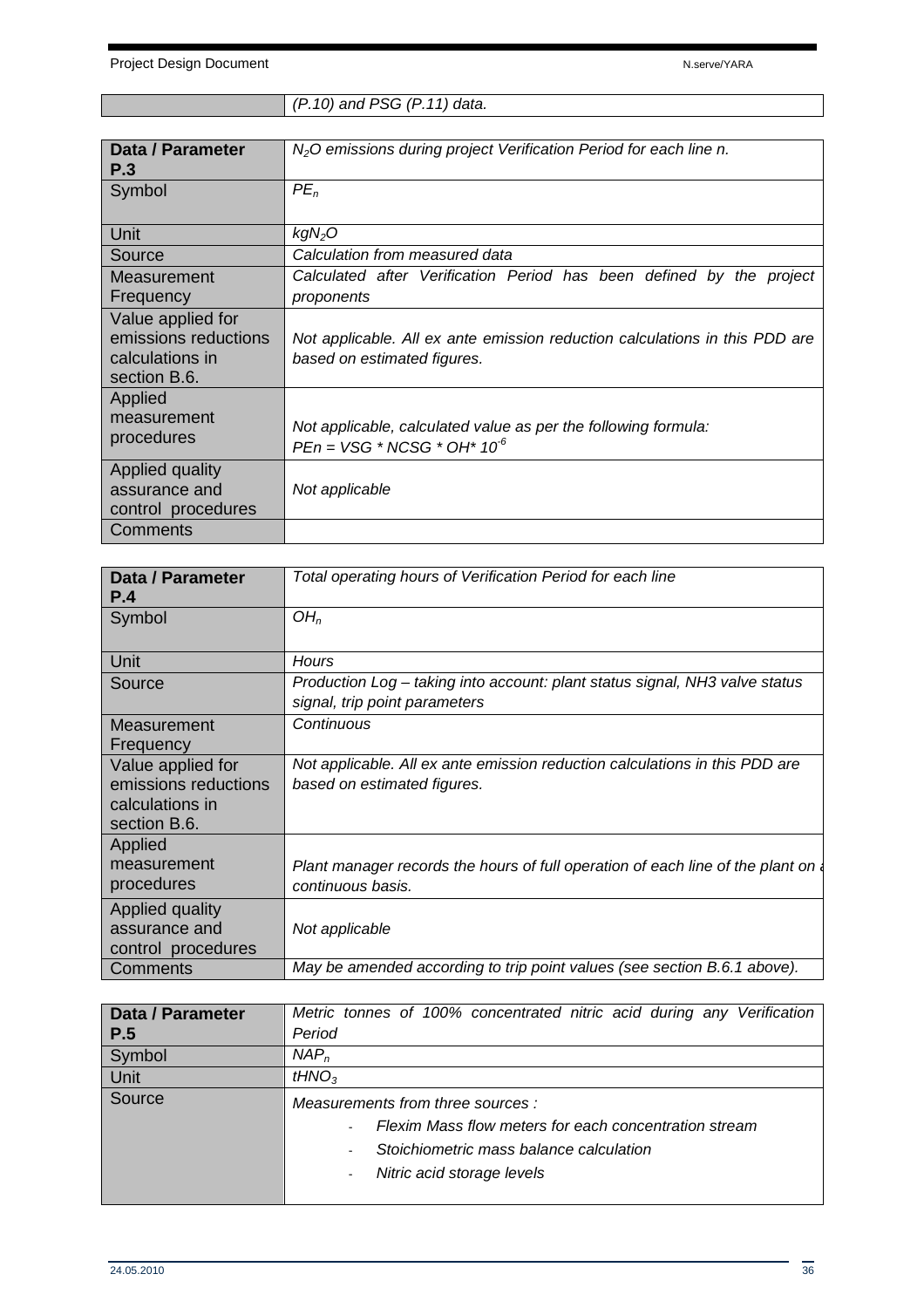| Measurement          | Continuously throughout the Verification Period                             |
|----------------------|-----------------------------------------------------------------------------|
| Frequency            |                                                                             |
|                      |                                                                             |
| Value applied for    |                                                                             |
| emissions reductions | Not applicable. All ex ante emission reduction calculations in this PDD are |
| calculations in      | based on estimated figures.                                                 |
|                      |                                                                             |
| section B.6.         |                                                                             |
| Applied              |                                                                             |
| measurement          | Measured (flow meters and tank levels) and calculated (Mass balance         |
| procedures           | calculation)                                                                |
|                      |                                                                             |
| Applied quality      |                                                                             |
| assurance and        | Checked during regular plant maintenance in accordance with the relevant    |
| control procedures   | quality assurance requirements.                                             |
|                      |                                                                             |
| Comments             |                                                                             |

| Data / Parameter<br><b>P.6</b>  | Oxidation temperature in the two ammonia oxidation reactors (AORs).         |
|---------------------------------|-----------------------------------------------------------------------------|
| Symbol                          | OT (2 values $-1$ per burner)                                               |
| Unit                            | C                                                                           |
| Source                          | Thermocouples inside the two AORs.                                          |
| Measurement                     | Hourly average value for each burner based on continuous monitoring         |
| Frequency                       |                                                                             |
| Value applied for               | Not applicable. All ex ante emission reduction calculations in this PDD are |
| emissions reductions            | based on estimated figures.                                                 |
| calculations in<br>section B.6. |                                                                             |
| Applied                         |                                                                             |
| measurement                     | Measured                                                                    |
| procedures                      |                                                                             |
| Applied quality                 |                                                                             |
| assurance and                   | Checked during regular plant maintenance.                                   |
| control procedures              |                                                                             |
| Comments                        |                                                                             |

| Data / Parameter<br><b>P.7</b>                                               | Ammonia Flow rate to the two ammonia oxidation reactors (AORs)                                             |
|------------------------------------------------------------------------------|------------------------------------------------------------------------------------------------------------|
| Symbol                                                                       | $AFR$ (2 values $-1$ per burner)                                                                           |
| Unit                                                                         | kgNH <sub>3</sub> ∕h                                                                                       |
| Source                                                                       | Ammonia flow meters                                                                                        |
| Measurement<br>Frequency                                                     | Hourly average value for each burner based on continuous monitoring                                        |
| Value applied for<br>emissions reductions<br>calculations in<br>section B.6. | Not applicable. All ex ante emission reduction calculations in this PDD are<br>based on estimated figures. |
| Applied<br>measurement<br>procedures                                         | Measured.                                                                                                  |
| Applied quality<br>assurance and<br>control procedures                       | Checked during regular plant maintenance.                                                                  |
| Comments                                                                     |                                                                                                            |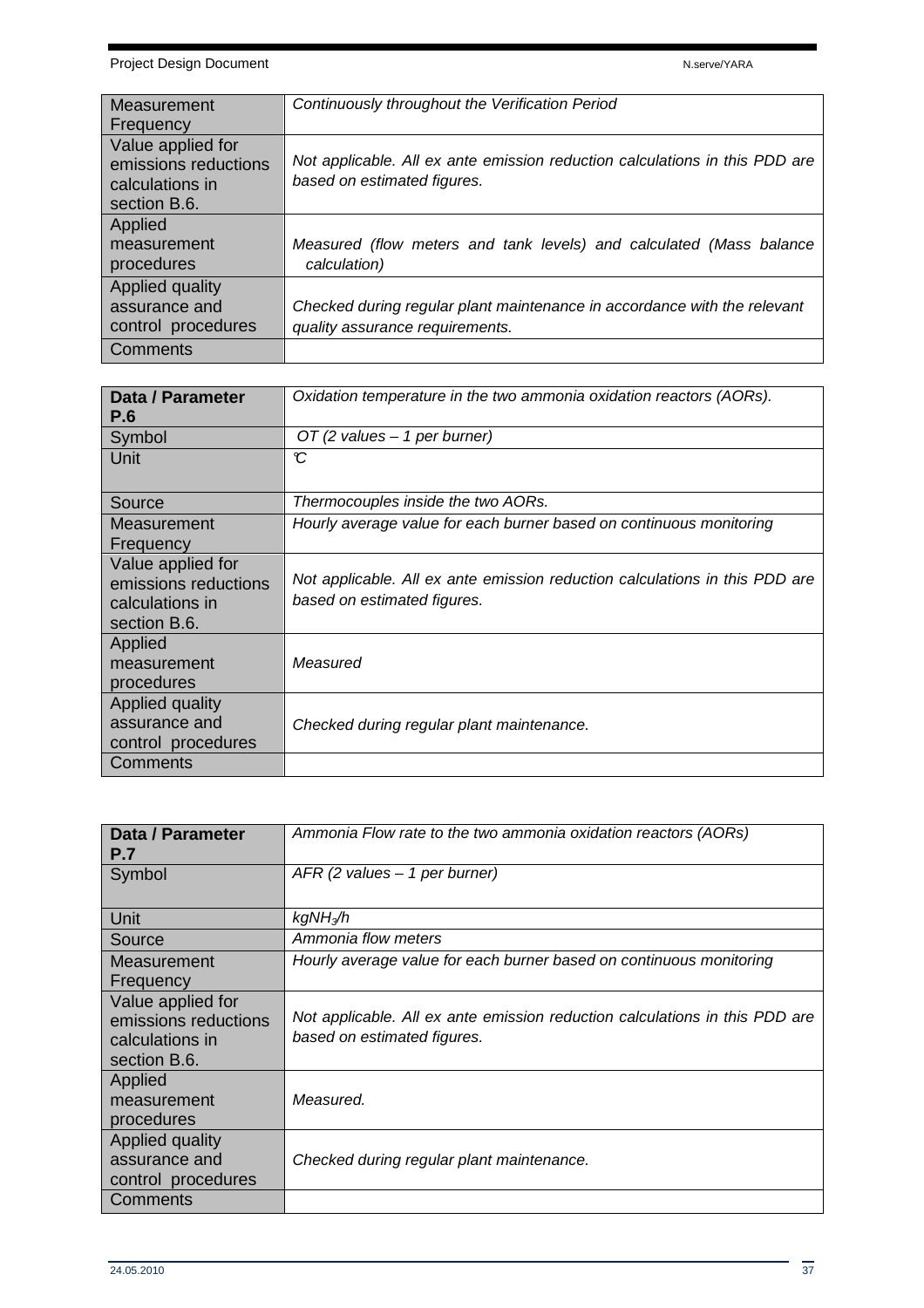| Data / Parameter     | Ammonia to air ratio going into the two ammonia oxidation reactors (AORs)   |
|----------------------|-----------------------------------------------------------------------------|
| <b>P.8</b>           |                                                                             |
| Symbol               | AIFR (2 values $-1$ per burner)                                             |
| Unit                 | ℅                                                                           |
| Source               | Ammonia & Air flow meters                                                   |
| Measurement          | Hourly average value per burner based on continuous monitoring              |
| Frequency            |                                                                             |
| Value applied for    |                                                                             |
| emissions reductions | Not applicable. All ex ante emission reduction calculations in this PDD are |
| calculations in      | based on estimated figures.                                                 |
| section B.6.         |                                                                             |
| Applied              |                                                                             |
| measurement          | Monitored & calculated                                                      |
| procedures           |                                                                             |
| Applied quality      |                                                                             |
| assurance and        | Checked during regular plant maintenance.                                   |
| control procedures   |                                                                             |
| Comments             |                                                                             |

| Data / Parameter<br>P.9                                                      | Temperature of tail gas for each stack                                                                                     |
|------------------------------------------------------------------------------|----------------------------------------------------------------------------------------------------------------------------|
| Symbol                                                                       | TSG (2 values $-1$ per stack)                                                                                              |
| Unit                                                                         | C                                                                                                                          |
| Source                                                                       | Probe (part of the FMD 99 gas volume flow meter).                                                                          |
| Measurement                                                                  | Hourly average value based on continuous monitoring                                                                        |
| Frequency                                                                    |                                                                                                                            |
| Value applied for<br>emissions reductions<br>calculations in<br>section B.6. | Not applicable. All ex ante emission reduction calculations in this PDD are<br>based on estimated figures.                 |
| Applied<br>measurement<br>procedures                                         | Monitored.                                                                                                                 |
| Applied quality<br>assurance and<br>control procedures                       | AMS is subject to regular checking and calibrations that will take place<br>according to vendor specifications and EN14181 |
| <b>Comments</b>                                                              | May not be recorded, if AMS / data storage system adjusts<br>flow<br>measurements to standard conditions automatically     |

| Data / Parameter<br>P.10                                                     | Pressure of tail gas for each stack                                                                        |
|------------------------------------------------------------------------------|------------------------------------------------------------------------------------------------------------|
| Symbol                                                                       | $PSG$ (2 values $-1$ for each stack)                                                                       |
| <b>Unit</b>                                                                  | Pa                                                                                                         |
| Source                                                                       | Probe (part of the AMS gas volume flow meter).                                                             |
| Measurement                                                                  | Hourly average value based on continuous monitoring                                                        |
| Frequency                                                                    |                                                                                                            |
| Value applied for<br>emissions reductions<br>calculations in<br>section B.6. | Not applicable. All ex ante emission reduction calculations in this PDD are<br>based on estimated figures. |
| Applied                                                                      |                                                                                                            |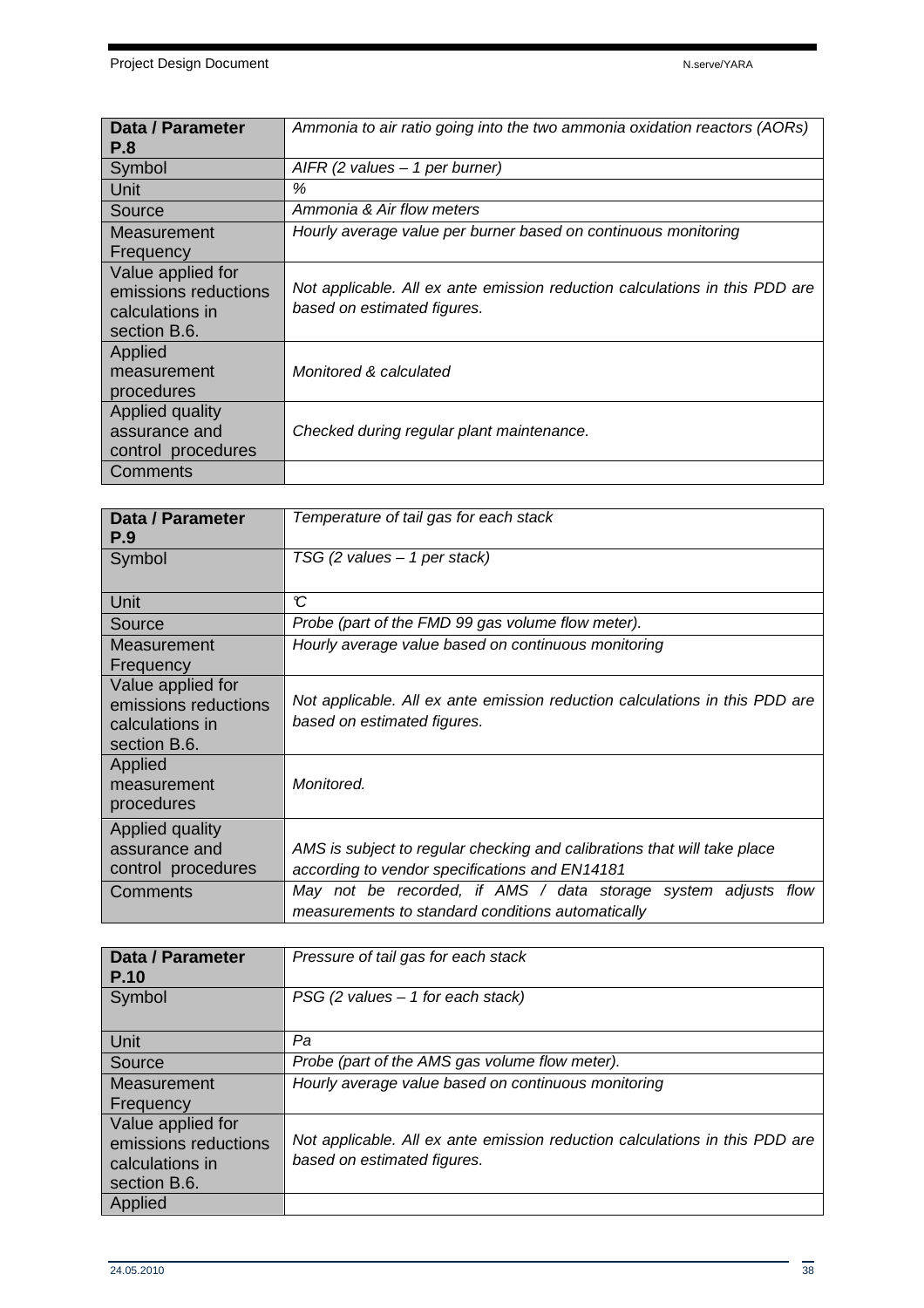| measurement<br>procedures                              | Monitored. Alternatively, a default value will be applied in case of stack<br>pressure conditions with little variation. The default value will be determined<br>by the auditor during the QAL2 audit in accordance with EN14181. |
|--------------------------------------------------------|-----------------------------------------------------------------------------------------------------------------------------------------------------------------------------------------------------------------------------------|
| Applied quality<br>assurance and<br>control procedures | AMS is subject to regular checking and calibrations that will take place<br>according to vendor specifications and EN14181                                                                                                        |
| <b>Comments</b>                                        | May not be recorded, if AMS / data storage system adjusts flow<br>measurements to standard conditions automatically                                                                                                               |

| Data / Parameter<br>P.11                                                     | Emissions factor calculated for project Verification Period n                                                                                                                                                                                                                   |
|------------------------------------------------------------------------------|---------------------------------------------------------------------------------------------------------------------------------------------------------------------------------------------------------------------------------------------------------------------------------|
| Symbol                                                                       | $EF_n$                                                                                                                                                                                                                                                                          |
| Unit                                                                         | $kgN2O$ / tHNO <sub>3</sub>                                                                                                                                                                                                                                                     |
| Source                                                                       | Calculated from measured data following procedures detailed in B.6.1                                                                                                                                                                                                            |
| Measurement<br>Frequency                                                     | After each Verification Period                                                                                                                                                                                                                                                  |
| Value applied for<br>emissions reductions<br>calculations in<br>section B.6. | Estimated Project Emission factor is: 0.285 $kgN_2O/HNO_3$ (based<br>on 95% abatement efficiency from a level of 5.7kg prior to the installation<br>of any catalyst)                                                                                                            |
| Applied                                                                      | The Verification Period specific emissions factor for each Verification                                                                                                                                                                                                         |
| measurement<br>procedures                                                    | Period during the project's crediting period is calculated by adding together th<br>total mass of N2O emissions for each of the two lines during that Verification                                                                                                              |
|                                                                              | Period and dividing that result by the total production of 100% concentrated n<br>acid from the plant during that same Verification Period.<br>For Verification Period n the emission factor would be:<br>$EFn = (PEn total / NAPn)$<br>(kgN <sub>2</sub> O/tHNO <sub>3</sub> ) |
| Applied quality<br>assurance and                                             |                                                                                                                                                                                                                                                                                 |
| control procedures<br>Comments                                               |                                                                                                                                                                                                                                                                                 |

| Data / Parameter<br>P.12        | Emissions cap for $N_2O$ from nitric acid production set by government/local<br>regulation |
|---------------------------------|--------------------------------------------------------------------------------------------|
| Symbol                          | $EF_{req}$                                                                                 |
| Unit                            | $kgN2O / tHNO3$ (converted if necessary)                                                   |
| Source                          | Pardies 'arrêté préféctoral', to be issued by the DRIRE in the very near                   |
|                                 | future                                                                                     |
| Measurement                     | After each Verification Period                                                             |
| Frequency                       |                                                                                            |
| Value applied for               |                                                                                            |
| emissions reductions            | Expected: 2.5kg until 30 <sup>th</sup> June 2010 and 1.85kg thereafter (based on a propo   |
| calculations in<br>section B.6. | regulation from the local préfet in May 2010).                                             |
| Applied<br>measurement          | If this regulatory limit is ultimately LOWER than the applicable benchmark<br>emissions    |
| procedures                      | factor, then $EF_{req}$ shall replace $EF_{bm}$ in the calculation of ERUs:                |
|                                 | $ERU = (EF_{req} - EF_n)/1000 \times NAP_n \times GWP_{N20}$<br>(tCO <sub>2</sub> e)       |
| Applied quality                 |                                                                                            |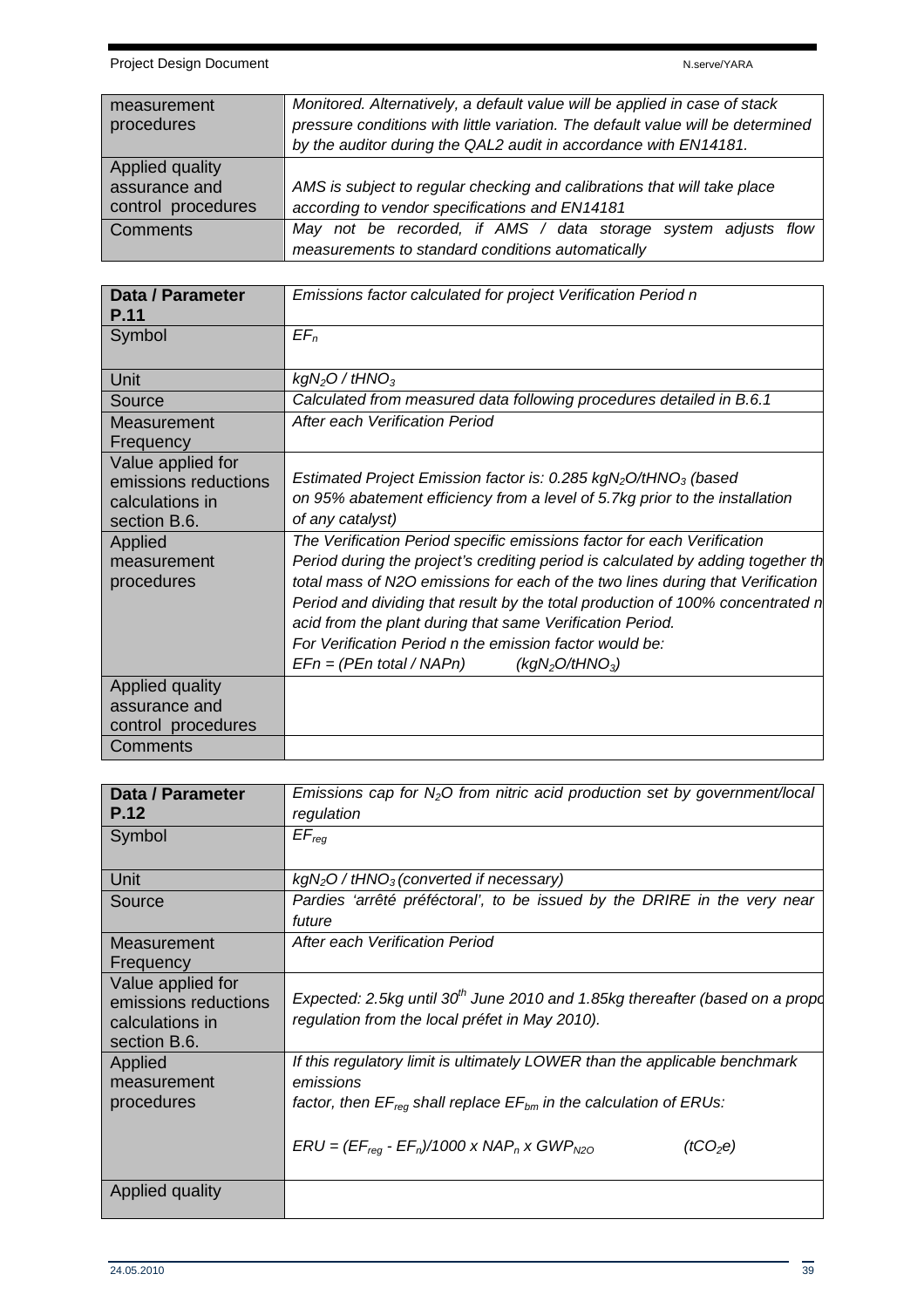| assurance and<br>control procedures |  |
|-------------------------------------|--|
| Comments                            |  |

#### B.7.2. Description of the monitoring plan

>>

The emissions reductions achieved by the project activity will be monitored in accordance with sections 4, 5 and 6 of the projet domestique methodology "Catalytic reduction of  $N_2O$  at nitric acid plants" as prepared by N.serve Environmental Services GmbH, Germany, and Rhodia Energy Services, France.

The above methodology requires the project participants to install and maintain automated monitoring technology in accordance with the latest European or national standards and norms (for example, either the European Norm EN14181, the French AFNOR standard XP X43-305, as applicable, or any other monitoring standard considered acceptable in accordance with the requirements for assessing plant emissions in order to calculate payable  $N_2$ O tax<sup>33</sup>, always in their most up-to-date versions, including any applicable successor standards as valid at the time of project application). N.serve has chosen to use European Norm EN14181 (2004) "Stationary source emissions - Quality assurance of automated *measuring systems*<sup> $34$ </sup> as a guidance for installing and operating the Automated Monitoring Systems (AMS) at Yara Pardies for the monitoring of  $N_2O$  emissions.

Two Automated Measuring Systems (AMS) consisting of the following shall be used for monitoring in the two tail gas stacks:

- An automated gas analyzer system that will continuously measure the concentration of  $N_2O$  in the tail gas of the plant; and
- A gas volume flow meter that uses differential-pressure technology to continuously monitor the gas volume flow, temperature and pressure, in the tail gas of the plant.

Sampling shall be carried out continuously in the two stacks using two multiple-point sampling tubes that are optimised to the specific width and height of the tail gas ducts, and the expected gas velocities in the tail gas. Temperature and pressure in the tail gas will also be measured continuously and used to calculate the gas volume flow at standard conditions.

#### **Description of the AMS to be installed at YARA Pardies nitric acid plant.**

  $33$  Payable in accordance with Article 45 of the Loi de Finances 1999 and Article 266 nonies of the Code des Douanes

<sup>&</sup>lt;sup>34</sup> This standard describes the quality assurance procedures needed to assure that an Automated Measuring System (AMS) installed to measure emissions to air are capable of meeting the uncertainty requirements on measured values given by legislation, e.g. EU Directives, or national legislation, and more generally by competent authorities.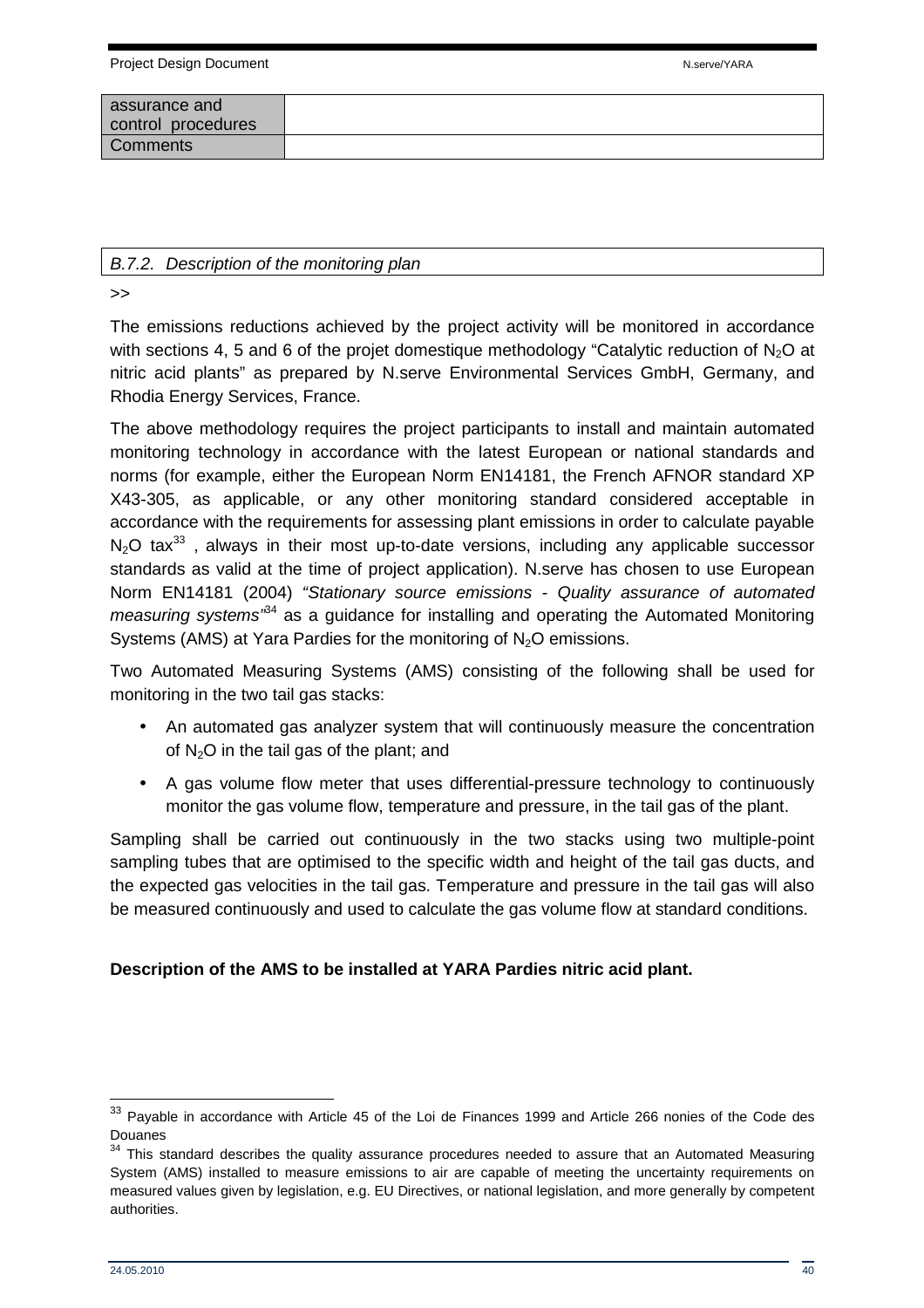#### **1. General Description of the AMS**

At the end of August 2009, the plant at Yara Pardies was equipped with two state-of-the-art hot extractive AMS, each consisting of a Dr. Födisch MCA 04 Continuous Emissions Analyser, a sample probe, heated filter and heated sample-line connected directly to the analyser and a Dr. Födisch FMD 99 Stack Gas Flow meter. The plant has an Aspentech 'Info Plus 21' data collection and storage system, which has been programmed to log and store raw data for the duration of the project activity.

Since this nitric acid plant has been in operation since 1960, YARA Pardies staff in general and its instrument department in particular are accustomed to operating technical equipment adhering to high quality standards.

The following staff at the nitric acid plant will be principally responsible for the ongoing operation of the project and for the quality assurance and maintenance of the  $N_2O$  monitoring system:

| <b>Philippe Michiels</b> | <b>Plant Manager</b>                  |
|--------------------------|---------------------------------------|
| <b>Philip Bault</b>      | Instrumentation & Electricity Manager |
| <b>Bernard Guillou</b>   | <b>HESQL Manager</b>                  |

Operation, maintenance and calibration intervals will be carried out by staff from the instrument department according to the vendor's specifications and under the guidance of internationally relevant environmental standards, in particular EN 14181 (2004). Service will be performed by the supplier of the AMS.

All monitoring procedures at YARA are also conducted and recorded in accordance with the procedures under ISO 9001:2000, which is regularly audited by certified independent auditing organisation accredited for ISO 9001 certification.

#### **2. Sample points**

The sample points were chosen in accordance with the AMS requirements, EN 14181 requirements and the plant design specifications to ensure optimum quality of the collected data. The most suitable location for the sample points for the measurement of  $N_2O$  [NCSG] and tail gas flow [VSG] is the tail gas stack downstream of all process equipment, at a point where the temperature is less than 300°C (N<sub>2</sub>O is known to decompose at temperatures above 300 $\mathbb{C}$ ). There will be a 7m straight section of undisturbed pipe before the sampling points and a 3m straight section afterwards.

#### **3. Analyser**

The Dr. Födisch MCA 04 Continuous Emissions Analysers are capable of analysing  $N<sub>2</sub>O$ concentration in gas mixtures. The analysis system MCA 04 is an extractive, continuous measuring system. The analysis system MCA 04 extracts a partial gas flow from the flue gas, which is led to the analyser through a heated line (all heated components of the measuring system are regulated at 185 °C). This state of the art gas sampling and conditioning system and the most advanced photometer technology ensure high reliability and long operating times with short maintenance intervals.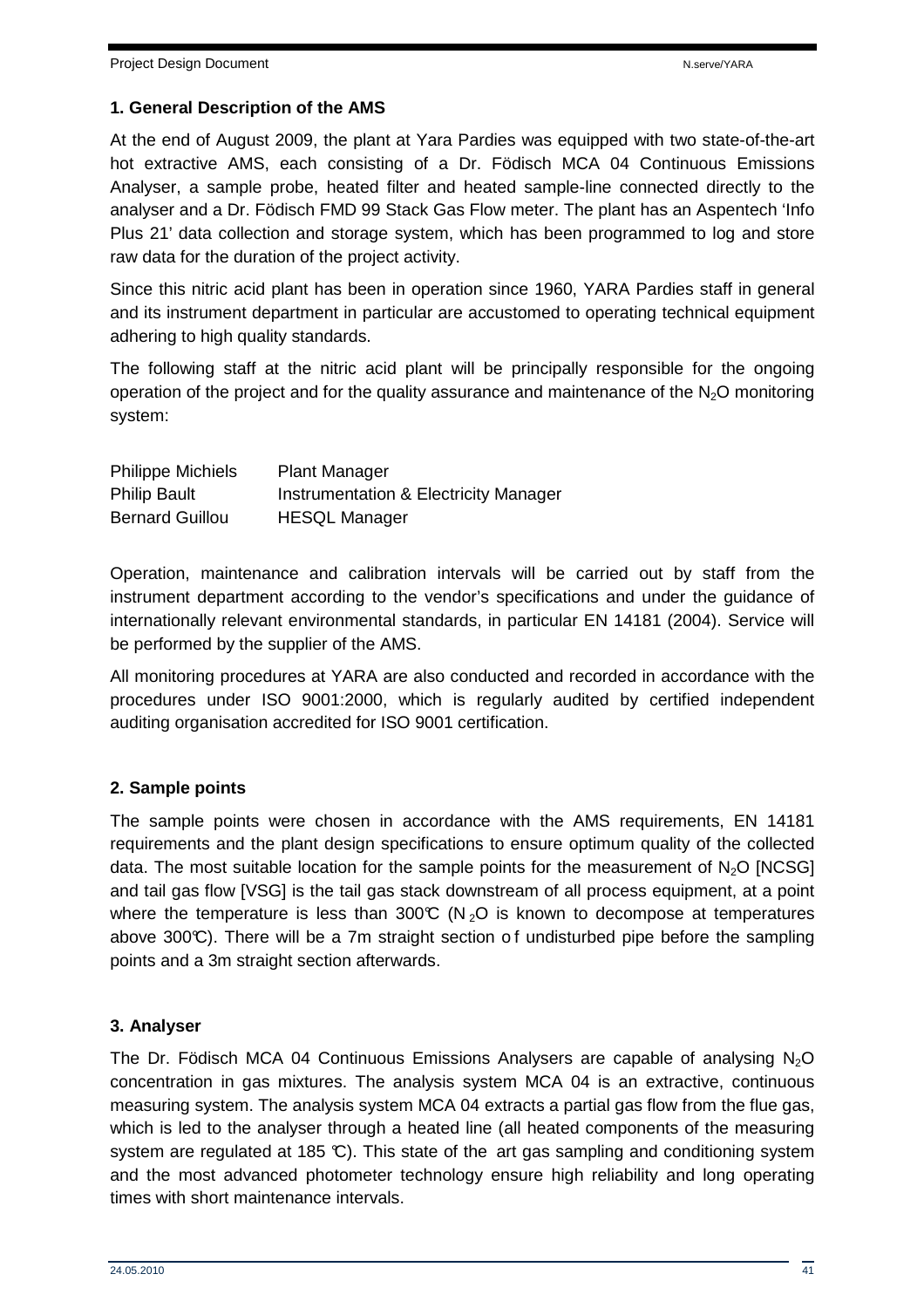The MCA 04 is a single beam photometer. It is based on the absorption of infrared light. For the calculation of a component's concentration, the measuring technology registers unattenuated and attenuated intensity in the range of absorption wavelengths. For the measurement of  $N_2O$ , Gas filter correlation technique is used.

According to EN 14181, the Analysers are QAL1<sup>35</sup> tested for the measurement of all standard components that usually are measured in the waste gas of large combustion plants, waste incineration plants or mechanical biological waste treatment plants. The QAL1 tested components are: CO, NO, SO<sub>2</sub>, HC<sub>I</sub>, NH<sub>3</sub>, H<sub>2</sub>O. The QAL1 test for N<sub>2</sub>O is currently ongoing and is expected to be completed in the near future. In any case, the use of a QAL1-tested analyser is not a mandatory requirement of the methodology applied.

QAL2 audits were successfully performed by an independent laboratory with EN ISO/IEC 17025 accreditation in February 2010.

A hot extractive analyser was chosen in order to address a particular safety concern. Since the analysers are installed downstream of the SCR units, where ammonia is used for  $NO<sub>x</sub>$ abatement purposes, there is a possibility of the formation of ammonium nitrate/nitrite. In case of a cold measurement system as usually applied in other plants, it is possible that, due to the low temperature in the gas cooler and the analyser, solid nitrate/nitrite deposits could block the sampling lines, harm the analyser and in the worst case lead to explosions during maintenance works. In case of the MCA 04 analyser, all parts of the system that come into contact with the waste gas are heated well above 180°C. Therefore, no solid deposits of nitrate/nitrite are possible. At the moment no QAL1 tested NDIR-Analyser for  $N_2O$  is available on the market that fulfils the requirements of hot measurements according to the YARA internal safety rules.

## **4. Sample Conditioning System**

As the gas sample is extracted, particles are removed with a heated filter unit at the sampling point and the clean sampling gas is delivered through a heated sampling line directly to the analyser in its cabinet, via the sampling pump. The temperature of the sampling gas is always maintained at 185  $\mathbb{C}$ . The minimum flow rate to the analyser is controlled and connected to a general alarm, which in turn is connected to the data acquisition system.

#### **5. Flow Meter**

The Dr. Födisch FMD 99 measuring systems allow continuous determination of the flow rate of stack gas. They are type-tested to the guidelines of the German Federal Ministry for the Environment, Nature Conservation and Reactor Safety on suitability testing of measuring equipment for continuous measuring of emissions<sup>36</sup>.

The flow measuring device FMD 99 is a highly sensitive system for continuous, in-situ flow measurement. The differential pressure is continuously measured via the dynamic pressure probe of the FMD 99.

 <sup>35</sup> TÜV Immissionsschutz und Energiesysteme GmbH, Köln TÜV Rheinland Group Report No. 936/21203173/A vom 13. Juli 2005

<sup>&</sup>lt;sup>36</sup> TÜV Rheinland Sicherheit und Umweltschutz GmbH, Köln (report number 936/808 005/C vom 18. Februar 2000) and TÜV Immissionsschutz und Energiesysteme GmbH, Köln (report number 936/rö vom 15. Oktober 2003).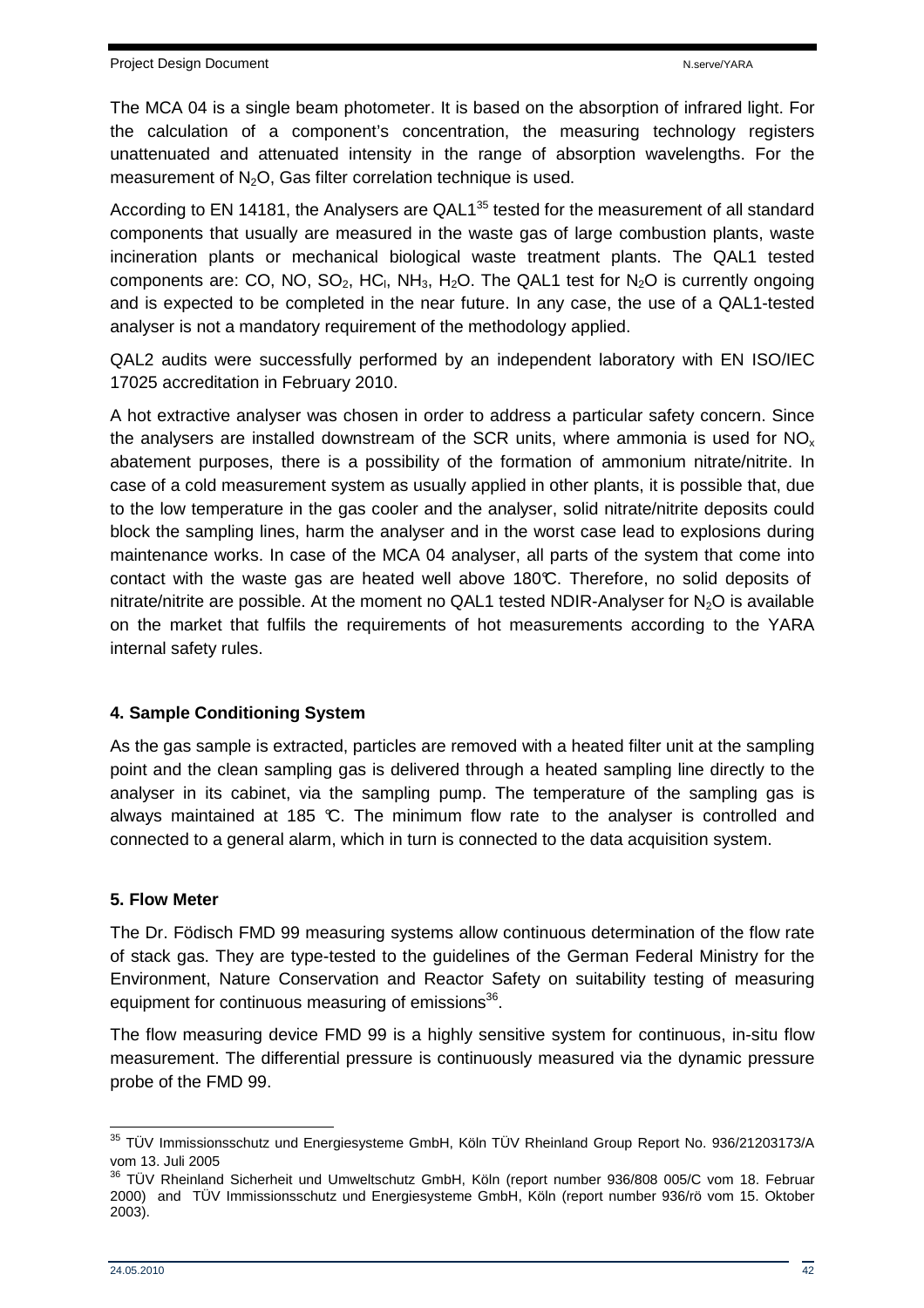The signal resulting from the differential pressure is a degree of the velocity respective to the flow of the exhaust gas. The FMD 99 also conducts the internal measurement of the absolute stack gas pressure (PSG) and the stack gas temperature (TSG).

Linking these devices with the Aspentech 'Info Plus 21' data acquisition system, the data flows can be converted from operating to standard conditions, taking into account the other flow parameters such as temperature and pressure.

#### **6. The data acquisition system**

The YARA Pardies nitric acid plant is equipped with an Aspentech 'Info Plus 21' data collection and storage system that will collect and store all the values for NCSG, VSG, TSG and PSG, as well as different status signals of the AMS and the  $NH<sub>3</sub>$  valve status signal from the nitric acid plant that defines whether or not the plant is in operation.

#### **7. Data evaluation**

The nitric acid plant operator derives hourly averages for all of the monitored parameters from the plant-specific data management system. This data is exported to EXCEL-format and delivered by email or on CD to N.serve by the plant operator. N.serve is responsible for the correct analysis of the delivered data in accordance with the PDD.

At N.serve the received data is stored on the N.serve fileserver in a special section for the storage of monitoring data separately for each project. The files are protected against manipulation by a password. Martin Stilkenbäumer at N.serve is responsible for the correct data handling and processing.

After a first plausibility check the data is transferred to a special data bank system. All necessary calculations and necessary steps of data analysis of the monitored data are carried out by N.serve using the data bank tool in accordance with the regulations and requirements of the methodology "Catalytic reduction of  $N_2O$  at nitric acid plants", as outlined in this PDD.

The results of the data analysis are transferred to an Excel spreadsheet. The results are used for calculation of project emissions, as well as for the preparation of the Monitoring Reports.

## **8. AMS QA procedures**

The following section describes how the procedures specified in EN14181 for QAL1, 2 and 3 have been adapted and are practically applied at the YARA Pardies nitric acid plant.

## **QAL 1**

In accordance with EN14181, the selected AMS shall have been proven suitable for their measuring task (parameter and composition of the flue gas) by use of the QAL1 procedure as specified by EN ISO 14956. This standard's objective is to prove that the total uncertainty of the results obtained from the AMS meets the specification for uncertainty stated in the applicable regulations. Such suitability testing has to be carried out under specific conditions by an independent third party on a specific testing site.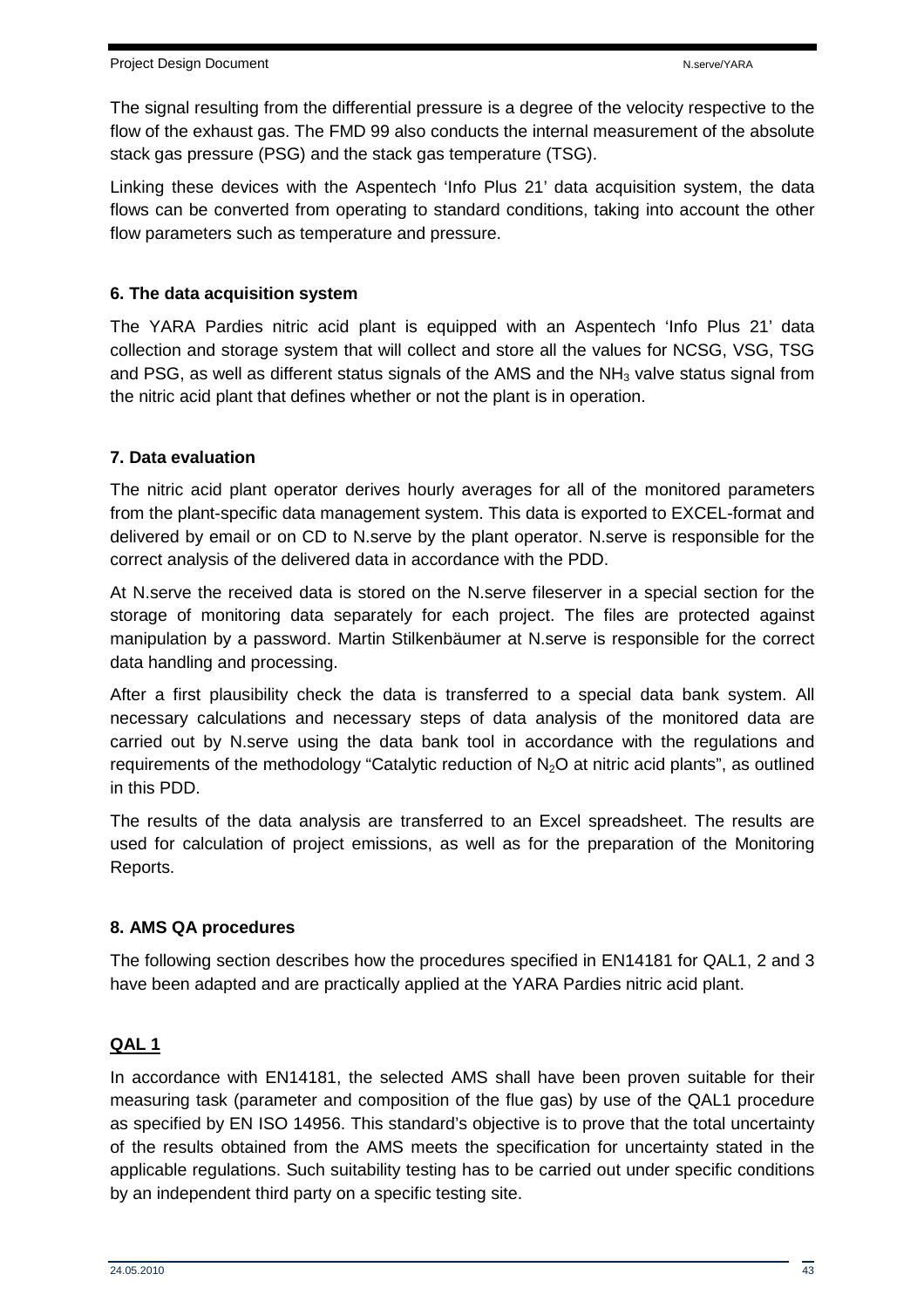A test institute shall perform all relevant tests on the AMS. The AMS have to be tested in the laboratory and field.

The chosen Dr. Födisch MCA 04 gas analysers are  $QAL1^{37}$  tested for the measurement of all standard components that usually are measured in the waste gas of large combustion plants, waste incineration plants or mechanical biological waste treatment plants. The QAL1 tested components are: CO, NO, SO<sub>2</sub>, HC<sub>1</sub>, NH<sub>3</sub>, H<sub>2</sub>O. The QAL1 test for N<sub>2</sub>O is currently ongoing and is expected to be completed in the near future. The QAL2 audits were successfully performed by an independent laboratory with EN ISO/IEC 17025 accreditation in February 2010.

Hot extractive analysers were chosen in order to address a particular safety concern regarding possible formation of Ammonium Nitrate/Nitrite. As described above in section B.7.2. (3), this is a YARA internal safety precaution.

The chosen Dr. Födisch FMD 99 stack gas flow meter has fulfilled the requirements of the QAL1 and was successfully tested by TÜV Rheinland Sicherheit und Umweltschutz GmbH, Köln, Germany<sup>38</sup>

## **QAL2**

QAL2 is a procedure for the determination of the calibration function and its variability, and a test of the variability of the measured values of the AMS compared with the uncertainty given by legislation. The QAL2 tests are performed on suitable AMS that have been correctly installed and commissioned on-site (as opposed to QAL 1, which is conducted off-site). QAL2 tests are to be performed at least every 3 years according to EN 14181.

A calibration function is established from the results of a number of parallel measurements performed with a Standard Reference Method (SRM). According to EN14181, the QAL2 test, including the SRM, needs to be conducted by an independent "testing house" or laboratory, which has to be accredited to EN ISO/IEC 17025. The QAL2 tests were conducted in February 2010 and the full QAL 2 reports were issued in April.

## **AST**

In addition, Annual Surveillance Tests (AST) should be conducted in accordance with EN 14181; these are a series of measurements that need to be conducted with independent measurement equipment in parallel to the existing AMS. The AST tests are performed annually. In the years in which a full QAL 2 test is performed (at least every 3 years), an additional AST test is not necessary.

 $\overline{a}$  $37$  TÜV Immissionsschutz und Energiesysteme GmbH, Köln TÜV Rheinland Group Report No. 936/21203173/A vom 13. Juli 2005

<sup>&</sup>lt;sup>38</sup> TÜV Rheinland Sicherheit und Umweltschutz GmbH, Köln (report number 936/808 005/C vom 18. Februar 2000) and TÜV Immissionsschutz und Energiesysteme GmbH, Köln (report number 936/rö vom 15. Oktober 2003)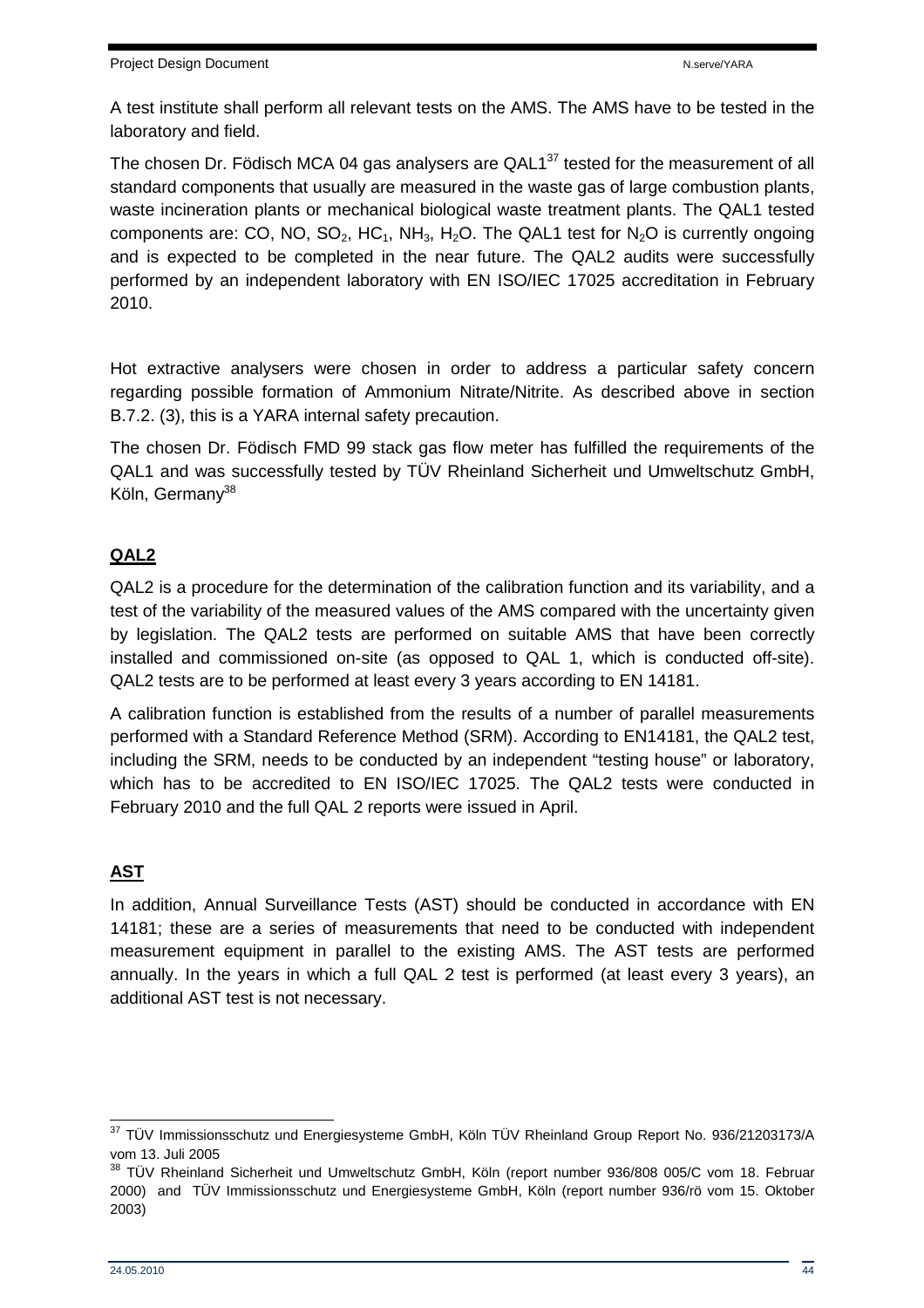#### **QAL3**

QAL3 describes the ongoing quality assurance and maintenance procedures and documentation for the AMS conducted by the plant operator. This documentation should demonstrate that the AMS are in control during their operation so that they continue to function within the required specifications for uncertainty.

This is achieved by conducting periodic zero and span checks on the AMS. Zero and span adjustments or maintenance of the AMS may be necessary depending on the results of the evaluation. In essence, YARA staff performs QAL3 procedures through the established calibration procedures described below.

#### **AMS calibration and QA/QC procedures**

The monitoring equipment used to derive the  $N_2O$  emissions data for this project will be made part of the ISO 9001 procedures.

#### **N2O-Analyser Zero Calibration**

Conditioned ambient air is used as reference gas for zero calibration. The zero calibration is conducted automatically every 24 hours. Manual calibrations are done at least once per month (the calibration frequency might be adjusted if necessary).

#### **N2O-Analyser Span calibration**

Manual span calibrations are done with certified calibration gas at least once per month (the calibration frequency might be adjusted if necessary).

The calibration results and subsequent actions are all documented as part of the QAL3 documentation. In addition, the analyser room and equipment is visually inspected at least once a week and the results are documented in analyser-specific log books.

#### **Flow meter calibration procedures**

The flow meters themselves do not need to be calibrated since they are physical devices that will not have drift. Therefore, it is sufficient to regularly inspect the physical condition of the flow meters. They are checked regularly for the following: Visual check; electric check; cleaning of probes if necessary. In addition, the flow meters are checked during the QAL2 and AST tests by an independent laboratory by comparison with a Standard Reference Method (SRM).

#### **B.8. Date of finalisation of application of the reference scenario and monitoring methodology and the name of the person/entity responsable**

 $\rightarrow$ 

 $N<sub>2</sub>O$  concentration in the stacks has been measured since 1<sup>st</sup> January 2002 showing an average concentration equal to approximately  $5.7kgN<sub>2</sub>O/tHNO<sub>3</sub>$  before the installation of the  $N<sub>2</sub>O$  abatement catalyst in mid 2002.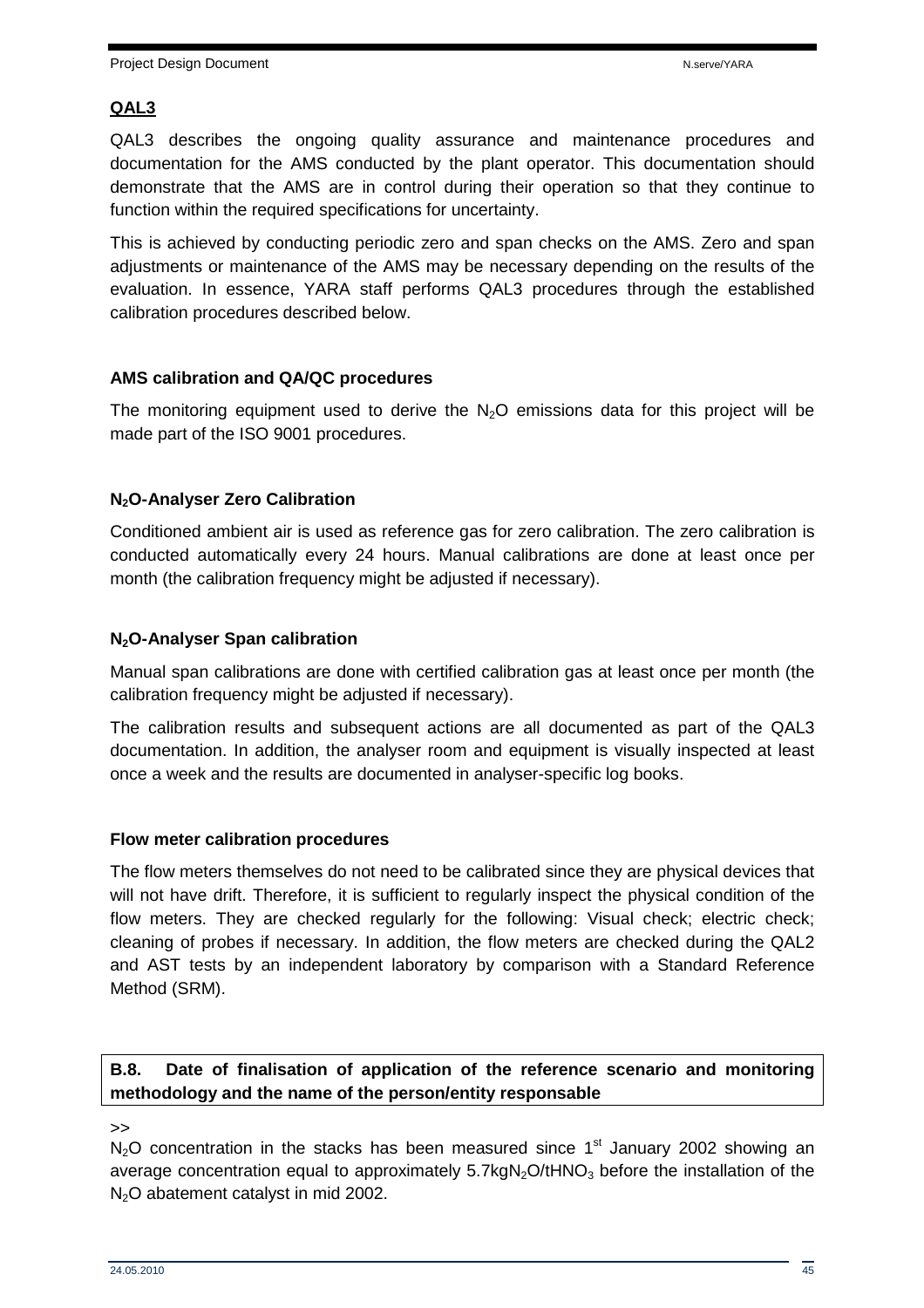This value of  $5.7kgN<sub>2</sub>O/HNO<sub>3</sub>$  has been used as a basis for calculating the expected project emissions factor that will result from the installation of the full batches of catalyst for the project activity, assuming an abatement efficiency of about 95%.

However, due to the application of a benchmark emissions factor for calculating the emissions reductions achieved by the project, there is no measured baseline to be established. The MEEDDM established fixed benchmark values (as specified in section A.5) on the  $10^{th}$  April 2009.

Mrs Rebecca Cardani-Strange from N.serve Environmental Services GmbH and Mr Philippe Michiels from Yara Pardies are responsible for the application of the reference scenario and monitoring methodology.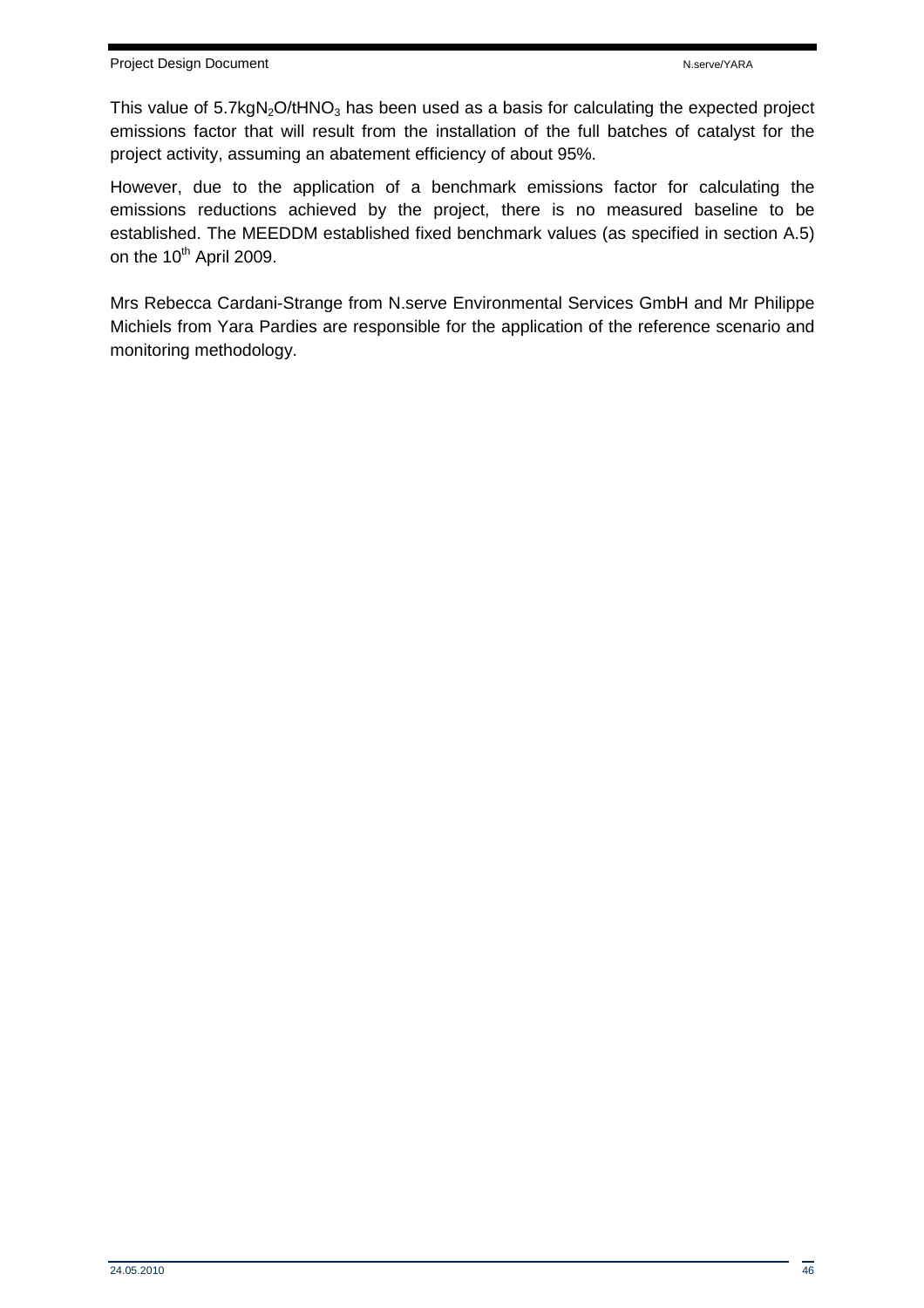Project Design Document N.serve/YARA

## **SECTION C. Duration of the project activity/crediting period**

#### **C.1. Duration of the project activity**

>>

#### C.1.1. Date of commencement of the project activity

>>

Under the Kyoto Protocol JI mechanism, Project Participants can claim Emission Reduction Units (ERUs) only for physical GHG reductions achieved after 1<sup>st</sup> January 2008.

In principle, ERUs can only be awarded for  $N<sub>2</sub>O$  emissions reductions achieved after the underlying project activity has been approved by the authority responsible for this final approval in accordance with French Projet Domestique regulations. As stated in section A.5 above, the French MEEDDM finally approved the project-specific methodology in July and so the project participants decided to install the  $N_2O$  abatement system in August 2009. If the plant had taken the decision to wait until the receipt of a final Letter of Approval, the project start may well have been delayed until the following plant shutdown in summer 2010. The French Projet Domestique rules state that a project shall only be eligible to receive ERUs for emissions reductions achieved following either a) the receipt of the final official Letter of Approval (LoA) from the MEEDDM or b) from the date two months after submission of the full project documentation and request for LoA to the MEEDDM, whichever is the earlier. The full project documentation (which includes the Determination Report) was submitted to the MEEDDM on the  $4<sup>th</sup>$  January 2010 and so the crediting period should theoretically have commenced on the  $4<sup>th</sup>$  March. However, since some amendments were subsequently made to the PDD and the Determination report, the whole approval process must be repeated. The final approval is therefore now expected by the end of July 2010 and the official date of project commencement is estimated to be  $1<sup>st</sup>$  August 2010.

C.1.2. Anticipated duration of the project's operational life

>>

The anticipated duration of the project's operational life is 2 years and 5 months (until the end of December 2012), since it is expected that  $N_2O$  emissions from  $HNO_3$  plants will be covered by the EU ETS from 2013 onwards and that the project will no longer be viable<sup>39</sup>. If this is not the case, and  $N_2O$  is not otherwise regulated in a way that prohibits the continuation of the project, the project's operational life will be 10 years, in accordance with the crediting period specified in C.2.2 below.

## **C.2. Crediting Period**

C.2.1. Date of commencement of the crediting period

<sup>&</sup>lt;sup>39</sup> See footnote 27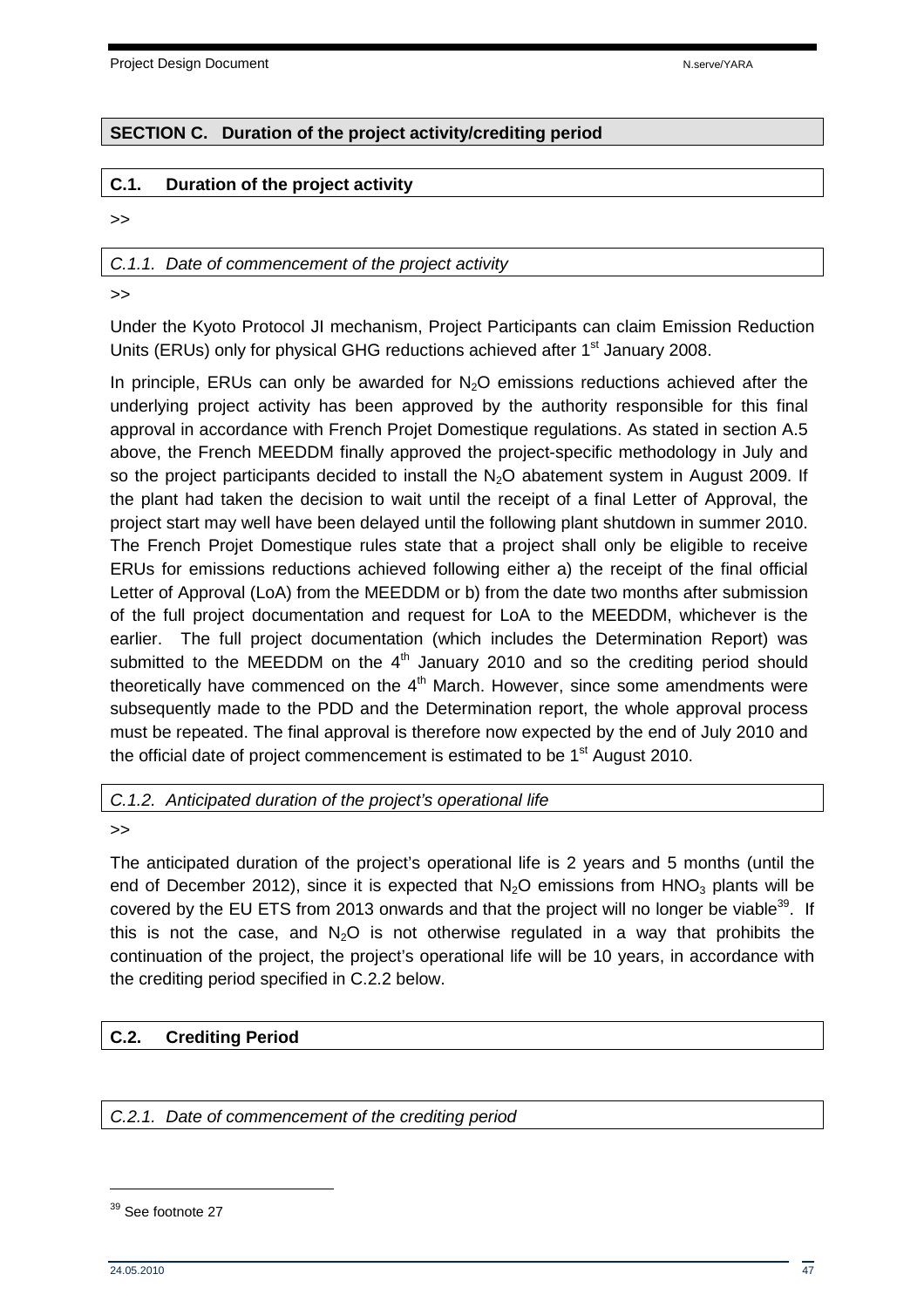#### >>

As stated above in section C.1.2, and in accordance with the methodology "Catalytic reduction of N<sub>2</sub>O at nitric acid plants", the project shall be eligible to receive ERUs for all emissions reductions physically achieved following either: a) the receipt of the final official Letter of Approval (LoA) from the MEEDDM or b) from the date two months after submission of the full project documentation and request for LoA to the MEEDDM, whichever is the earlier. The full project documentation (which includes the Determination Report) was submitted to the MEEDDM on the  $4<sup>th</sup>$  January 2010 and so the crediting period should theoretically have commenced on the  $4<sup>th</sup>$  March. However, since some amendments were subsequently made to the PDD and the Determination report, the whole approval process must apparently be repeated. The final approval is therefore now expected by the end of July 2010 and the official date of project commencement is estimated to be 1<sup>st</sup> August 2010.

#### C.2.2. Duration of the crediting period

>>

The Project Participants herewith apply for a crediting period of 10 years. The Projet Domestique will be terminated earlier if there is a legal requirement to do so. All laws relevant for this project<sup>40</sup> will be complied with at all times during the chosen crediting period.

<sup>&</sup>lt;sup>40</sup> See section B.1 above for more detailed information.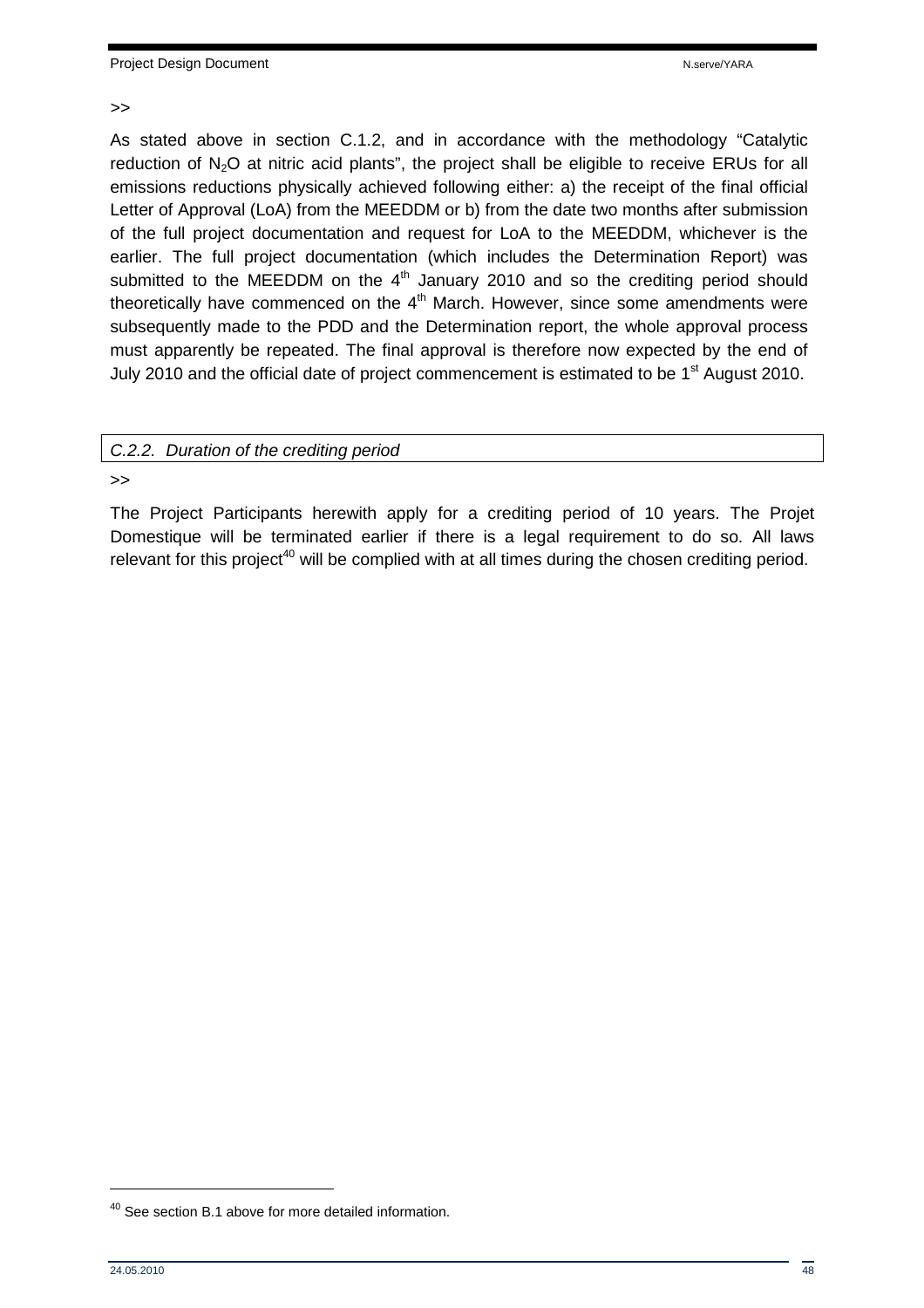#### **SECTION D. Environmental Impacts**

#### **D.1. Documentation concerning Environmental Impact Assessment**

>>

The project will reduce gaseous emissions of nitrous oxide  $(N_2O)$  from the plant tail gas and will therefore contribute to international efforts to reduce greenhouse gas emissions. The project will have no negative effects on local air quality.

The project will have no impact on water pollution. No additional water is required for the project activity's implementation or operation. Therefore, there is no impact on the sustainable use of water.

Also, the project does not impact on the community's access to other natural resources as it will not require any additional resources. Also, there is no impact on the efficiency of resource utilization.

The YARA group is in the process of developing a recycling procedure for its spent catalyst. For the time being, until this procedure is finalised, the used catalyst will be kept on site at YARA Pardies and will be sent for recycling as soon as this is possible. There are no other positive or negative impacts on the environment.

**D.2. If the impact on the environment is considered significant by the project participants or by the French administration, please provide conclusions and all reference documentation from the Environmental Impact Assessment in accordance with the procedures required by the French administration** 

>>

**not** applicable that the contract of the contract of the contract of the contract of the contract of the contract of the contract of the contract of the contract of the contract of the contract of the contract of the cont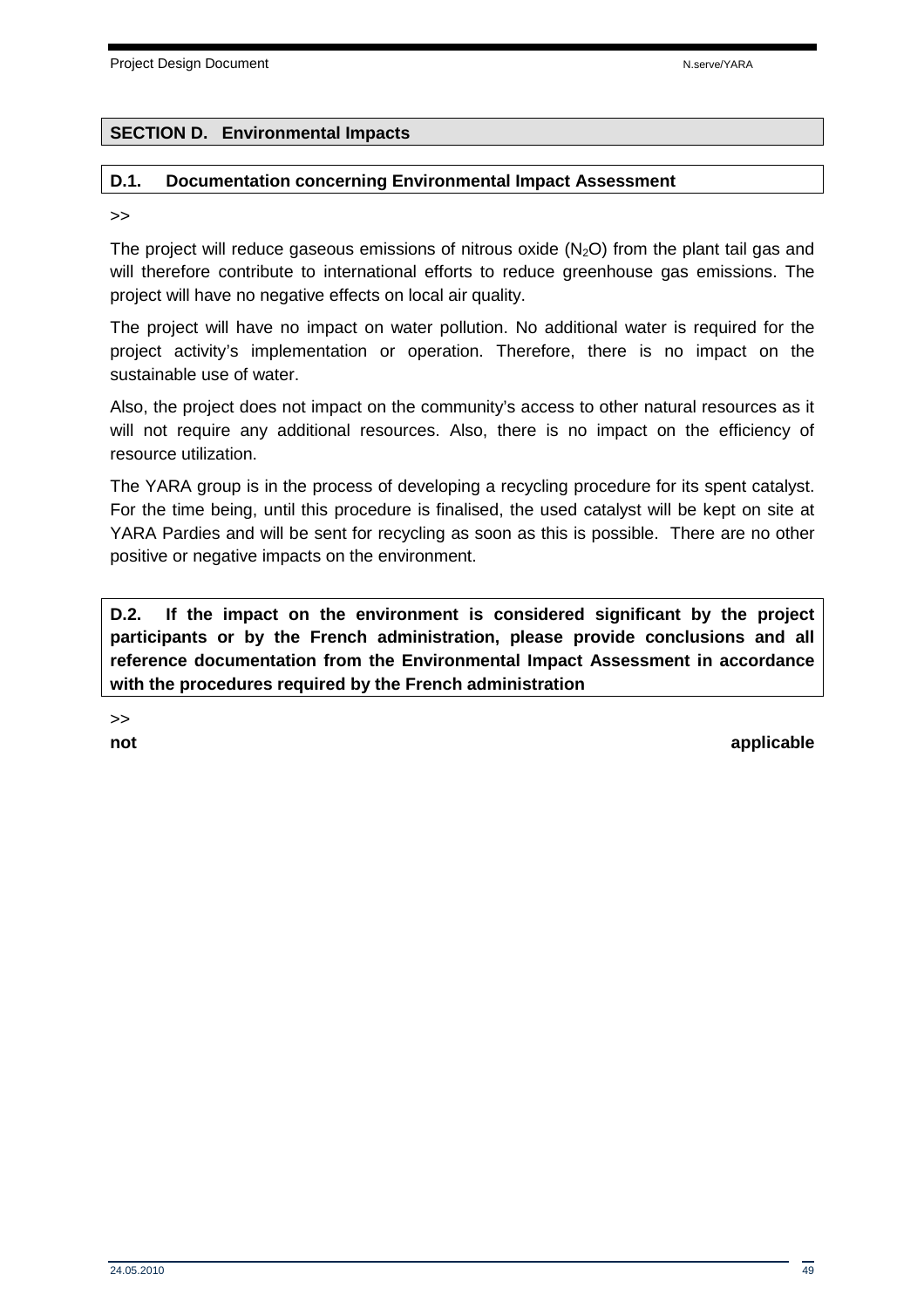#### **SECTION E. Local Stakeholder Consultation**

#### >>

As the JI project does not have any relevance for local air, water or soil emissions, a local stakeholder consultation is not considered necessary.

However, in accordance with article number R 512-33 of the 'code de l'environnement'<sup>41</sup>, there is a necessity for the project participants to inform the local authorities of the changes made at the plant as a result of the project. In this case, Pardies has been in close contact with both the local préfet and the DRIRE regarding the installation of a catalyst to reduce N2O emissions at their plant for the past several months and so the local authorities are very aware of the position with regard to the project activity.

<sup>41</sup> http://droit-finances.commentcamarche.net/legifrance/22-code-de-l-environnement/65902/article-r512-33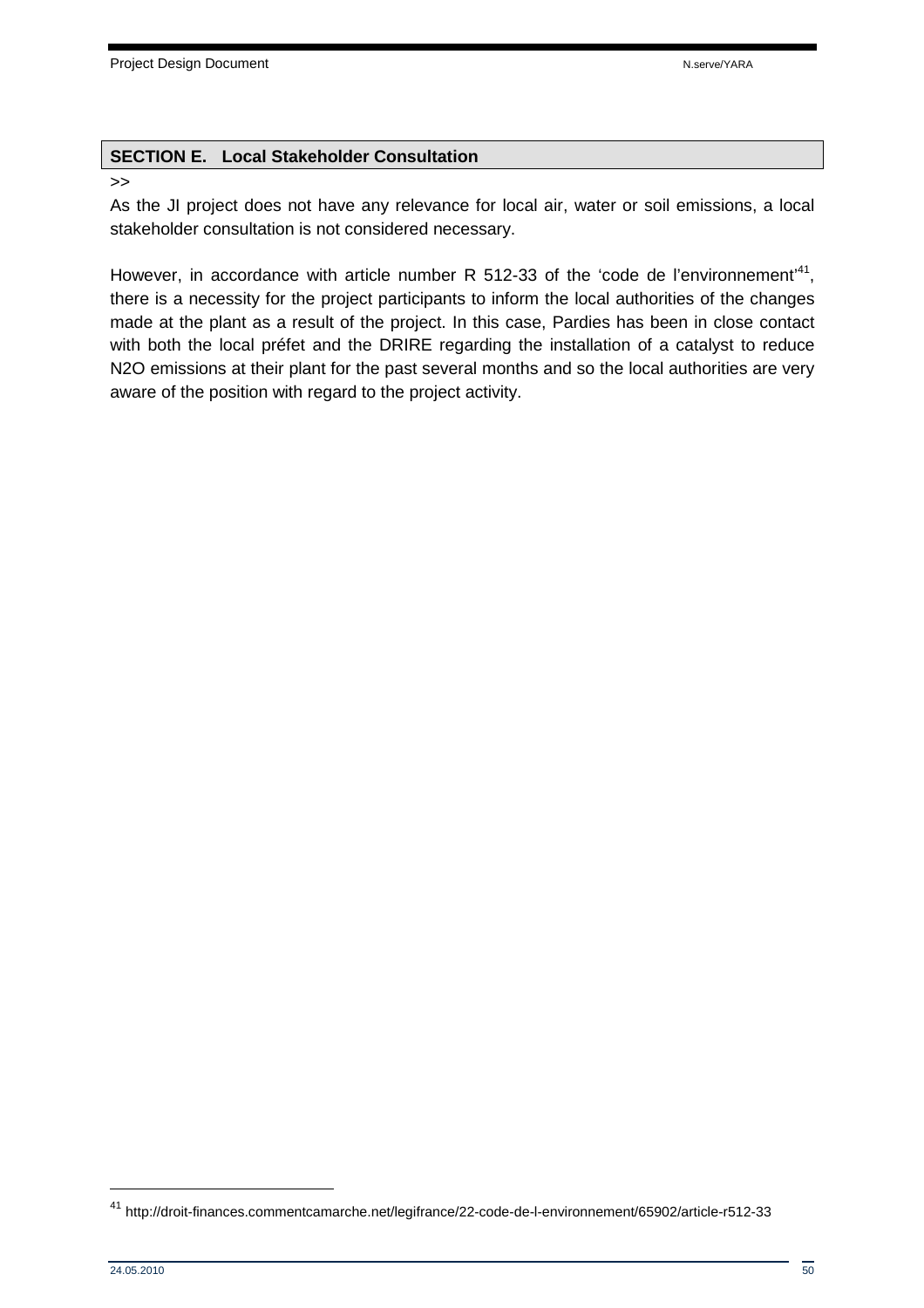## **ANNEXES**

## **Annex 1. Contact details of the project participants**

| Organisation                   | <b>YARA France SAS</b>     |
|--------------------------------|----------------------------|
| Street/P.O Box                 | 100 Rue Henri Barbusse     |
| <b>Building</b>                |                            |
| Town                           | Nanterre, Cedex            |
| Post code                      | 92751                      |
| Country                        | France                     |
| Telephone                      | +33 24017 1615             |
| Fax                            | +33 24017 1648             |
| Email address:                 | thierry.loyer@yara.com     |
| <b>URL</b>                     | http://www.yara.com        |
| Represented by:                | <b>Thierry Loyer</b>       |
| <b>Job Title</b>               | <b>Operations Director</b> |
| <b>Title</b>                   | Monsieur                   |
| Surname                        | Loyer                      |
| First name                     | Thierry                    |
| Service                        |                            |
| Mobile phone                   |                            |
| Fax (direct line)              | +33 24017 1615             |
| phone (direct line)            | +33 24017 1648             |
| <b>Personal Email address:</b> | thierry.loyer@yara.com     |
|                                |                            |

| Organisation      | YARA International ASA, Oslo (Norway)   |
|-------------------|-----------------------------------------|
| Street/P.O Box    | Bygdoy allé 2                           |
| <b>Building</b>   |                                         |
| Town              | Oslo                                    |
| Post code         | 0257                                    |
| Country           | Norway                                  |
| Telephone         | +47 (24) 157000                         |
| Fax               | +47 (24) 157001                         |
| Email address:    | yara@yara.com                           |
| <b>URL</b>        | http://www.yara.com                     |
| Represented by:   | Tore K. Jenssen                         |
| <b>Job Title</b>  | Head of Yara HESQ & Product Stewardship |
| <b>Title</b>      | Mr                                      |
| Surname           | Jenssen                                 |
| First name        | Tore                                    |
| Service           |                                         |
| Mobile phone      |                                         |
| Fax (direct line) | +47 (41) 440037                         |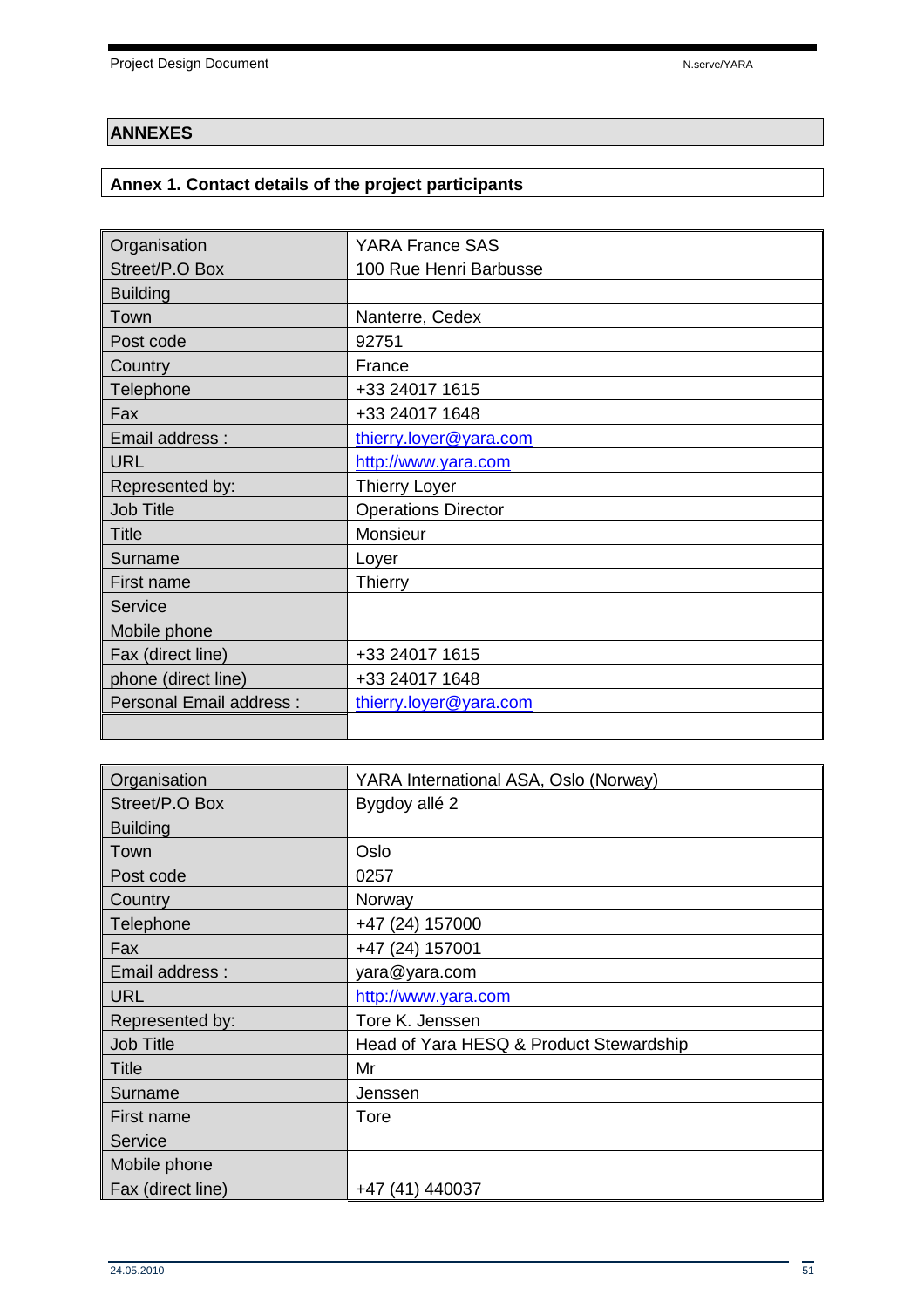Project Design Document National According to the National According National According National According National According National According National According National According National According National According N

| phone (direct line)      |                         |
|--------------------------|-------------------------|
| Personal Email address : | Tore.k.jenssen@yara.com |
|                          |                         |

| Organisation                   | N.serve Environmental Services GmbH (Germany) |
|--------------------------------|-----------------------------------------------|
| Street/P.O Box                 | Große Theaterstr.                             |
| <b>Building</b>                | 14                                            |
| Town                           | Hamburg                                       |
| Post code                      | 20354                                         |
| Country                        | Germany                                       |
| Telephone                      | +49 40 788937-08                              |
| Fax                            | +49 40 788937-10                              |
| Email address:                 | contact@nserve.net                            |
| <b>URL</b>                     | http://www.nserve.net                         |
| Represented by:                | Albrecht von Ruffer                           |
| <b>Job Title</b>               | <b>Managing Director</b>                      |
| <b>Title</b>                   | Herr                                          |
| Surname                        | von Ruffer                                    |
| First name                     | Albrecht                                      |
| Service                        |                                               |
| Mobile phone                   | +49 (0) 177 6515964                           |
| Fax (direct line)              | +49 (0)40 3099786-11                          |
| phone (direct line)            | +49 (0)40 78893710                            |
| <b>Personal Email address:</b> | ruffer@nserve.net                             |
|                                |                                               |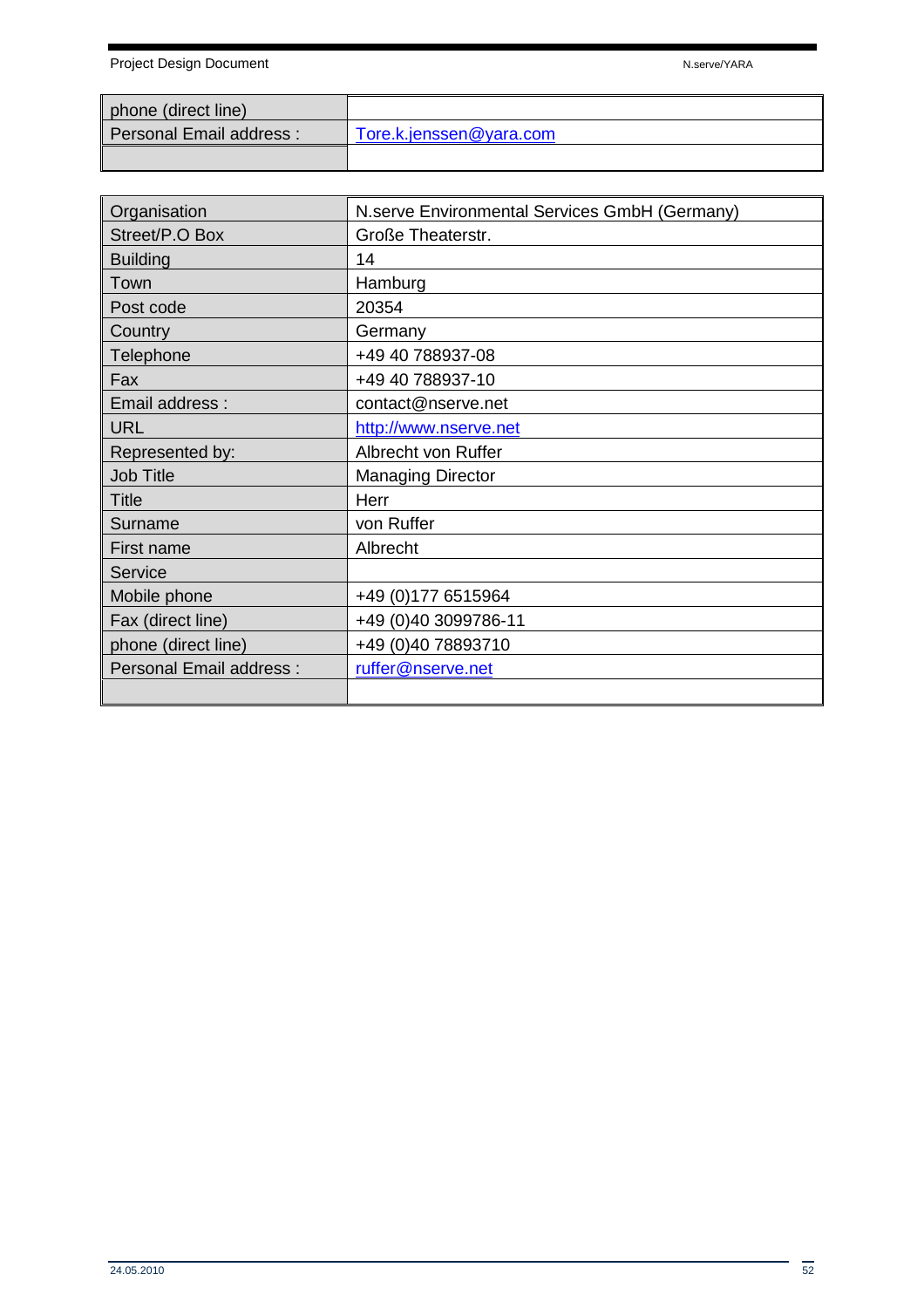**Annex 2. Information concerning the application of the reference scenario methodology** 

**Not applicable in the case of the application of a benchmark reference value for determining the project emissions reductions.**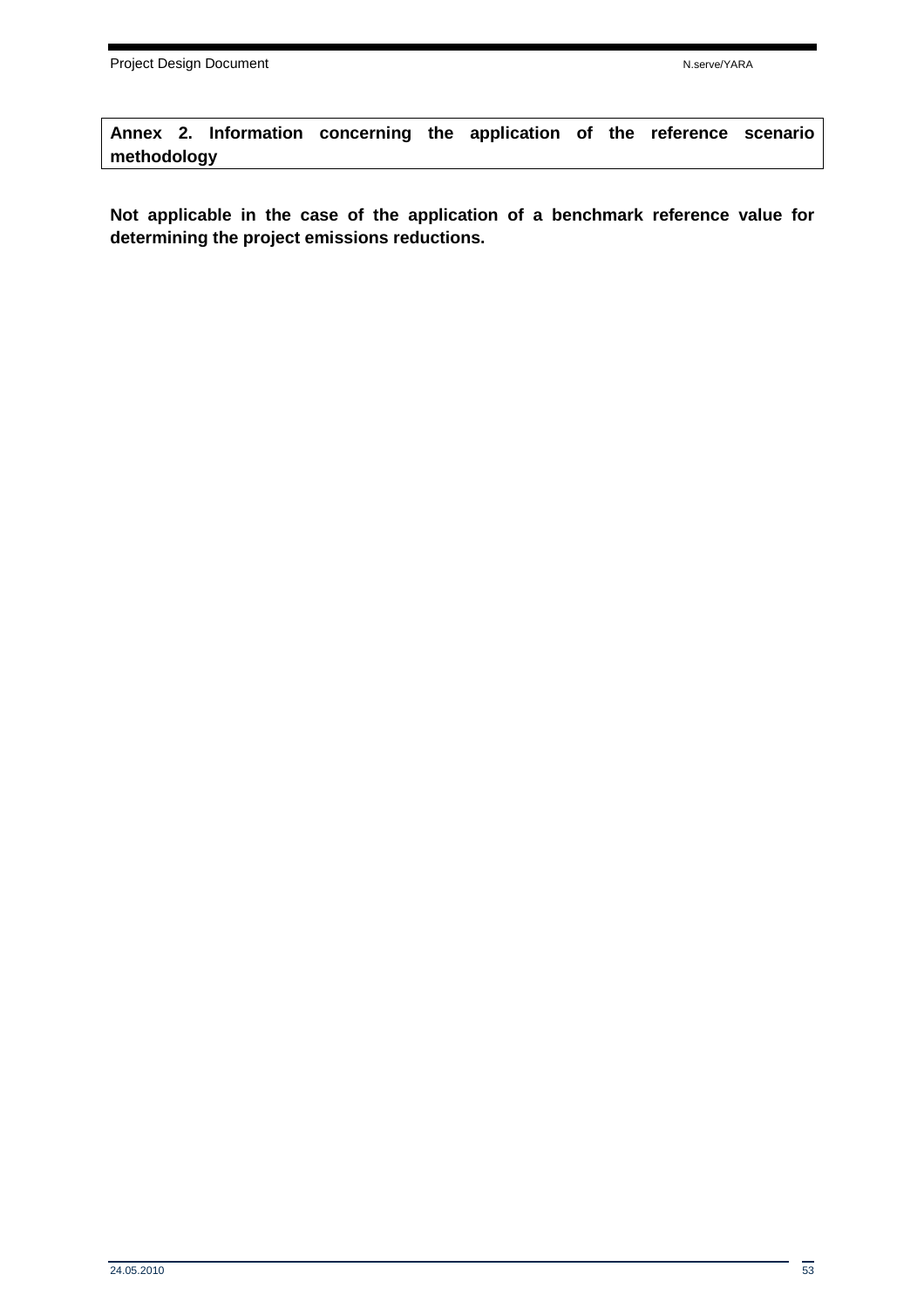#### **Annex 3. Information concerning the monitoring plan**

#### **Background on EN14181**

The objective is to achieve the highest level of accuracy practically possible when conducting measurements and transparency in the evaluation process.

While EN14181 provides the most advanced procedures, its practical application is currently limited for the following reasons:

- Specific procedures for  $N_2O$  are not yet defined in EN14181;
- Only very limited experience exists with monitoring systems for  $N_2O$  emissions;
- In the context of conducting some of the calculations and tests of EN14181, no applicable  $N_2O$ -specific regulations exist in the EU (or elsewhere); and

Therefore, it is currently not possible to fully comply with EN14181 to the letter, neither in the EU, nor in a non-Annex 1 country to the Kyoto Protocol.

Despite all this, EN14181 provides very useful guidance in conducting a logical, step-by-step approach to selecting, installing, adjusting and operating the  $N_2O$  AMS for CDM and JI projects.

The monitoring procedures developed for this project aim at providing workable and practiceorientated solutions that take into account the specific situation at each nitric acid plant. Wherever possible, EN14181 is applied as guidance for the development and implementation of the monitoring procedures for this Projet Domestique in order to achieve highest possible measurement accuracy and to implement a quality control system that assures transparency and credibility.

#### **Scope of EN 14181**

This European Standard specifies procedures for establishing quality assurance levels (QAL) for automated measuring systems (AMS) installed at industrial plants for the determination of the flue gas components and other flue gas parameters.

This standard is designed to be used after the AMS has been accepted according to the procedures specified in EN ISO 14956 (QAL1).

EN14181 specifies:

- a procedure (QAL2) to calibrate the AMS and determine the variability of the measured values obtained, so as to demonstrate the suitability of the AMS for its application following its installation;
- a procedure (QAL3) to maintain and demonstrate the required quality of the measurement results during the normal operation of an AMS, by checking that the zero and span characteristics are consistent with those determined during the QAL1;
- a procedure for the annual surveillance tests (AST) of the AMS in order to evaluate (i) that it functions correctly and its performance remains valid and (ii) that its calibration function and variability remain as previously determined.